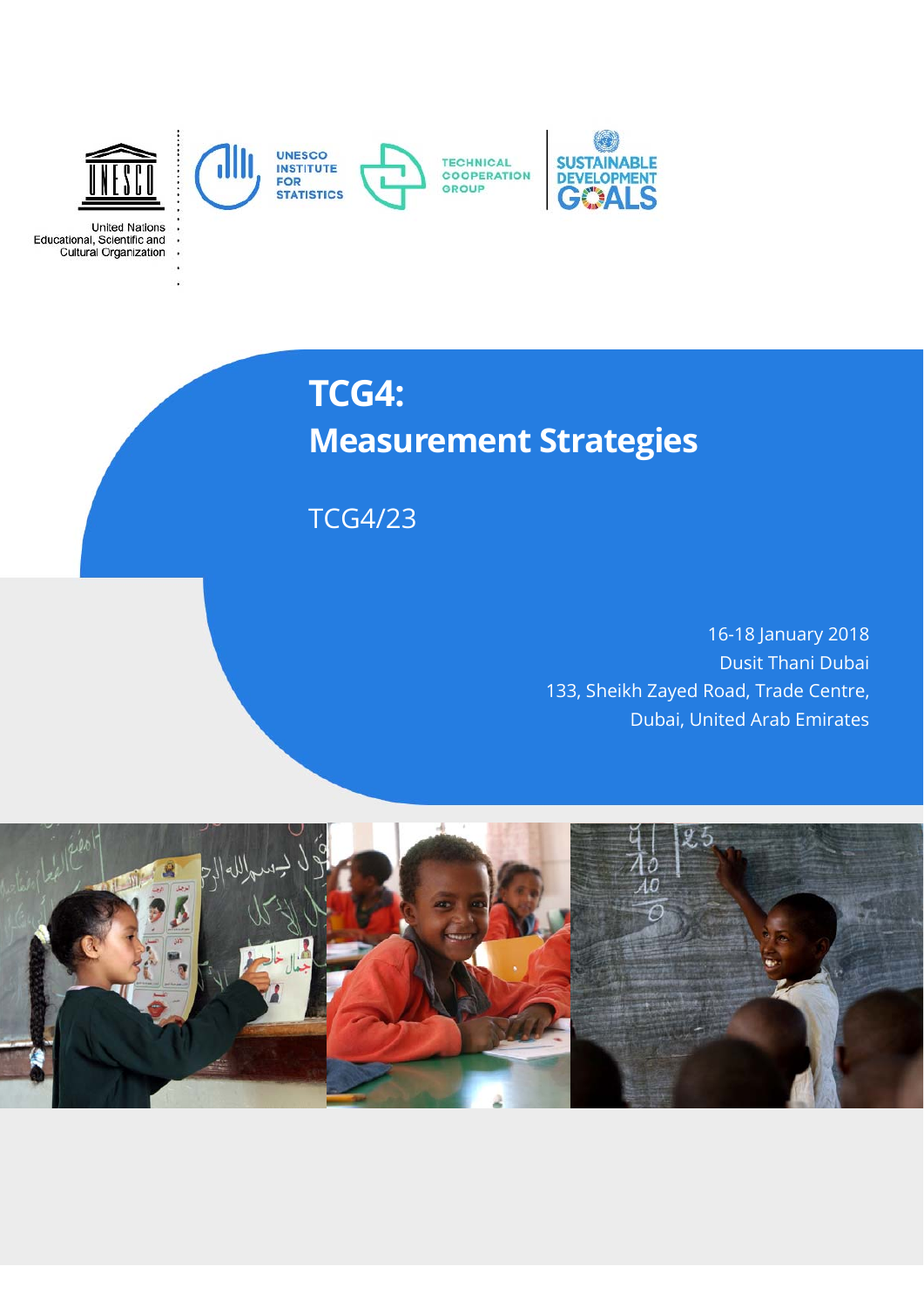

# **Contents**

| Annex A: Concept Paper on the Short Literacy and Numeracy Survey (SLNS)44 |  |
|---------------------------------------------------------------------------|--|
|                                                                           |  |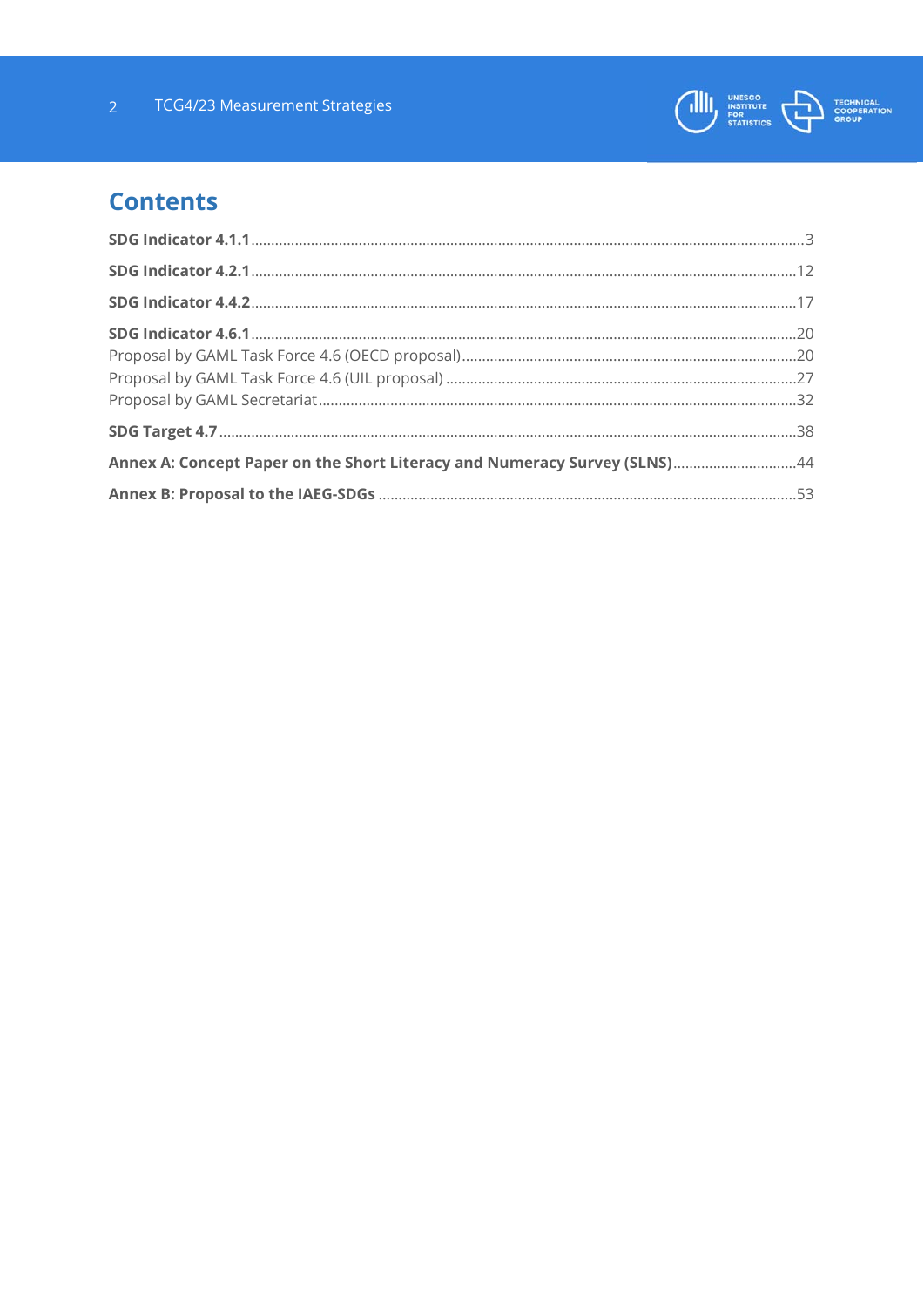

# **SDG Indicator 4.1.1**

## **Inputs to the Measurement and Reporting**

## **Introduction**

Sustainable Development Goal (SDG) Target 4.1 focuses on free, equitable, and quality primary and lower-secondary education. The Global Indicator (4.1.1) for Target 4.1 is the "*proportion of children and young people in Grade 2 or 3 (4.1.1a), at the end of primary education (4.1.1b), and at the end of lower secondary education (4.1.1c) who achieve at least a minimum proficiency level in reading and mathematics*".

Task Force 4.1 of the Global Alliance to Monitor Learning (GAML) was convened to support UNESCO Institute for Statistics (UIS) in thinking through the measurement issues involved in reporting against this indicator and to help them come up with practical solutions. The Task Force's deliberations have run parallel to other work on these issues by UIS and its technical partners and other stakeholders. **The objective of this Task Force 4.1 document is to serve as an input to this ongoing work program1 by offering Task Force member insights and recommendations on some of the key measurement and reporting challenges.**

#### **Key Challenges and Work Program for Indicator 4.1.1**

There are several key challenges involved in measuring and reporting on reading and mathematics outcomes at the global level. These include mapping the content coverage of different assessments onto a common framework (in the absence of a common assessment instrument); developing a relevant learning scale; ensuring a certain level of data quality across assessments; establishing a coherent reporting metric; agreeing on the level of achievement that qualifies as "minimum proficiency" in different national contexts; and building country capacity to produce the needed data and manage financial and human resource allocation.

Task Force 4.1 addressed these challenges in relation to three key phases in an assessment work program:

Conceptual framework: Who and what to assess?

Methodological framework: How to assess?

Reporting framework: How to report?

1

A summary of Task Force discussions and conclusions for each phase is described in the rest of this report. In the course of these discussions, **Task Force members also arrived at some overall recommendations for next steps in the Indicator 4.1.1 work program. These included:**

The GAML Secretariat/UIS should convene a group of reading and mathematics content experts, developmental psychologists, assessment experts, and others who can bring the latest research,

<sup>1</sup> For example, see the August 2017 document, *"SDG Data Reporting: Proposal of a Protocol for Reporting Indicator 4.1.1",* as well as the summary report for the technical expert meeting held in Hamburg, Germany from September 20‐22, 2017. These documents outline interim and longer‐term approaches to measurement and reporting for Indicator 4.1.1.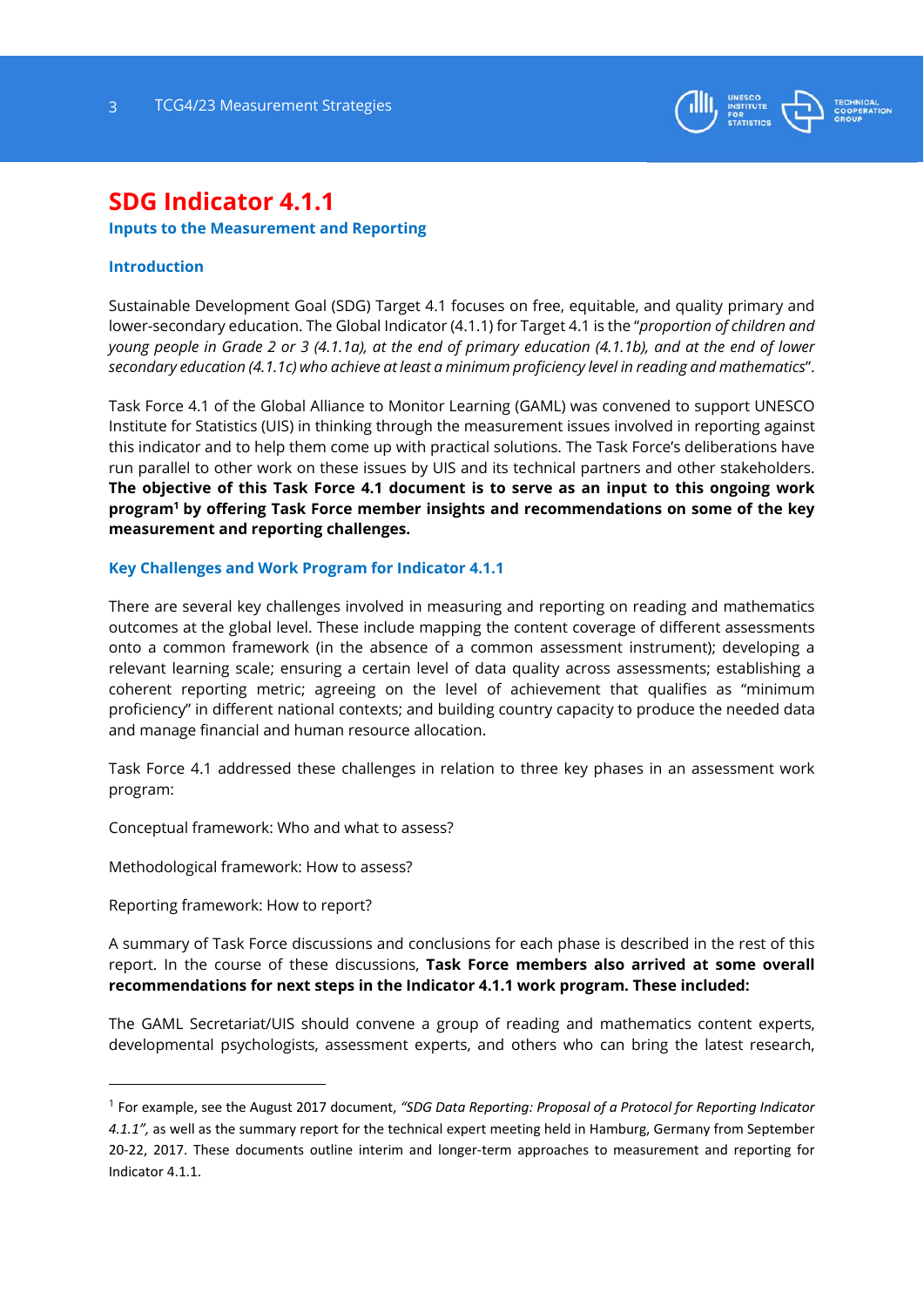

evidence, and data to bear on the drafting of the longer-term measurement strategy for Indicator 4.1.1, particularly Indicator 4.1.1a. This group of experts should be diverse in terms of regions, languages, and scripts.

Countries need to be more actively brought into the discussions on Indicator 4.1.1 to ensure that the proposed measurement and reporting approaches are sufficiently adaptive and responsive to their contexts. It's unclear, however, whether GAML is the context in which these country consultations should take place.

#### **Conceptual Framework: Who and What to Assess?**

The general view of Task Force 4.1 members was that existing national and cross-national assessments should provide the basis for determining who and what to assess at the three key measurement points. Table 1 provides an overview of some of these national and cross-national assessment options.

| <b>National</b><br><b>Assessments</b>                                                                 | <b>Cross-National Assessments</b> |               |                 | <b>Related</b><br><b>UIS</b><br>GAML/<br><b>Activities</b>               | <b>Expected</b><br><b>Outcomes</b><br><b>Product</b>             | <b>Timelin</b><br>e |
|-------------------------------------------------------------------------------------------------------|-----------------------------------|---------------|-----------------|--------------------------------------------------------------------------|------------------------------------------------------------------|---------------------|
|                                                                                                       | Name (#<br>countries)             | Reading       | Mathematic<br>S |                                                                          |                                                                  |                     |
| Mapping of<br>national<br>assessment<br>frameworks for<br>mathematics<br>and reading (in<br>progress) | LANA                              | Grade 4-<br>6 | Grade 4-6       | <b>Map national</b><br>assessment<br>frameworks                          | Content<br>Reference<br>Framework<br>s (Math,<br><b>Reading)</b> | 2017                |
|                                                                                                       | <b>LLECE (15)</b>                 | Grade<br>3/6  | Grade 3/6       | Map<br>assessment<br>characteristics<br>and use of<br>assessment<br>data | Catalogue<br>of Learning<br>Assessmen<br>t                       | 2017                |
|                                                                                                       | PASEC 2014 (10)                   | Grade<br>2/6  | Grade 2/6       |                                                                          |                                                                  |                     |
|                                                                                                       | <b>PILNA (13)</b>                 | Grade<br>4/6  | Grade 4/6       |                                                                          |                                                                  |                     |
|                                                                                                       | PISA 2015 (72)                    | Age 15        | Age 15          |                                                                          |                                                                  |                     |
|                                                                                                       | PISA-D 2018 (8)                   | Age 15        | Age 15          |                                                                          |                                                                  |                     |
|                                                                                                       | PIRLS 2016 (61)                   | Grade 4       |                 |                                                                          |                                                                  |                     |
|                                                                                                       | <b>SEA-PLM 2018</b><br>(11)       | Grade 5       | Grade 5         |                                                                          |                                                                  |                     |
|                                                                                                       | SACMEQ IV (14)                    | Grade 6       | Grade 7         |                                                                          |                                                                  |                     |
|                                                                                                       | TIMSS 2015 (57)                   |               | Grade 4/8       |                                                                          |                                                                  |                     |

| Table 1. Overview of some existing national and cross-national options for who and what to |  |  |
|--------------------------------------------------------------------------------------------|--|--|
| assess                                                                                     |  |  |

Product was formally reviewed by Task Force 4.1 members.

Most of the national and cross-national assessments shown in Table 1 are designed to provide gradebased data on reading and mathematics performance that is relevant to measurement points 4.1.1b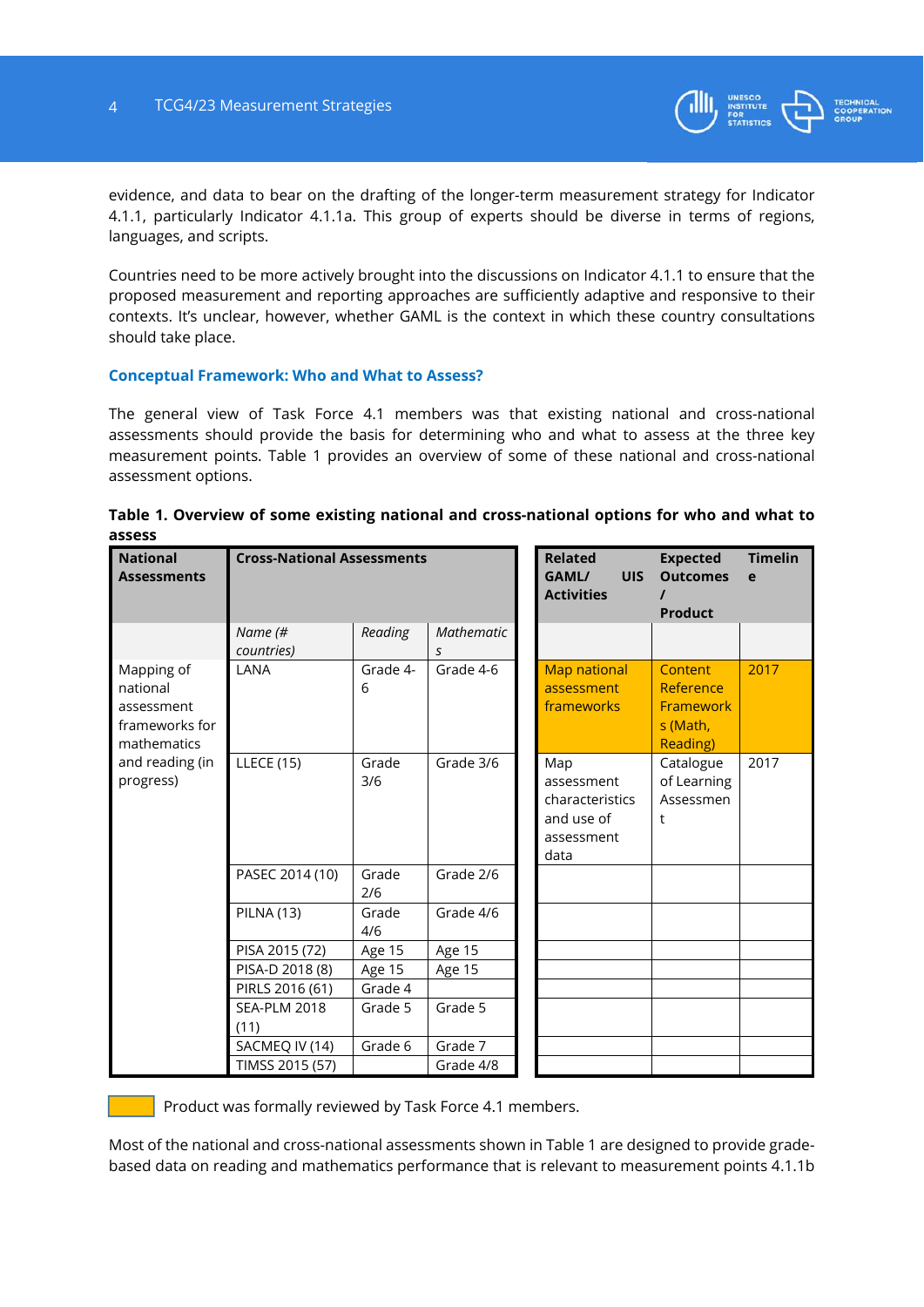

and 4.1.1c. A Task Force subgroup was convened to discuss options for 4.1.1a in more depth. The subgroup determined that assessment at this level needed to focus on the precursor and early reading and mathematics skills required for future academic learning and that key facets of performance to be considered should include accuracy, comprehension, and automaticity/speed. It was recognized, however, that very few cross-national assessment programs currently measure these precursor and early skills (e.g., LLECE/TERCE in grade 3; PASEC in grade 2).

There was general agreement among Task Force members that ongoing **GAML/UIS activities to map assessment frameworks and capture the characteristics and uses of assessment data should continue, but with more focus on ensuring that these efforts include attention to grades 2/3 assessments in reading and math (4.1.1a).** Given the relative dearth of national and cross-national assessment options for the early grades, the Task Force 4.1 subgroup also suggested that countries consider drawing on early-grades reading assessment (EGRA), early-grades mathematics assessment (EGMA), household-based (e.g., Multiple Indicator Cluster Survey [MICS]), and citizen-led (e.g., Annual Status of Education Report [ASER] and UWEZO) tools that measure key aspects of the constructs of early reading and math. **For the longer-term, the subgroup recommended developing a set of purpose-built tools that countries could draw on/adapt.** 

One of the key outputs produced by UIS and its technical partners to support countries' efforts in reporting against Indicator 4.1.1 is a set of Content Reference Frameworks for mapping mathematics and reading assessment frameworks. Task Force 4.1 members were invited to submit feedback on the draft Content Reference Framework for mathematics. **Task Force 4.1 members signaled general agreement with the approach taken to developing the mathematics content reference framework, but also:**

Concern about the possible influence of a restricted number of language groups and cultures on the current version of the framework in terms of the relevance and adequacy of its domain coverage.

Requests for a more explicitly research-based approach to delineating key subdomains/levels and for the inclusion of more concrete examples for each sublevel.

Recommendations to apply the framework to a greater variety of national assessment frameworks in order to further refine and validate it. This might include determining how well the reference framework applies to a national assessment in a top-ranked PISA country and whether certain aspects of national assessment frameworks are deemed unsuitable for the Content Reference Framework (and why).

Requests to provide more information on how the framework might be adapted over time.

The draft Content Reference Framework for reading ("*Method for Developing an International Curriculum and Assessment Framework for Reading and Writing*") was circulated at a much later date. Task Force 4.1 members were not formally required to submit feedback on this framework, but were invited to do so if they had time. **Submissions by Task Force members on the draft reading framework methodology paper can be summarized as follows:**

Appreciation for the presentation of reading interlinked with writing as part of the broader construct of literacy.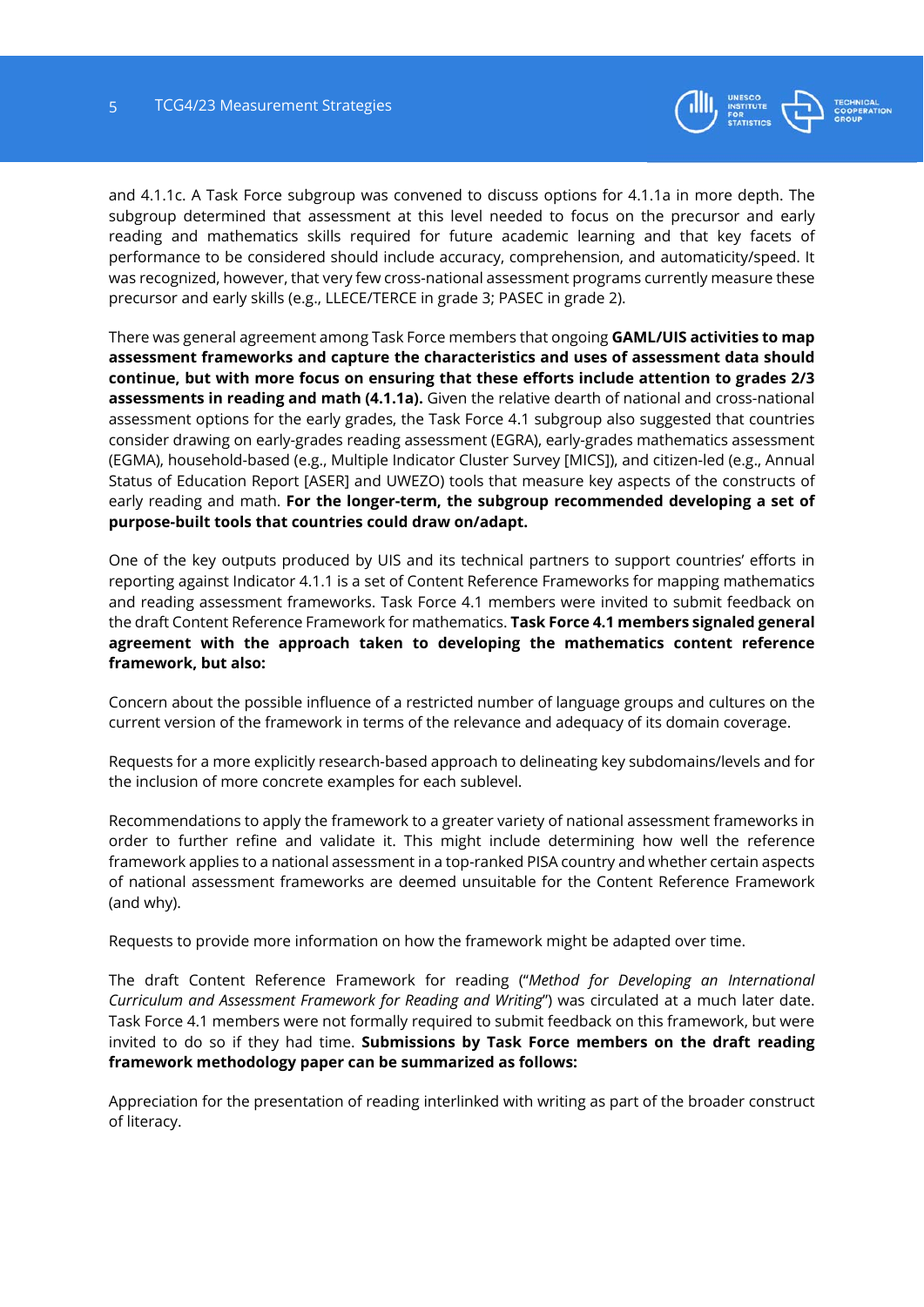

Recommendation that given Indicator 4.1.1's focus on reading, that aspect of the literacy construct should be emphasized moving forward.

Recommendation to extend/test the framework against other languages, apart from alphabetic and European; at the very least, the framework should be tested against the remaining United Nations' languages of Arabic, Chinese, and Russian.

Concern that the framework is based on the perspective of one discipline (psychology) and one school of thought within that discipline (cognitive psychology) and that other perspectives and evidence bases (e.g., linguistic and sociolinguistic) should be incorporated.

Request for a more explicitly research-based approach to constructing the Content Reference Framework and for more specialist input.

#### **Methodological Framework: How to Assess?**

Task Force 4.1 members did not focus as much on the "how to assess" aspect of indicator 4.1.1, which seemed to end up falling more under the purview of the Assessment Implementation Task Force. Task Force 4.1 was not formally requested to review any of the technical outputs in this area. Table 2 provides an overview of some national and cross-national assessment approaches. Most emphasize sample-based and group-administered approaches, and also primarily focus on children and youth in school.

| <b>National</b><br><b>Assessments</b>                                                                                                                                |                                                                                        |                                                      | Cross-National Assessments*        |                                           | <b>GAML/UIS</b><br><b>Activities</b>                                        | <b>Expected</b><br><b>Outcomes/Products</b>         | <b>Timeline</b> |
|----------------------------------------------------------------------------------------------------------------------------------------------------------------------|----------------------------------------------------------------------------------------|------------------------------------------------------|------------------------------------|-------------------------------------------|-----------------------------------------------------------------------------|-----------------------------------------------------|-----------------|
|                                                                                                                                                                      | Name                                                                                   | OOSC                                                 | Individual/group<br>administration |                                           |                                                                             |                                                     |                 |
| UIS Catalogue<br>of Learning<br>Assessments<br>to provide<br>information on<br>methods used<br>by national                                                           | LANA<br><b>LLECE</b><br><b>PASEC</b><br>2014                                           | <b>No</b><br>No<br><b>No</b>                         | Group<br>Group<br>Both             |                                           | Develop<br>and<br>compile<br>good<br>practices in<br>learning<br>assessment | Good Practices for<br>Learning Assessment<br>Manual | 2017            |
| assessments,<br>PILNA<br>No<br>Group<br>including<br>PISA 2015<br>No<br>Group<br>sampling,<br>PISA-D<br><b>Both</b><br>Yes<br>administration,<br>2018<br>and quality |                                                                                        | Evaluate<br>alignment<br>in<br>assessment<br>content | Content Alignment<br>Framework     | 2017-<br>2018                             |                                                                             |                                                     |                 |
| checks                                                                                                                                                               | <b>PIRLS</b><br>2016<br><b>SEA-PLM</b><br>2018<br>SACMEO<br>IV<br><b>TIMSS</b><br>2015 | No<br>No<br>No<br>No                                 | Group<br>Group<br>Group<br>Group   | Evaluate<br>data<br>collection<br>process | Data Quality<br>Framework                                                   | $2017 -$<br>2018                                    |                 |

## **Table 2. Overview of some existing national and cross-national options for how to assess**

\* All sample-based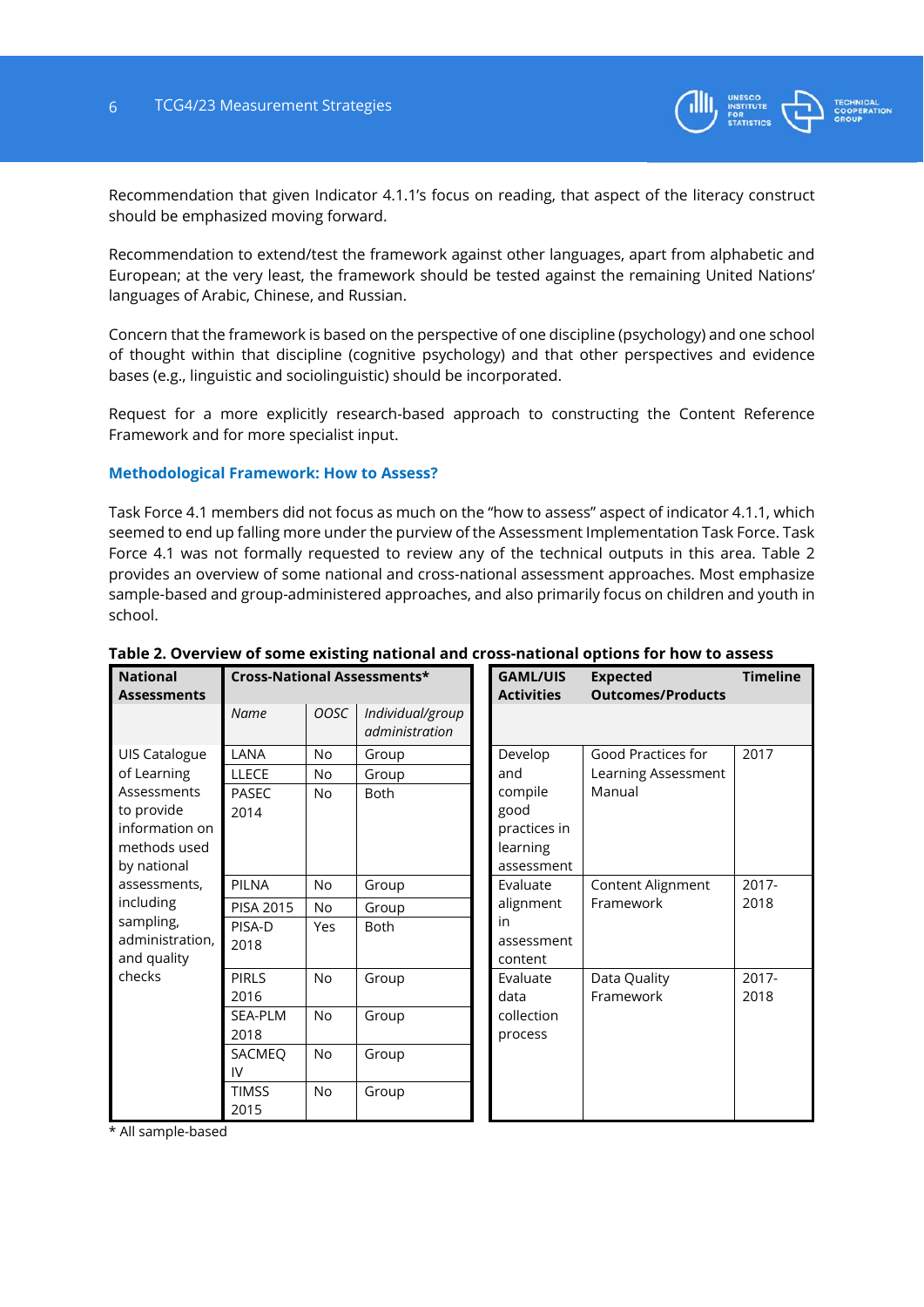

A Task Force 4.1 subgroup was convened to discuss 4.1.1a measurement approaches in more depth. Most early-years assessments are designed for one-on-one administration. EGRA, EGMA, and all household-based and citizen-led assessments use one-on-one approaches for this age/grade level, although school-based assessments employ a mix of one-on-one and group-administered approaches. In the short-term, it was felt that all of these should be viewed as options for countries to consider. **In the longer-term however, it was noted that there might be value in moving towards more school-based and group-administered approaches given the attendant savings in cost, time, and efficiency.**

# **Three key "how to" issues were addressed by Task Force 4.1 members during their virtual group discussions. These included:**

#### *How to include out-of-school children in measurement and reporting?*

Task Force 4.1 members discussed whether and how to adjust school-based assessment results for countries with sizeable out-of-school populations as a way to reduce the bias produced by a nonrepresentative sample. This included discussion on whether citizen-led assessments could be used to complement school-based assessment in such contexts given their coverage of both in- and out-ofschool populations. Task Force 4.1 members felt that countries with this issue could be encouraged, but not required, to report data from their citizen-led assessments (if available) as an additional source of information on learning levels. In addition, countries could be encouraged to report the percentage of their student populations that are actually in school, but this statistic should not be used to adjust assessment results for (or otherwise 'punish') countries, at least not in the first phase of reporting under 4.1.1.

#### *How to determine "minimum acceptable requirements" for assessment data?*

Suggested requirements ranged from very specific technical and psychometric criteria (e.g., reliability and validity coefficients, sample size requirements) to more content-related requirements regarding the breadth and appropriateness of the content being assessed. Task Force members noted, however, that it would not be fair to prescribe very precise technical criteria that countries are unlikely to have been aware of ahead of time. Instead, "minimum acceptable requirements", at least initially, would be more along the lines of ensuring that the submitted data are nationally representative and consistent with the national curriculum/standards. Evidence that the data are comparable over time also would be critical. More detailed technical and psychometric criteria could be used as a basis for country capacity building and system strengthening over time. It also was suggested that UIS request countries to submit their data sets, in addition to their assessment instruments, as part of the validation process. Reporting of results would then be accompanied by a "report card" of sorts on the quality of the underlying data. This would signal to the global community the extent to which the data could be "trusted" while at the same time providing a basis for countries and donor partners to determine capacity building needs.

#### *How to decide which assessment data should be used for reporting?*

This issue is likely to come up for countries that have participated in international and/or regional assessments in addition to their own national learning assessment. Task Force members considered whether countries should be given the freedom to choose which assessment data to report, or whether the decision should be made more centrally.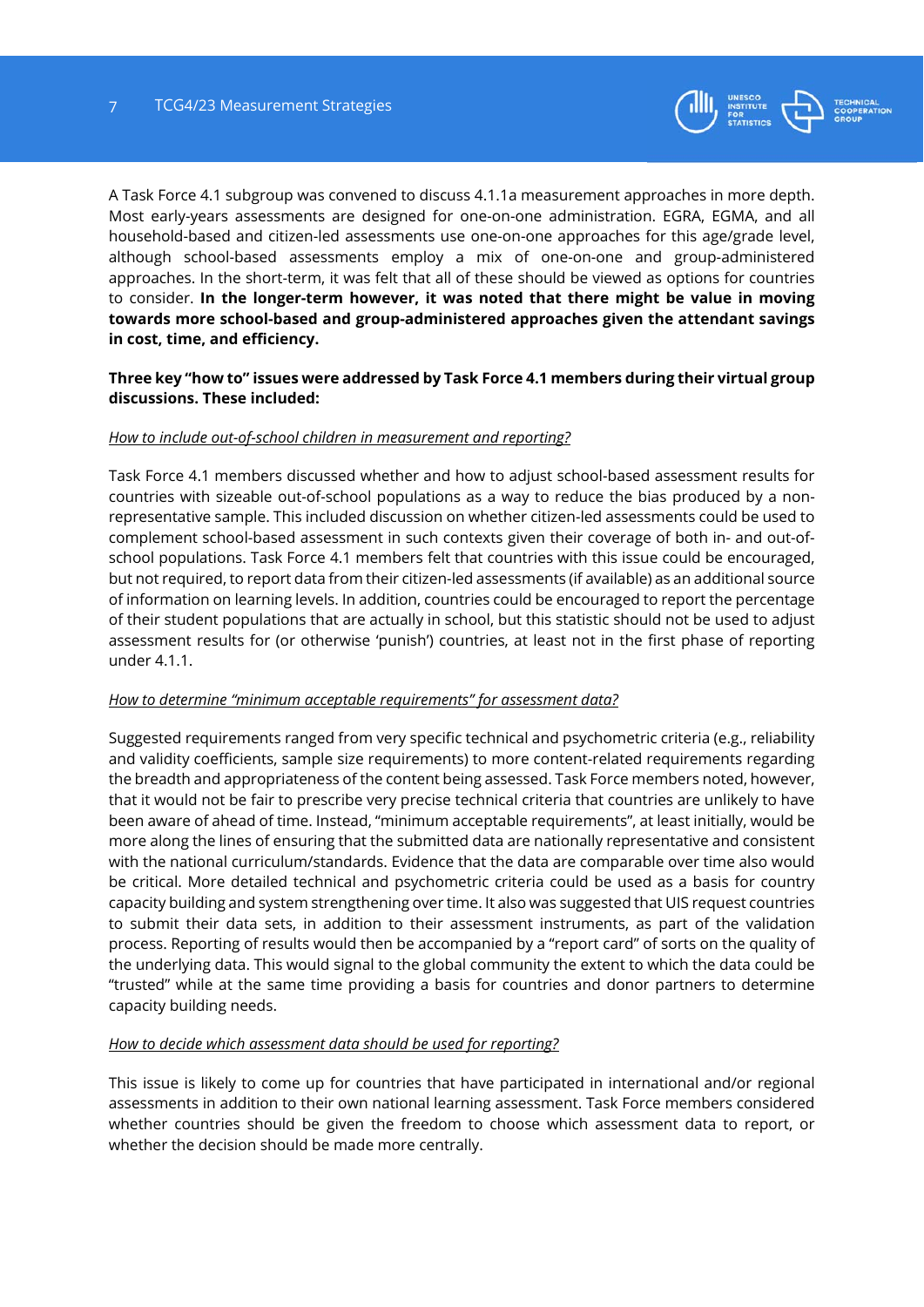

**The sense among Task Force 4.1 members was that it would be important to be flexible on these and other decisions early on and focus more on encouraging countries to get in the habit of submitting data on learning.** At the same time, efforts should be made to create incentives for countries to participate more systematically in international and regional assessments. From the UIS perspective, it would make sense to have a standardized protocol for making decisions about which of the data sources available for certain countries should be used for reporting against indicator 4.1.1. If all of the assessments meet basic technical quality requirements, then perhaps UIS could let countries choose which to use?

# **Reporting Framework: How to Report?**

Table 3 provides an overview of some national and cross-national assessment reporting options. Most cross-national assessments convert raw scores to scaled scores using IRT approaches. In general, results are reported both in the form of scaled scores and/or as the percentage of students reaching specific proficiency levels or benchmarks on the scale. Each proficiency level tends to be accompanied by a description of what students at these levels are likely to know and be able to do. At the national level, the situation is more varied. Many national assessments, particularly in developing contexts, still report results as a mean raw score or percentage. Many do not have proficiency level descriptors or any benchmark for what constitutes "minimum proficiency".

| <b>National</b><br><b>Assessments</b>                                      |                   | <b>Cross-National Assessments</b> | <b>GAML/UIS</b><br><b>Expected</b><br><b>Activities</b><br><b>Outcomes/Produc</b><br>ts |                                               | <b>Timeline</b> |
|----------------------------------------------------------------------------|-------------------|-----------------------------------|-----------------------------------------------------------------------------------------|-----------------------------------------------|-----------------|
|                                                                            | Name              | Proficiency Levels<br>(# )        |                                                                                         |                                               |                 |
| UIS Catalog of<br>Learning                                                 | LANA              | To be determined                  | Define<br>indicators                                                                    | Glossary of<br>Common Language                | 2017-2018       |
| Assessments<br>to provide                                                  | LLECE             | 5                                 | and metadata                                                                            | and Terminology                               |                 |
| information on<br>reporting<br>methods used<br>by national<br>assessments, | <b>PASEC 2014</b> | 4 (numeracy); 5<br>(literacy)     | Develop<br>reporting                                                                    | Interim reporting                             | 2017            |
|                                                                            | <b>PILNA</b>      | 9                                 | protocol                                                                                |                                               |                 |
| including use                                                              | PISA 2015         | 6                                 | <b>Develop UIS</b>                                                                      | Learning                                      | 2017-2019       |
| of scales,<br>proficiency                                                  | PISA-D 2018       | 6                                 | reporting<br>scale                                                                      | Progression<br><b>Explorer and</b>            |                 |
| levels, and<br>other<br>benchmarks                                         | <b>PIRLS 2016</b> | $\overline{4}$                    |                                                                                         | <b>Reporting Scale</b>                        |                 |
|                                                                            | SEA-PLM<br>2018   | To be determined                  | <b>Benchmark</b><br>and define                                                          | <b>Proficiency Level</b><br><b>Definition</b> | 2018            |
|                                                                            | SACMEQ IV         | 8                                 | minimum<br>proficiency                                                                  |                                               |                 |
|                                                                            | <b>TIMSS 2015</b> | $\overline{4}$                    | level                                                                                   |                                               |                 |

## **Table 3. Overview of some existing national and cross-national options for how to report**

Product was formally reviewed by Task Force 4.1 members.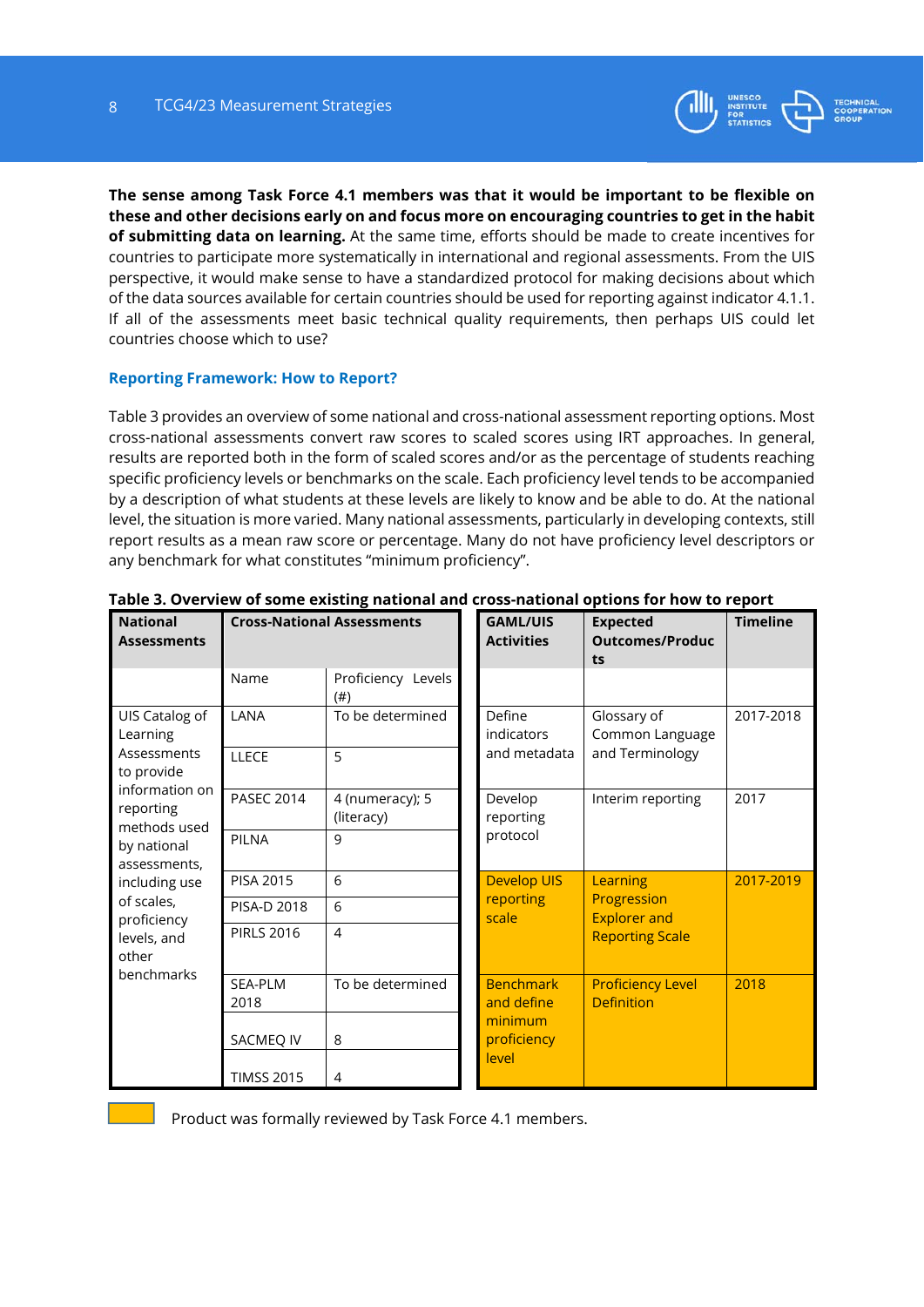

Task Force members noted that a key challenge in reporting, particularly in relation to Indicator 4.1.1a, was comparability across systems and languages. Early-years assessments tend to focus on precursor or early reading and math skills. If these instruments have to be translated into different languages, it can affect their relative difficulty and hence the comparability of results. Because of this, some earlyyears assessments (e.g., EGRA) avoid comparing results (e.g., precursors, fluency measured in words correct per minute) across languages and others (e.g., MICS) focus on skills that are less affected by differences across languages (e.g., accuracy, comprehension). Task Force member suggestions included: (i) possibly using a hybrid approach of translation and adaptation to balance the relative difficulty of instruments across languages and enhance comparability, and (ii) prioritizing comparisons within languages, at least to start with.

One of the key outputs produced by UIS and its technical partners to support countries in reporting against Indicator 4.1.1 are the UIS Reporting Scales for mathematics and reading. **Task Force 4.1 members were invited to submit feedback on the draft UIS Reporting Scale Concept Note (July 2017 version). Task Force member feedback can be summarized as follows:** 

Recognition of the huge amount of work that had gone into developing the reporting scale, but, at the same time, noting some serious conceptual issues:

Whether such a scale is even required – Indicator 4.1.1 does not refer to a metric per se

Whether such a scale could ever truly allow for comparisons of student outcomes across countries

Whether such a scale might inadvertently dominate 4.1.1 discussions entirely, excluding a focus on the more important, broader learning agenda

Task Force members also voiced concern about the lack of clarity regarding the relationship between the UIS Reporting Scales and the Content Reference Frameworks and requested further clarification on how these would work in unison.

The Task Force was divided as to whether work on the scale should proceed or if alternatives should be sought.

Those in favor of continuing work on the scale suggested being clearer about the objective and target audience; e.g., is this primarily a "formative tool" for education systems to assist in monitoring and developing educational quality, or is it primarily a tool for international reporting?

Those in favor of alternatives to the current scale suggested:

Using a more traditional reporting scale that uses descriptors (such as below basic, basic, proficient, and advanced) to describe different achievement levels. This would involve first agreeing on the scale and proficiency levels/descriptors against which student performance should be measured, then identifying the instruments or items that fit the respective levels, and then dealing with the empirical part.

A methodology that allows for comparisons across assessments at each of the three points (4.1.1a, 4.1.1b, and 4.1.1c), but not necessarily spanning/connecting the three points.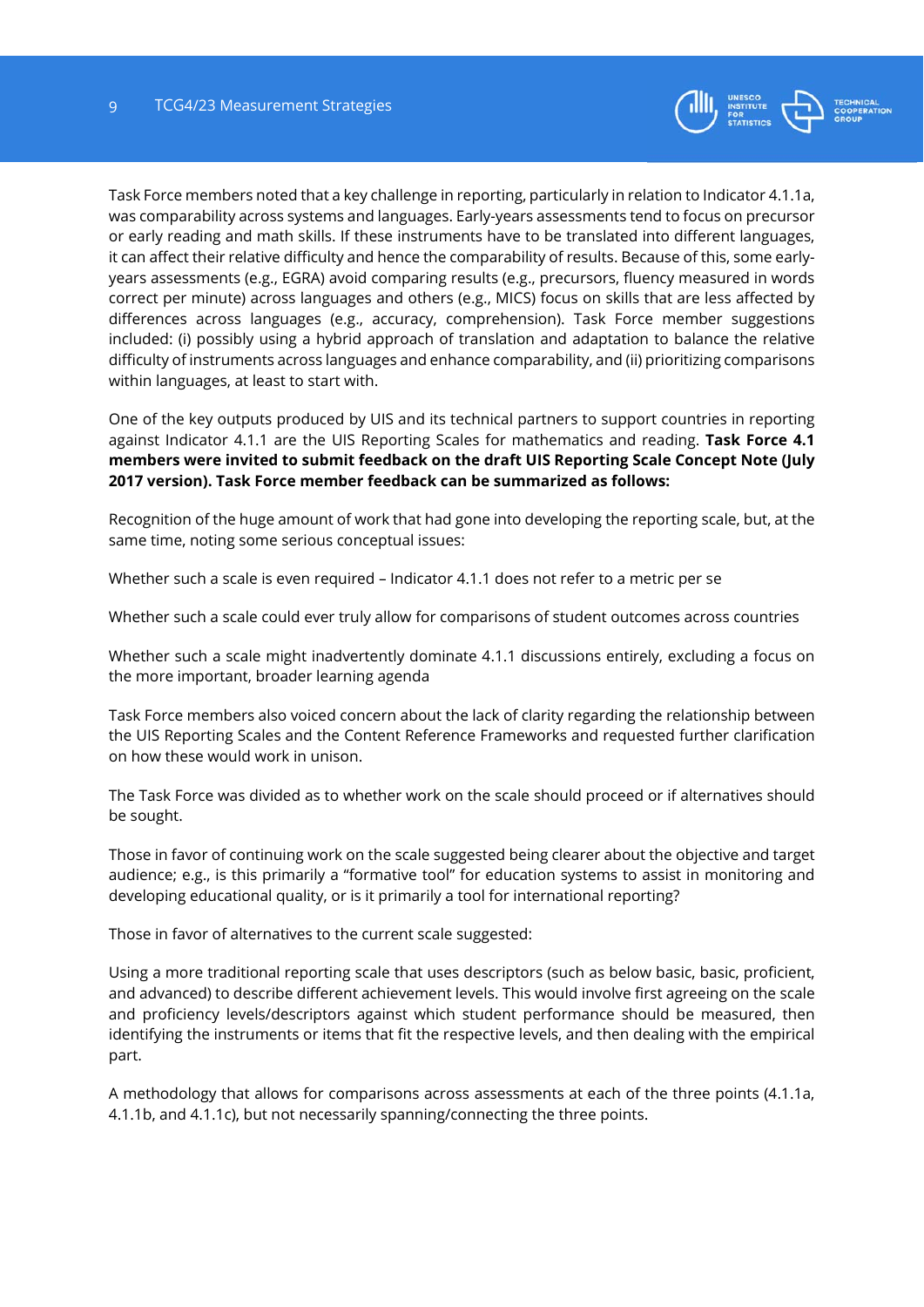

Giving more attention to further development of existing cross-national assessments, in order to use these as a stepping stone for capacity strengthening and development of national assessments in countries.

Task Force members were generally supportive of the proposed empirical approach to validating the UIS Reporting Scale and offered the following additional suggestions:

Provide more detail on the country-level implementation workplan.

Ensure that in-country Task Teams include teacher union representatives and academics as well as specialists.

Carry out the proposed work in close cooperation with existing cross-national assessment programs and give a prominent role to regional assessment programs.

Ensure that key stakeholders (including international and regional assessment organizations) have an opportunity to review the scale once it has been prepared.

Consider how to address the potential risks incurred by using larger countries as "representative" of any particular region, perhaps by using a regional rather than a country-level approach in instances such as Oceania.

Conduct the assessments needed to validate the scale in countries where international and regional assessments have already taken place – this would reveal how the scales perform in different country contexts with the same assessments, and whether the performance levels match up across countries.

Explore a test-based linking exercise for each of measurement points 4.1.1a, 4.1.1b, and 4.1.1c, instead of an item-based linking exercise.

Another of the key outputs produced by UIS and its technical partners to support countries' efforts in reporting against Indicator 4.1.1 is guidance for the Setting Benchmarks on the UIS Reporting Scale. **Task Force 4.1 members were invited to submit feedback on the draft Concept Note on Setting Benchmarks on the UIS Reporting Scale (June 2017). Task Force member feedback on the draft Concept Note can be summarized as follows:** 

Should there be global or national "minimum proficiency" benchmarks on the scale?

There was an even split among Task Force 4.1 members on this issue, with similar numbers in favor of each option.

Should there be 1 or 3 "minimum proficiency" benchmarks per domain (i.e., mathematics and reading)?

The overwhelming majority of Task Force members were in favor of 3 benchmarks per domain; i.e., a "minimum proficiency" benchmark for each of the three measurement points – 4.1.1a, 4.1.1b. and 4.1.1c.

Should existing "minimum proficiency" benchmarks be adopted or should new benchmarks be set?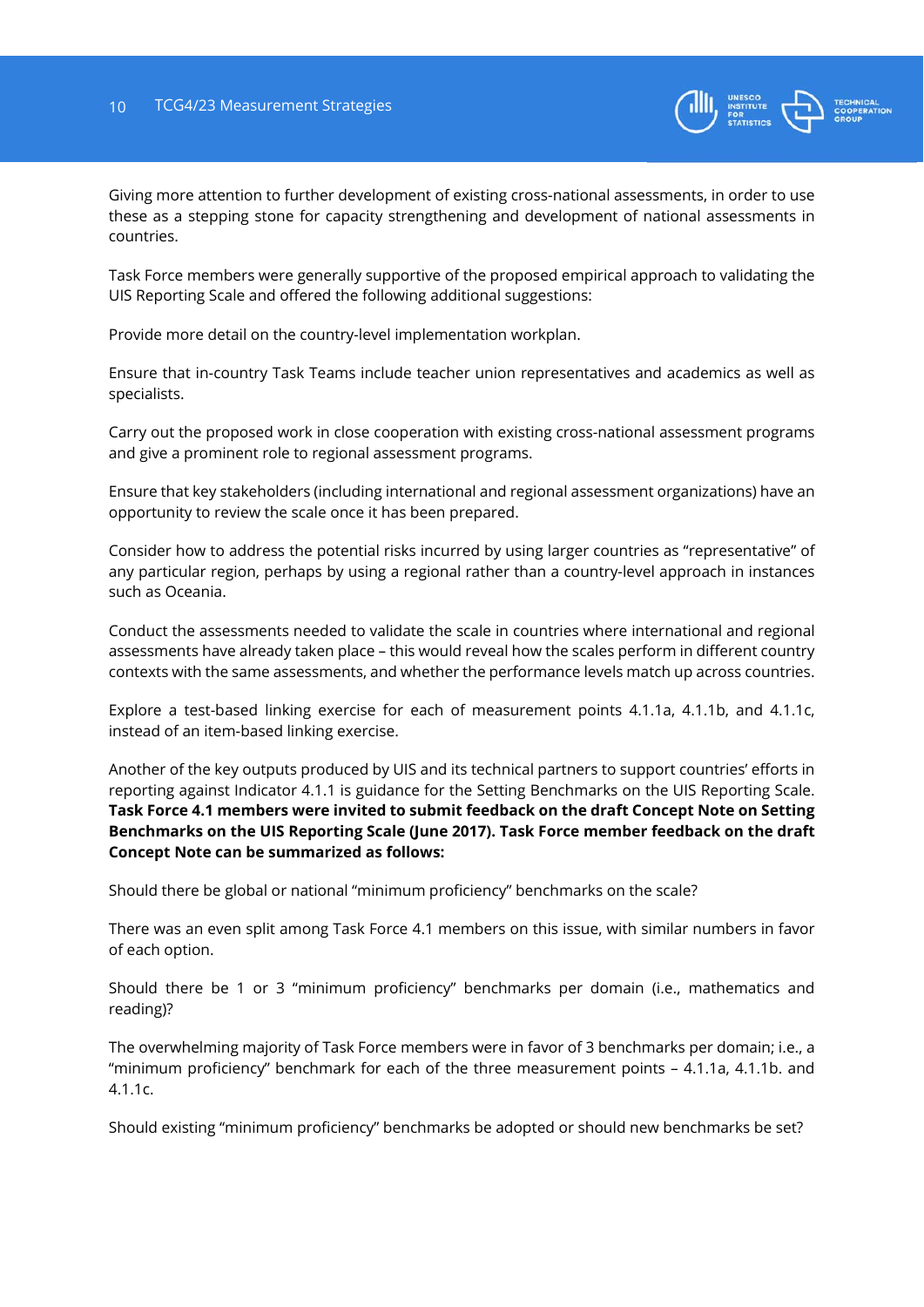

Task Force members offered arguments in favor of both options. There were slightly more Task Force members in favor of adopting existing "minimum proficiency" benchmarks, although there was also recognition that over time there might be a need to set more customized benchmarks as a result of lessons learned from countries' data and experiences.

Should there be global or national performance expectations for the percentage of students expected to reach "minimum proficiency"?

There was an even split among Task Force 4.1 members on this issue, with similar numbers in favor of each option.

Should there be status- or progress-based expectations for the percentage of students expected to reach "minimum proficiency"?

Task Force members offered arguments in favor of both options. However, more Task Force members were in favor of having status-based expectations for the percentage of students expected to reach "minimum proficiency".

An overriding concern of Task Force Members was how to ensure that the benchmarking and other reporting strategies adopted for Indicator 4.1.1 would optimize the relevance and utility of the results for schools. In other words, how can we ensure that the results will have meaning for schools and that they will be able to take action on them?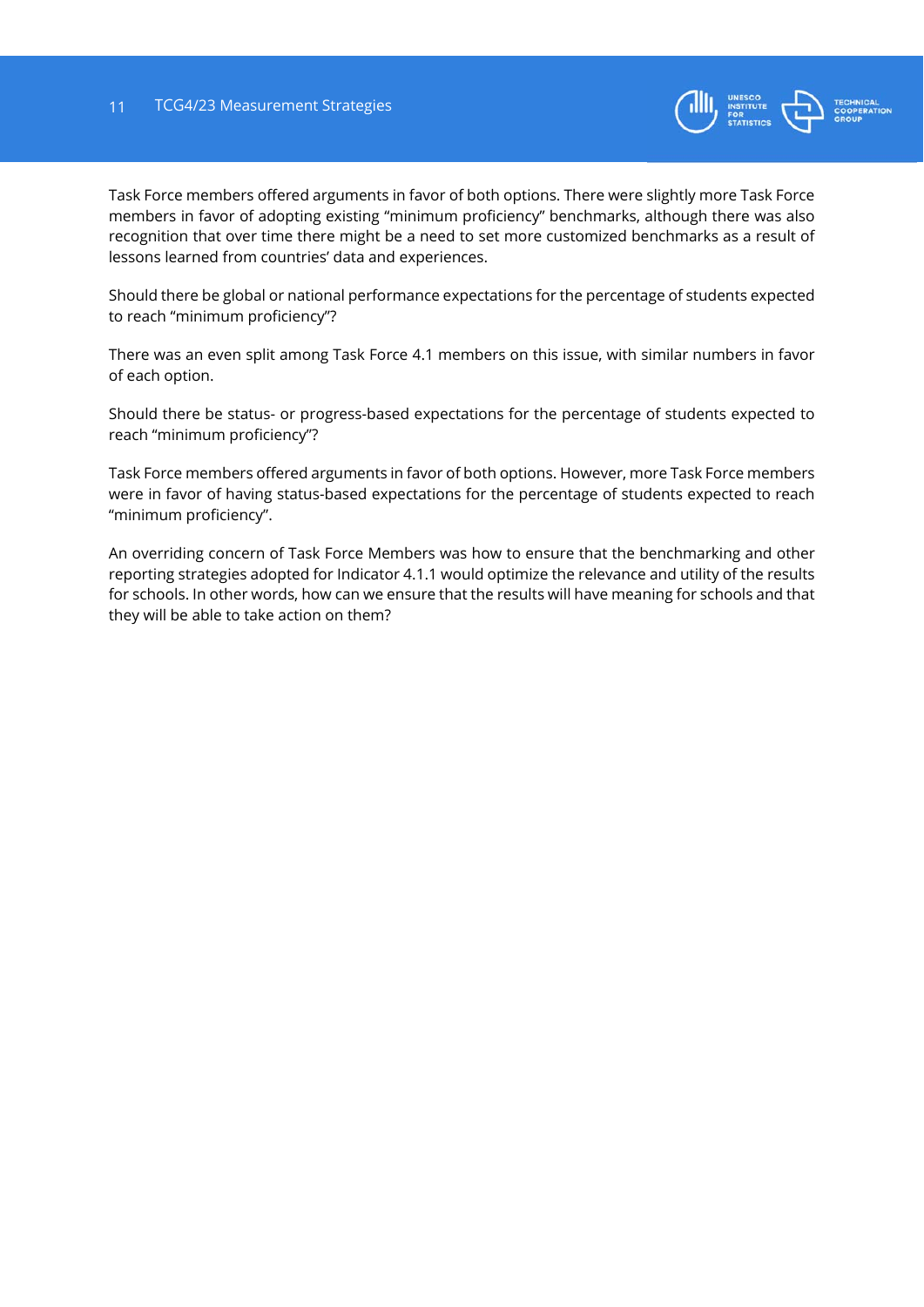

# **SDG Indicator 4.2.1**

## **Measurement/Reporting strategy**. **Proposal by GAML Task Force 4.2**.2

### **Introduction**

On 27 October 2018 an expert meeting hosted by GAML at the Brookings Institution, in Washington, D.C., took place. (See list of attendees present). Presentations were made and a rich discussion ensued. The 4.2.1. Task Force made recommendations after the workshop. The following are the conclusions and steps forward as seen from the Task Force, based on the discussion on 27th October and various report-backs and discussions post meeting.

This document, therefore, comprises recommendations for a strategy for interim *reporting* on 4.2.1 and at the same time outlines a strategy for medium-term improvement of both measurement *and* reporting. We define "interim" as the period starting essentially with the present moment, and extending until a sufficient improvement in *measurement* and data *collection* has been made to warrant a change in the *reporting* process. It is estimated that this could take two or three years. This does not mean that improvements in measurement and collection of data would await until the end of the interim period. Various partners will proceed to analyze, develop better measurement and data collection procedures, etc., starting at the present moment and going on until such a time as sufficient changes and evidence have accumulated so as to warrant a change in reporting policy.

There were two key points of agreement or "sense of the meeting" that are worth highlighting before moving on to the recommendations.

It was noted that given the definition of "interim" as starting at the present moment, interim reporting will use only existing data. Acknowledging that existing data may be flawed in important ways, because interim reporting begins now, it is not possible to wait for interim reporting until basic improvements in measurement and data collection are made.

It was agreed that for a child to be "developmentally on track" the child would have to be on track in all three domains not just in one or two of the three domains. However, what it means to be "on track" still needs further work as described below.

The following steps are provided as logically emanating from the meeting and the discussions.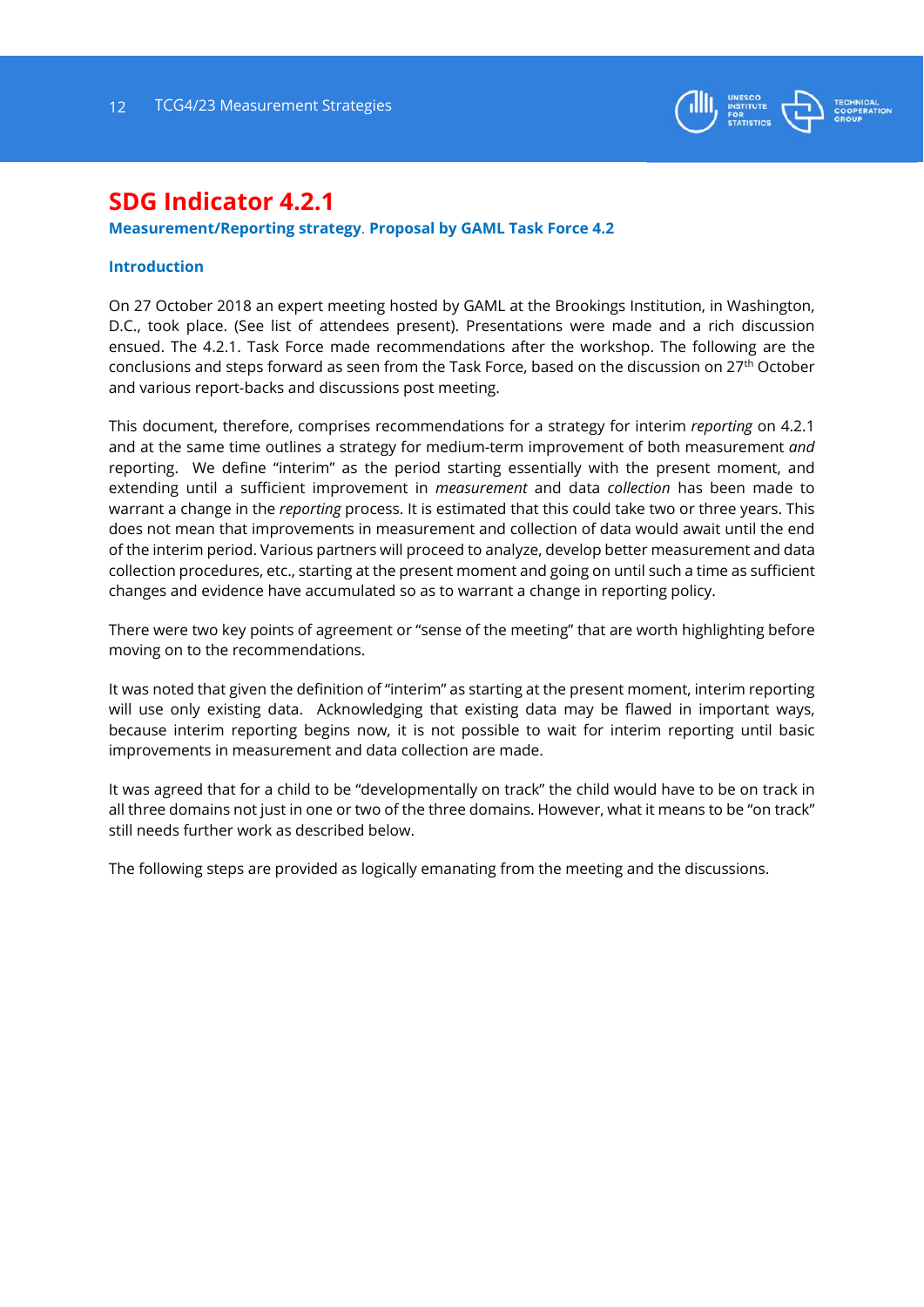

# **Steps**

| <b>Time period</b>                                                                                     | <b>Suggestions</b>                                                                                                                                                                                                                                                                                                                                                                                                                                                                                                                                                                                                                                                                                                                                                                                                                                                                                                                                                                                                                                                                                                                                                                                                                                                                                                                                                                                                                                                                                                                                                                                   |
|--------------------------------------------------------------------------------------------------------|------------------------------------------------------------------------------------------------------------------------------------------------------------------------------------------------------------------------------------------------------------------------------------------------------------------------------------------------------------------------------------------------------------------------------------------------------------------------------------------------------------------------------------------------------------------------------------------------------------------------------------------------------------------------------------------------------------------------------------------------------------------------------------------------------------------------------------------------------------------------------------------------------------------------------------------------------------------------------------------------------------------------------------------------------------------------------------------------------------------------------------------------------------------------------------------------------------------------------------------------------------------------------------------------------------------------------------------------------------------------------------------------------------------------------------------------------------------------------------------------------------------------------------------------------------------------------------------------------|
| Interim - the                                                                                          | Countries report according to the instrument or reporting method of their choice, subject                                                                                                                                                                                                                                                                                                                                                                                                                                                                                                                                                                                                                                                                                                                                                                                                                                                                                                                                                                                                                                                                                                                                                                                                                                                                                                                                                                                                                                                                                                            |
| present moment                                                                                         | to two caveats:                                                                                                                                                                                                                                                                                                                                                                                                                                                                                                                                                                                                                                                                                                                                                                                                                                                                                                                                                                                                                                                                                                                                                                                                                                                                                                                                                                                                                                                                                                                                                                                      |
|                                                                                                        | Reporting is annotated according to a set of technical characteristics that measurement<br>and data collection specific to early childhood should possess. Using this, the global<br>community can judge how to use the reported information. These criteria (referred to as<br>the "optimality" criteria) will be elaborated over the next few months, but a sketch for<br>them was provided in the presentations discussed on 27 October. The sketched criteria<br>are provided as an annex to this document for easy reference.<br>In some cases, if there are serious technical issues with the underlying instruments or<br>data, the data, or components thereof, might not be reported. An annotation to that<br>effect will be made, to distinguish these cases from cases where there was no reporting.<br>It would have to be accepted that in some cases there will be no reporting during the<br>interim period.<br>Given UNICEF's mandated role in the SDG 4.2.1 reporting process it is expected that a<br>common default reporting would be based on data from the ECDI. However, it is expected<br>that as the ECDI improves, it too should fit the optimality criteria for all reporting.<br>Furthermore, it is expected that some countries might not choose to participate in the<br>ECDI or might choose to report using a different approach, even if they do participate.                                                                                                                                                                                                      |
| Interim-<br>starting at<br>present and with<br>urgency, but not<br>necessary in the<br>next few months | The following steps are listed in approximate order of urgency and sequentially.<br>Analysis of existing databases including ECDI, but also others, plus an expert meeting, to<br>define benchmarks (based on the empirical work plus expert opinion) for<br>"developmentally on track." This could be, but need not be, initially be used as part of the<br>optimality criteria to annotate countries' reporting (that is, do the country benchmarks<br>resemble the GAML-recommended ones?) but, in the less-urgent interim period, to guide<br>creation of country benchmarks and encourage a convergence to benchmarks that are as<br>common as possible. A consultant or firm could be contracted to carry out the analysis<br>and present the results to a specialized expert panel. The Secretariat or the Task Force<br>would then comment, amend, and recommend the benchmarks. This step would<br>"receive" and recognize analyses under way by various actors in the Task Force or outside<br>it, but it is recommended that a person or team be designated to ensure that no<br>information is "orphaned" and who can collate and "receive" these research inputs. The<br>process would specifically help inform the ECDI and for that would need to be provided to<br>the ECDI process by mid-year 2018.<br>Clearer specification to be developed of the three domains (and sub-domains) covered,<br>including the ECDI, but also providing domain definition useful for countries reporting<br>using measures other than the ECDI. This would require a consultant to examine the main |
|                                                                                                        | instruments that already exist and their background literature, collating and working out<br>commonalities, in a manner similar to that done by UIS and IBE via a consultancy, for<br>mathematics for 4.1.1.                                                                                                                                                                                                                                                                                                                                                                                                                                                                                                                                                                                                                                                                                                                                                                                                                                                                                                                                                                                                                                                                                                                                                                                                                                                                                                                                                                                         |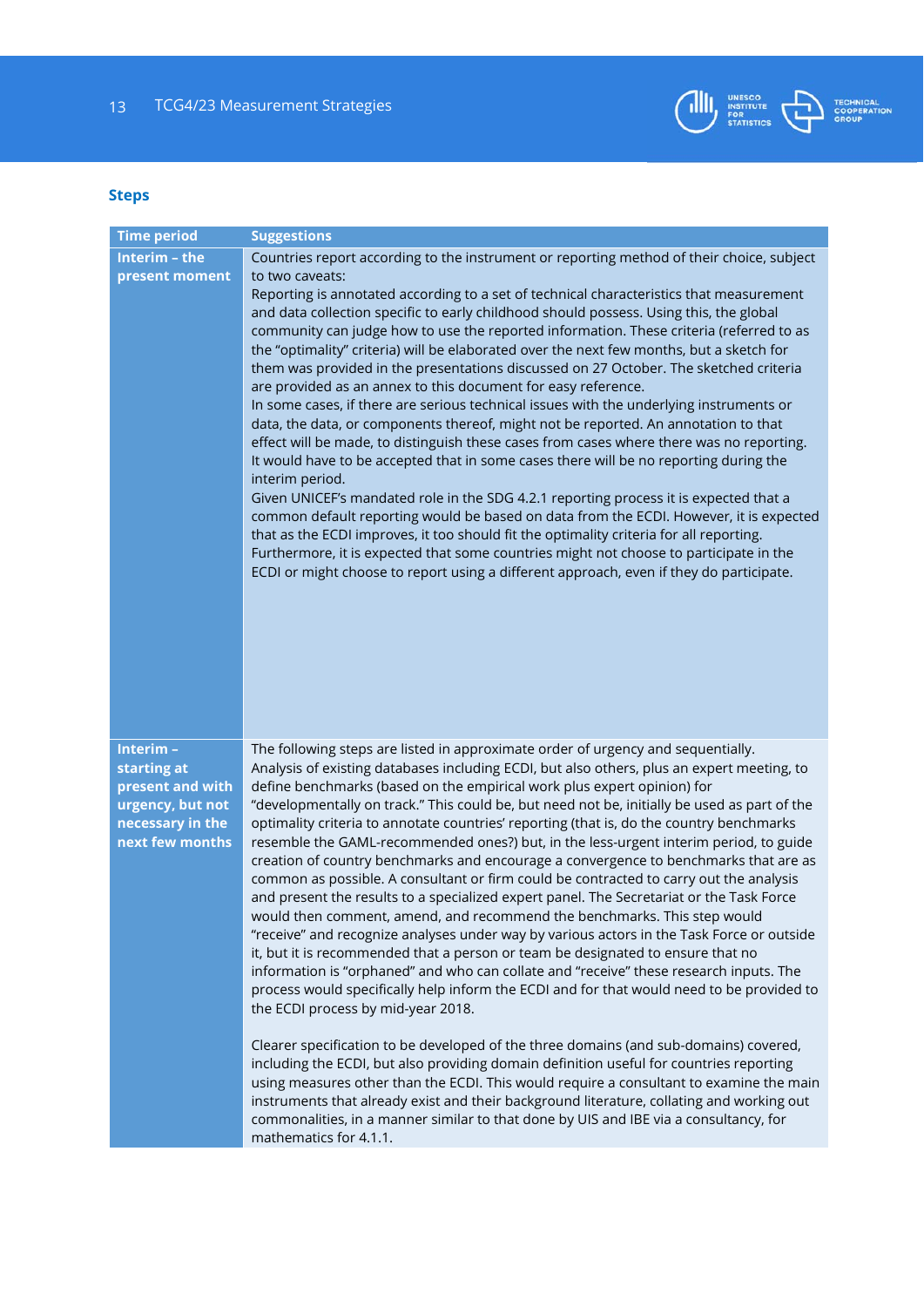14 TCG4/23 Measurement Strategies



| <b>Time period</b>                                 | <b>Suggestions</b>                                                                                                                                                                                                                                                                                                                                                                                                                                                                                                                                                                                                                                                                                                                                                                                                                                                                                                                                                                                                                                                                                                                                                                                                                                             |
|----------------------------------------------------|----------------------------------------------------------------------------------------------------------------------------------------------------------------------------------------------------------------------------------------------------------------------------------------------------------------------------------------------------------------------------------------------------------------------------------------------------------------------------------------------------------------------------------------------------------------------------------------------------------------------------------------------------------------------------------------------------------------------------------------------------------------------------------------------------------------------------------------------------------------------------------------------------------------------------------------------------------------------------------------------------------------------------------------------------------------------------------------------------------------------------------------------------------------------------------------------------------------------------------------------------------------|
|                                                    | Finally, as the above work proceeds, or with those results in hand, engage a consultant or<br>firm to develop equating procedures across various instruments, as well as guidelines for<br>making country-based assessments "equitable" via the inclusion of suitable items. This<br>procedure can include item-based equating or "social moderation" or "conceptual<br>equating." It would be similar to work described for 4.1.1 by ACER in the context of its<br>work with UIS on a universal reporting scale, and by consultants appointed by UIS for that<br>purpose who have provided some views on "social moderation."<br>It is recommended that at least steps 1 and 2 above be carried out in sufficient time to<br>affect UNICEF's process of ECDI improvement. But note that since it is assumed that many<br>countries might not initially participate in the ECDI, or may participate but may not report<br>based on the ECDI, the steps outlined here (and in the optimality criteria in the previous<br>row) would feed a process that would:<br>Continue to improve annotation<br>Guide processes whereby countries and assessment agencies that work with countries<br>would improve their measurement tools, data collection, and reporting |
| Longer term,<br>within-interim<br>and post-interim | Official and unofficial agencies and countries utilize the measurement and reporting<br>guidelines to gradually improve the quality of measurement and its comparability.<br>Measurement and reporting based on improved measurement. The optimality criteria for<br>interim reporting also serve as a guide for ongoing improved measurement (i.e.,<br>measurement with known reliability and validity analyses, comparability analysis or<br>comparable items, etc. as per the optimality criteria in the annex.)<br>At fixed points in the future, such as the start of a new round of ECDI, reporting comes to<br>include improved practices.<br>At that point (and at various points in the process) the GAML 4.2.1 Task Force, as well as<br>the Secretariat, take stock of how the various steps are proceeding.<br>Sometime during 2020 a more intense process of scrutiny would take place to see how<br>well the various measures are converging and how the quality of measurement is<br>improving, and corrective action would take place.                                                                                                                                                                                                         |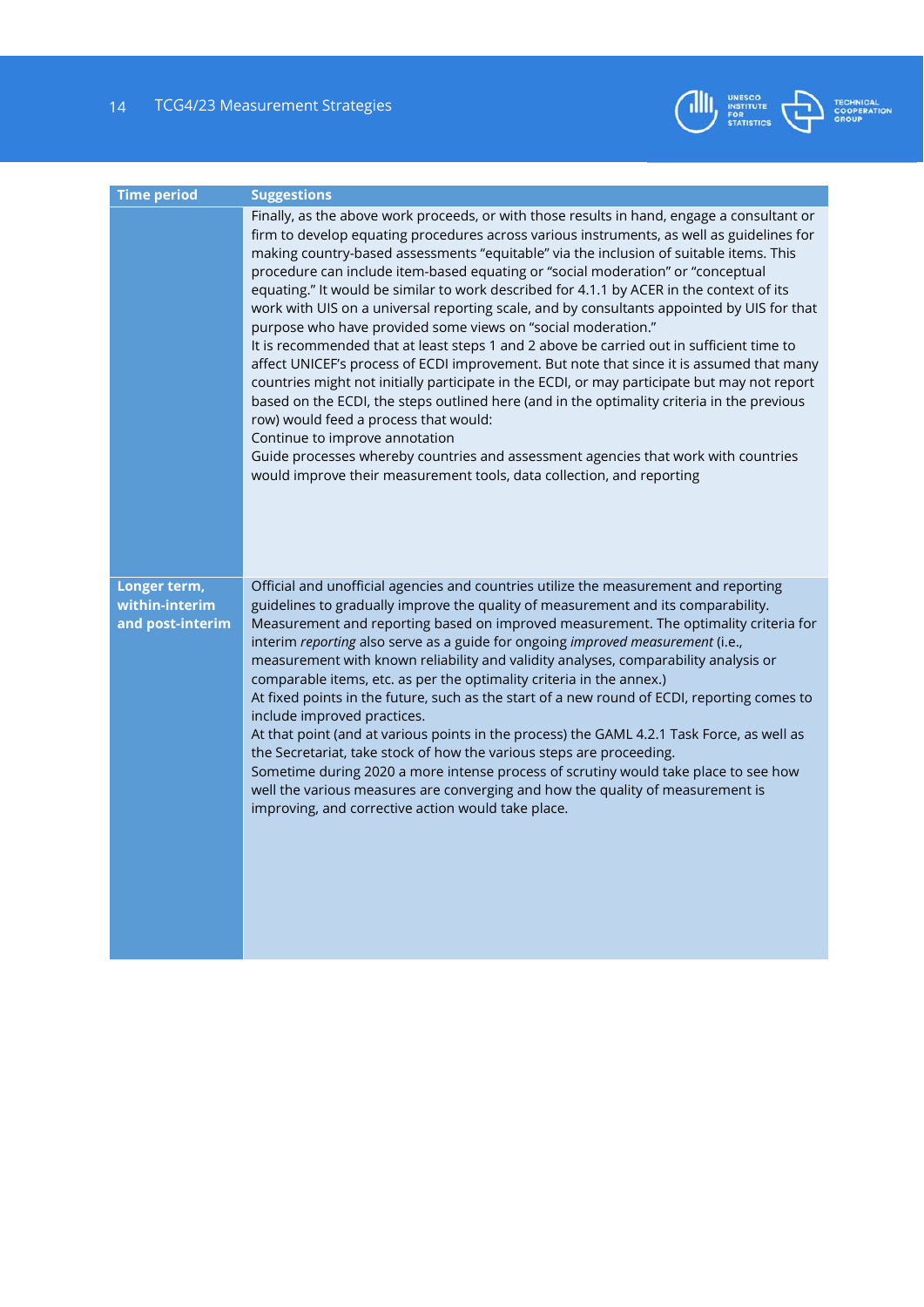

# **Annex 1:** *Participants in attendance on 27 October 2017*

| <b>Name</b>        | <b>Organization</b>                              |
|--------------------|--------------------------------------------------|
| Abbie Raikes*      | University of Nebraska                           |
| Alvin Vista        | <b>Brookings Institution</b>                     |
| Amanda Devercelli* | World Bank Group                                 |
| Amber Gove         | <b>RTI</b>                                       |
| Amy Jo Dowd        | Save the Children                                |
| Baela Raza Jamil*  | <b>ITA/PAL Network</b>                           |
| Claudia Cappa      | <b>UNICEF</b>                                    |
| Dan Cloney*        | <b>ACER</b>                                      |
| <b>Esther Care</b> | <b>Brookings Institution</b>                     |
| Hiro Yoshikawa*    | <b>NYU Steinhardt</b>                            |
| Kate Anderson      | <b>Brookings Institution</b>                     |
| Luis Crouch        | RTI                                              |
| Magdalena Bendini  | World Bank Group                                 |
| Magdalena Janus    | <b>McMaster University</b>                       |
| Manos Antoninis    | Global Education Monitoring Report (GEMR)/UNESCO |
| Manuel Cardoso     | <b>UNICEF</b>                                    |
| Silvia Montoya     | UNESCO Institute for Statistics                  |

\**denotes participation via videoconference*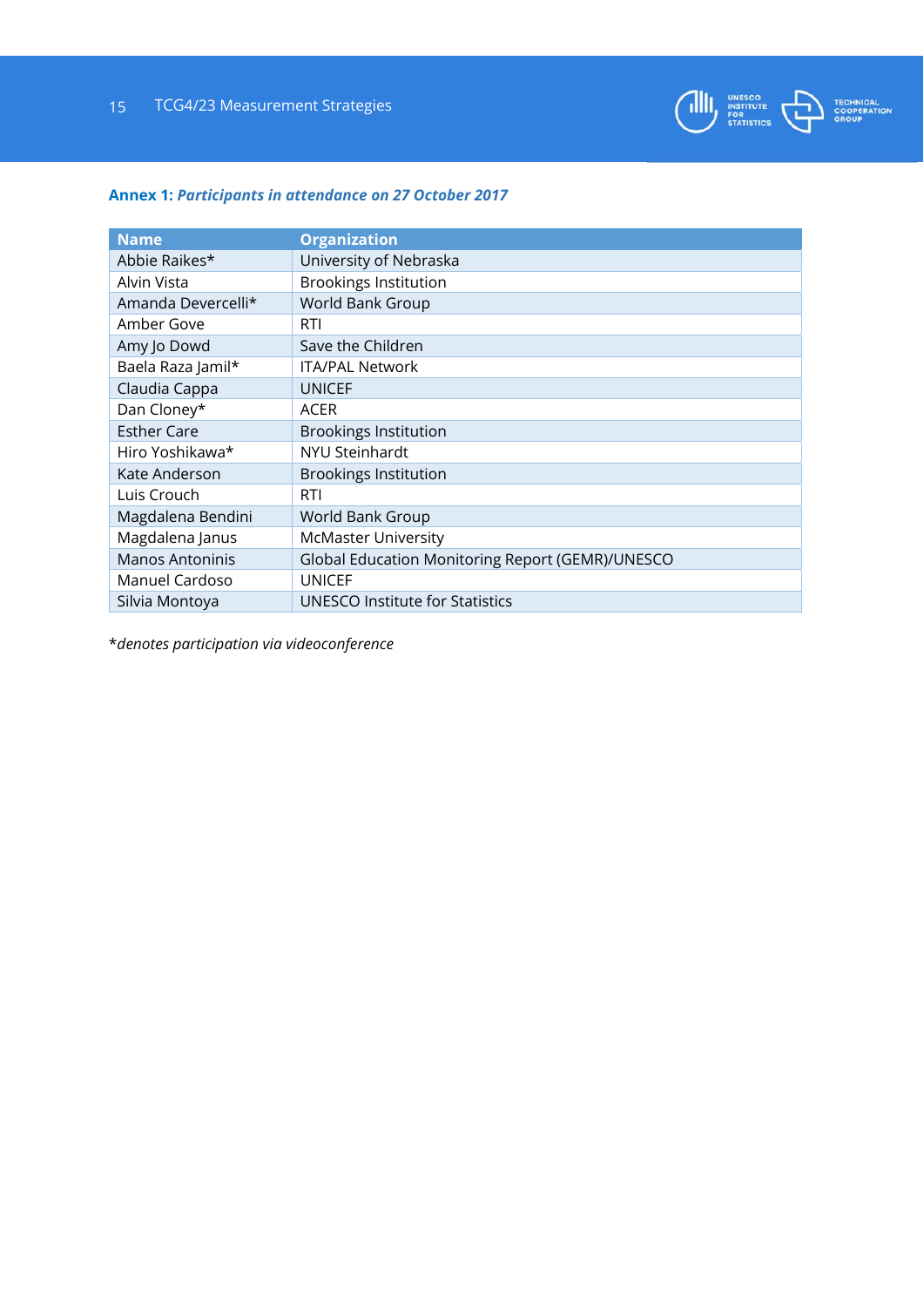

#### **Annex 2:** *Technical optimality criteria*

The following list of technical optimality criteria, proposed during the 27 October 2017 meeting, with one or two which could be added, are to be used for:

Annotating in the interim period

Deciding on non-reporting in the interim period if a survey or instrument does not meet some crucial criteria. (There may be sub-criteria.)

Guiding technical developments during the interim period in order to create improved measurement, data collection, and reporting post-interim.

Include definition of "developmentally on-track".

Criterion-referenced or, if not criterion-referenced, at least using clear, empirically well-based, and agreed norms

May start with a definition for each domain, but note that "on track" means that the child has to "on track" on each domain

Measure learning in a holistic way – that is, measure encompasses all three domains in the SDG.

Health, psychosocial well-being, learning

Population-based; that is, representative of the whole population in question, or, if not available for the whole population (e.g., not all age groups), then for representative sub-segments. It would be noted in particular if the measures are representative only of self-selected members or clearly nonrepresentative parts of the population.

Conducted on a representative sample basis.

Useful to countries given national standards (or at least not be inconsistent with what countries are working towards for their own purposes).

Be globally comparable, or have items and definitions that allow one to determine its comparability with a determinable degree of accuracy.

Include background work that allows one to determine reliability and validity.

Administered at a variety of ages so that growth curves can be seen for the measures where it is relevant.

Have a well-defined reporting framework.

Follow the standards in the UIS Good Practices in Learning Assessment (GP-LA) and other "standard" codes of good measurement practice, incorporated by reference.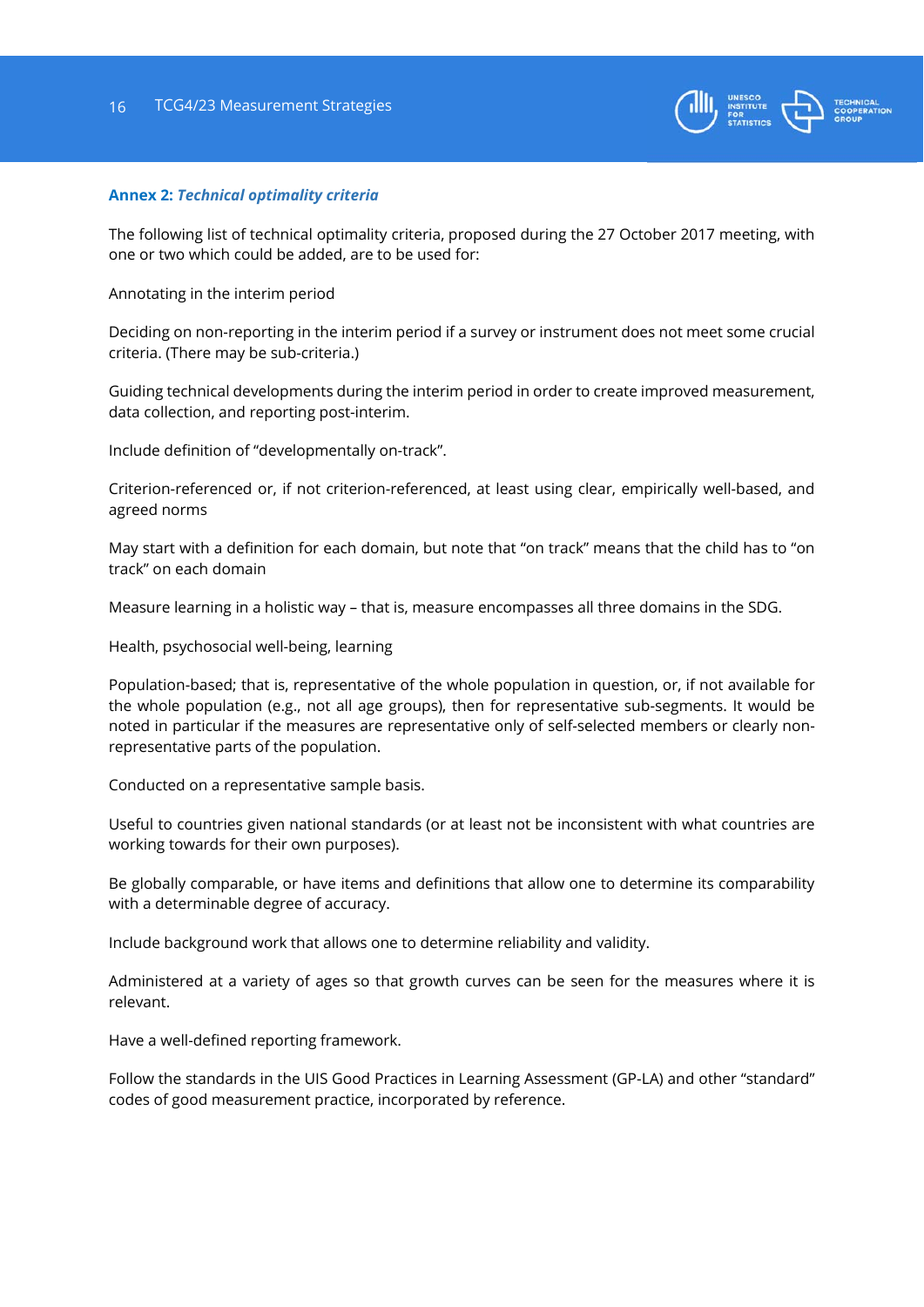

# **SDG Indicator 4.4.2**

# **Measurement strategy and action plan. Proposal by GAML Task Force 4.4**

According to its terms of reference, the Task Force will support the production of outputs that mirror those prepared by other task forces, notably 4.1, with respect to digital literacy skills, at least initially. It is proposed that the Task Force would engage toward two of these outputs **in 2017/18**.

1. There is currently no globally agreed definition of ICT and digital literacy skills, although there are:

- examples of competence frameworks, at the national or cross-national level (e.g. European Commission's Digital Competence Framework for Citizens, DigComp 2.0)
- examples of assessment frameworks of ICT and digital literacy skills at national (e.g. Chile SIMCETIC or France B2i) or cross-national level (e.g. IEA ICILS or OECD PIAAC problem solving domain); note that only PIAAC is targeted at the adult population, which is the focus of target 4.4

In that direction, the Task Force will:

- consult existing national and cross-national competence and assessment frameworks of ICT and digital literacy skills
- consider recommending to the GAML Secretariat the commissioning of a study that would synthesize the literature, identify any major gaps, and propose a definition as basis for a **global content framework of ICT and digital literacy skills**

The development of the content framework will need to address two major challenges:

- Existing cross-country school-level assessments of digital literacy skills show very large disparities between students in richer and poorer countries. This raises the question whether the gap reflects partly the degree of *access to computers at home and school*. However, the choice of themes in assessments appears also vulnerable to the criticism of cultural bias. To extend coverage to low and middle income countries, it is essential to develop contextappropriate items.
- A global tool to assess progress in digital literacy will need to address *rapid technological changes over time* and incorporate changes in patterns of ICT use. For example, the introduction of tablets and smartphones has resulted in new ICT applications and ways of working digitally. Assessment of skills needs to incorporate such developments without losing comparability over time.

2. At the same time, in order to further inform the development of a global content framework, the Task Force will use its networking and convening capacity to:

- identify more assessments of ICT and digital literacy skills;
- review the content of the UIS Catalogue of Learning Assessments tool to see how it could be amended or adapted for the case of ICT and digital literacy skills assessments;
- consider logistical issues that differentiate the administration of this tool, notably that:
	- o not only ministries of education but also other government and non-government providers are responsible – and many tools are in fact proprietary;
	- o there is less standardization in the skills assessed (compared with reading and maths);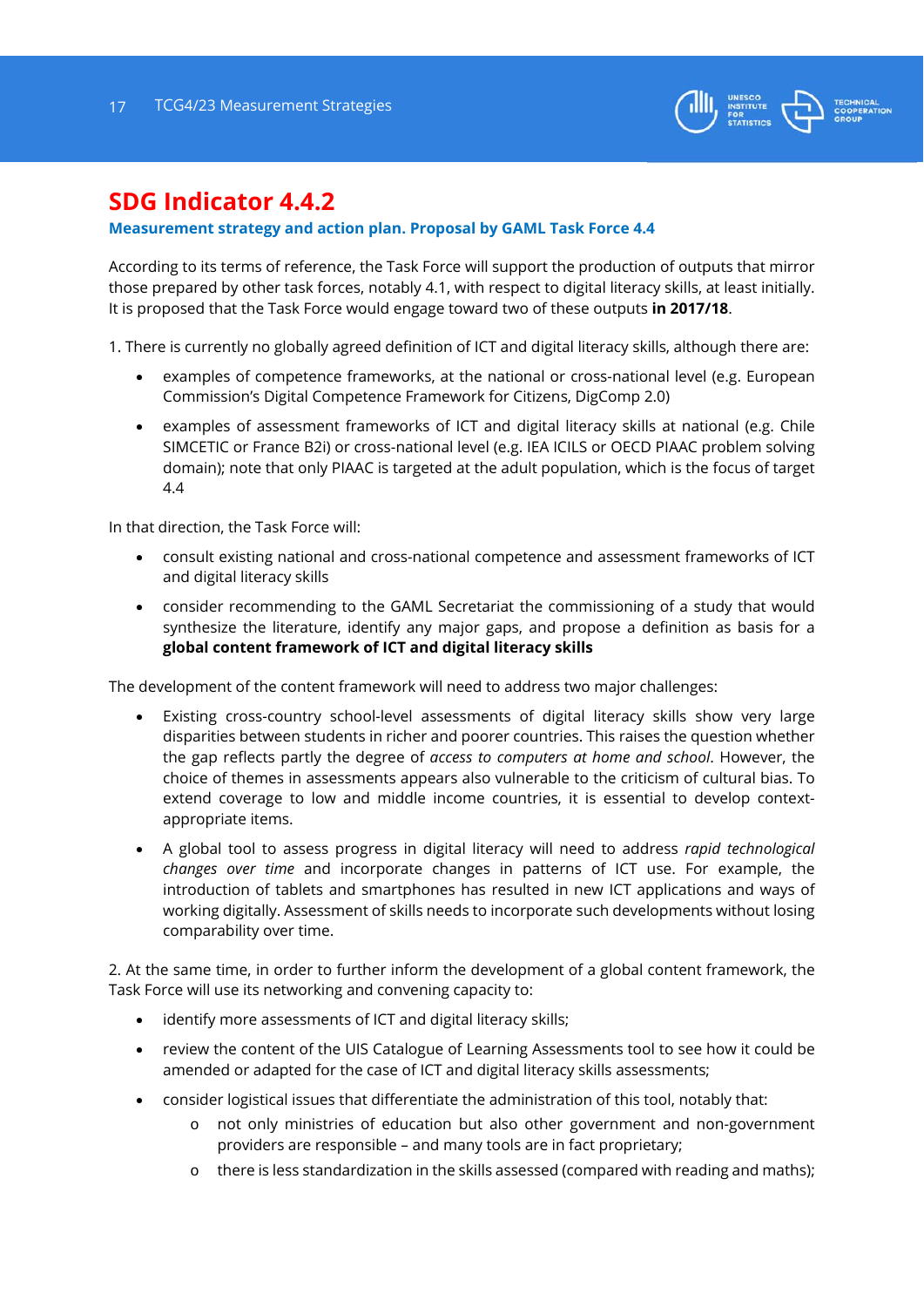

- o there is less standardization in the modes of assessment; and
- o the age groups covered are very diverse (indeed there is more experience with assessments for those below age 15, which falls outside the scope of Target 4.4).
- consider recommending to the GAML Secretariat the commissioning of developing and rolling out at a pilot stage a **catalogue of assessments of ICT and digital literacy skills**

The following table suggests that once these two tasks have been completed:

- the mapping of assessments against the global content framework could begin **in 2018/19**
- the development of tools to evaluate the quality of assessments could begin **in 2019/20**

Finally, two other long-term issues specific to Target 4.4 that may affect the focus of the Task Force.

- Other potential skill domains for work (e.g. financial literacy, non-cognitive skills) could be considered and new members with expertise in these areas would be needed.
- Closer collaboration with the Task Force 4.6 on adult literacy and numeracy could be considered to be framed within an overall umbrella of skills for work related to youth and adults.

#### **Proposed GAML Task Force 4.4 measurement strategy**

|                          |                                                                                                                                                                                                                                                                                                                                          |                                                                                                                                                                                                                                                                                                                                                 |                                                                                         |         | TF         |         |
|--------------------------|------------------------------------------------------------------------------------------------------------------------------------------------------------------------------------------------------------------------------------------------------------------------------------------------------------------------------------------|-------------------------------------------------------------------------------------------------------------------------------------------------------------------------------------------------------------------------------------------------------------------------------------------------------------------------------------------------|-----------------------------------------------------------------------------------------|---------|------------|---------|
|                          |                                                                                                                                                                                                                                                                                                                                          |                                                                                                                                                                                                                                                                                                                                                 |                                                                                         |         | activities |         |
|                          | National                                                                                                                                                                                                                                                                                                                                 | Cross-national                                                                                                                                                                                                                                                                                                                                  | Global reporting<br><b>Standard</b><br>expected GAML<br>outputs                         | 2017/18 | 2018/19    | 2019/20 |
| Relevance                | What is<br>being<br>assessed?                                                                                                                                                                                                                                                                                                            |                                                                                                                                                                                                                                                                                                                                                 |                                                                                         |         |            |         |
| Assessment<br>frameworks | <b>Australia</b><br>National<br>Assessment<br>Program - ICT<br>Literacy<br>Years 6 & 10 (NAP-<br>$ CT\rangle$<br>Chile<br>Habilidades<br><b>TIC</b><br>el<br>para<br>aprendizaje<br>(SIMCETIC)<br><b>France</b><br>Cadre<br>de<br>référence<br>des<br>compétences<br>numériques<br><b>Brevet</b><br>informatique<br>et<br>internet (B2i) | International<br><b>IEA</b><br>Computer<br>and<br>Information<br>Literacy<br>Study (ICILS)<br><b>OECD</b> Programme for<br>International<br>the<br>Assessment of Adult<br>Competencies:<br>Problem solving in<br>technology<br>rich<br>environments (PIAAC)<br><b>ECDL Foundation</b><br>International<br>Computer<br>Driving<br>License (link) | Has a learning<br>assessment taken<br>place?<br>Catalogue of<br>learning<br>assessments | X       |            |         |
| Competence<br>frameworks | <b>France</b><br>Platform to self-<br>adult<br>assess<br>digital skills (Pix)                                                                                                                                                                                                                                                            | European<br><b>Commission</b>                                                                                                                                                                                                                                                                                                                   | What is the least<br>common<br>denominator?                                             | X       |            |         |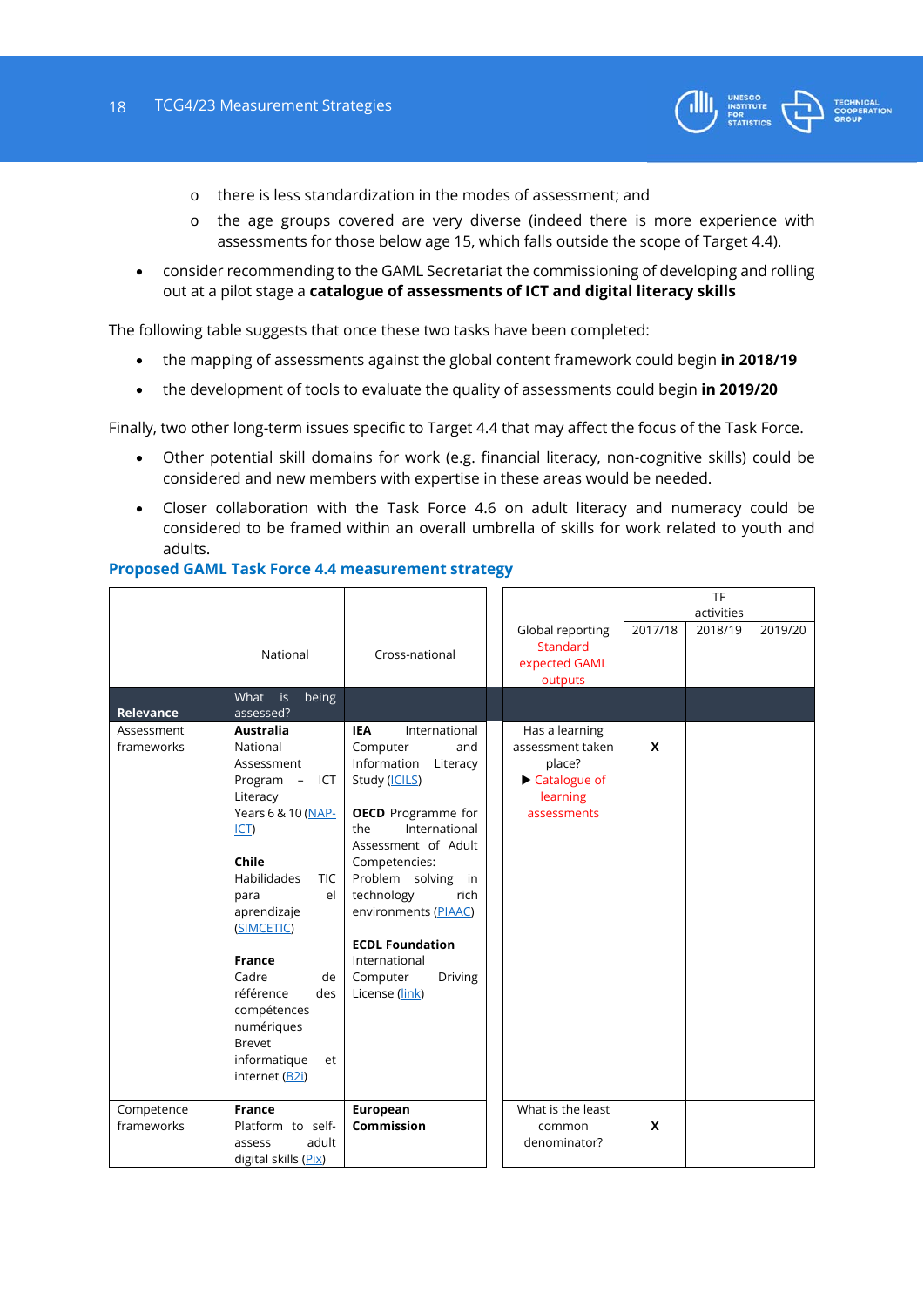# 19 TCG4/23 Measurement Strategies



|                                                                                  | <b>United</b><br>Wales,<br>Kingdom<br>Digital<br>Competence<br>Framework (DCF) | Digital<br>Competence<br>Framework<br>for<br>Citizens (DigComp 2.0)<br>LSE / Twente / Oii<br>Measuring digital skills<br>(link) | Global content<br>framework<br>How do different<br>assessment<br>frameworks map<br>against the global<br>content<br>framework?<br>Content coding<br>scheme<br>$\blacktriangleright$ Evaluation of<br>content alignment | X<br>$\mathsf{x}$ |             |
|----------------------------------------------------------------------------------|--------------------------------------------------------------------------------|---------------------------------------------------------------------------------------------------------------------------------|------------------------------------------------------------------------------------------------------------------------------------------------------------------------------------------------------------------------|-------------------|-------------|
| Implementation                                                                   | Who<br>being<br>is<br>and<br>assessed<br>how?                                  |                                                                                                                                 |                                                                                                                                                                                                                        |                   |             |
| Technical<br>standards<br>sample,<br>coverage etc.<br>modality,<br>security etc. |                                                                                |                                                                                                                                 | Are the<br>assessments<br>technically robust?<br>$\blacktriangleright$ Evaluation of<br>data quality                                                                                                                   |                   | X           |
| Interpretation                                                                   | What do results<br>mean?                                                       |                                                                                                                                 |                                                                                                                                                                                                                        |                   |             |
| • reporting scale<br>performance<br>levels<br>• benchmarks                       |                                                                                | European<br>Union<br>Digital Economy and<br>Society Index (DESI)<br>Dimension 2: Human<br>capital / digital skills<br>(note)    | How does<br>learning improve?<br>Learning<br>progression<br>A score that is<br>attached to each<br>learning level<br>Reporting scale<br>What level should                                                              |                   | X<br>X<br>X |
|                                                                                  |                                                                                |                                                                                                                                 | learners achieve<br>on that scale?<br>$\blacktriangleright$ Minimum<br>proficiency level                                                                                                                               |                   |             |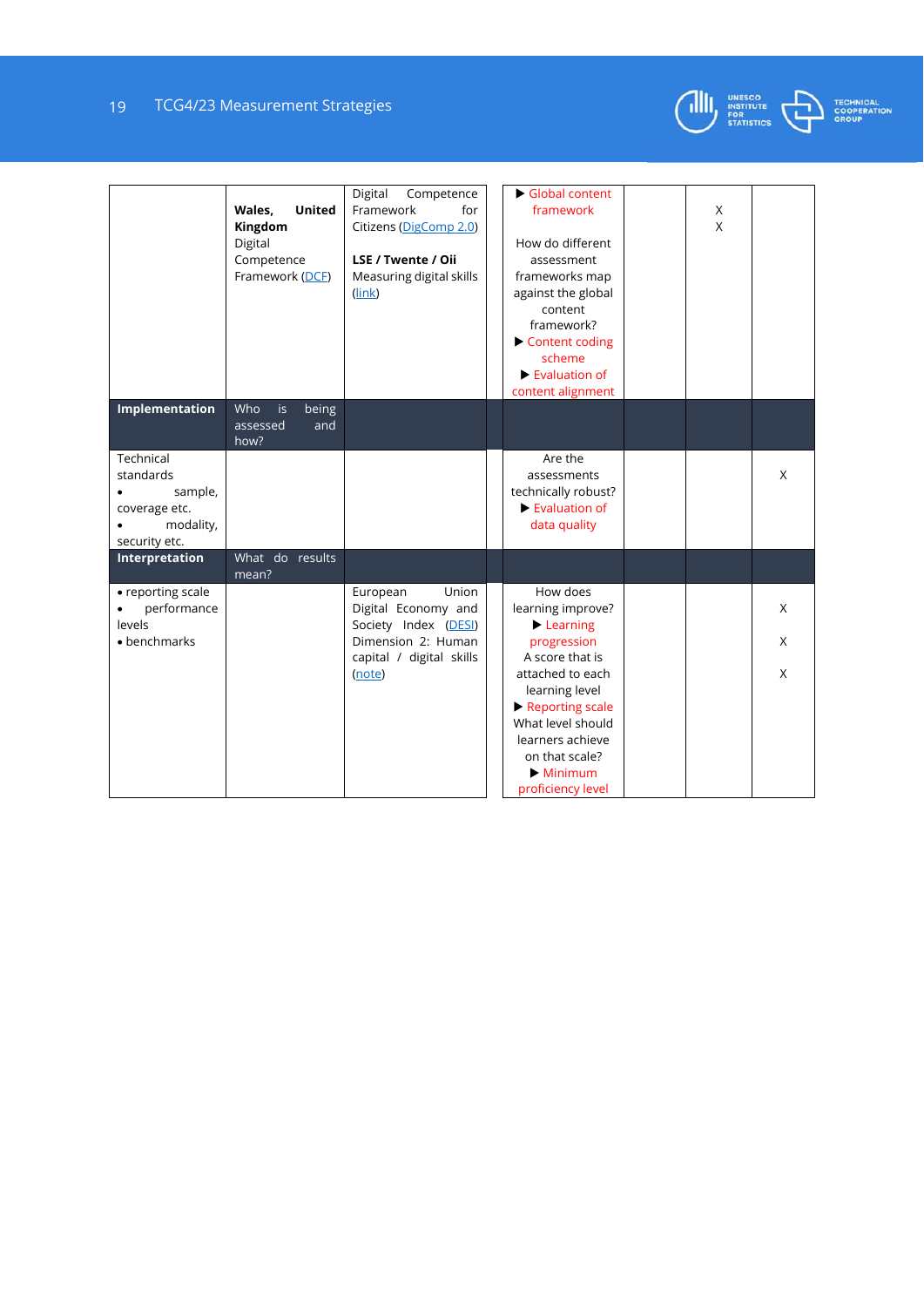

# **SDG Indicator 4.6.1**

# **Proposal by GAML Task Force 4.6 (OECD proposal)**

#### **Measurement strategy and action plan**

#### **Introduction**

Progress to the target will be measured by Indicator 4.6.1: Proportion of population in a given age group achieving at least a fixed level of proficiency in functional (a) literacy and (b) numeracy skills, by sex.

This is further defined as: The proportion of youth (aged 15-24 years) and of adults (aged 15 years and above) have achieved or exceeded a given level of proficiency in (a) literacy and (b) numeracy. The minimum proficiency level will be measured relative to new common literacy and numeracy scales currently in development.

#### **Key Issues**

In developing a strategy to monitor progress towards Target 4.6, there are two main sets of issues. The first set are conceptual and the second, operational.

#### *Conceptual issues*

#### *Definition of literacy and numeracy*

The main issue at the conceptual level is that of agreement on the definitions and dimensions of the constructs of (adult) literacy and numeracy to be measured by indicator 4.6.1.

The UN's *Principles and Recommendations for Population and Housing Censuses Revision 3* define 'literacy' in the following way (UN, 2015, p236):

 Literacy has historically been defined as the ability both to read and to write, distinguishing between "literate" and "illiterate" people. A literate person is one who can both read and write, with understanding, a short, simple statement on his or her everyday life. An illiterate person is one who cannot, with understanding, both read and write such a statement. Hence, a person capable of reading and writing only figures and his or her own name should be considered illiterate, as should a person who can read but not write as well as one who can read and write only a ritual phrase that has been memorized. However, a more modern understanding referring to literacy as a continuum of skills, levels, domains of application and functionality is now widely accepted.

No equivalent definition of 'numeracy' exists.

In terms of the conceptualisation of literacy and numeracy as a 'continuum', the situation in the field of adult assessments differs considerably from that of assessments of school age children. There are a number of international or cross-country comparative assessments of school age children reach with their own frameworks. However, there are only two cross-country programmes of comparative assessment of adult literacy and numeracy that are currently in place – the Programme for the International Assessment of Adult Competencies (PIAAC) and the World Bank's STEP assessment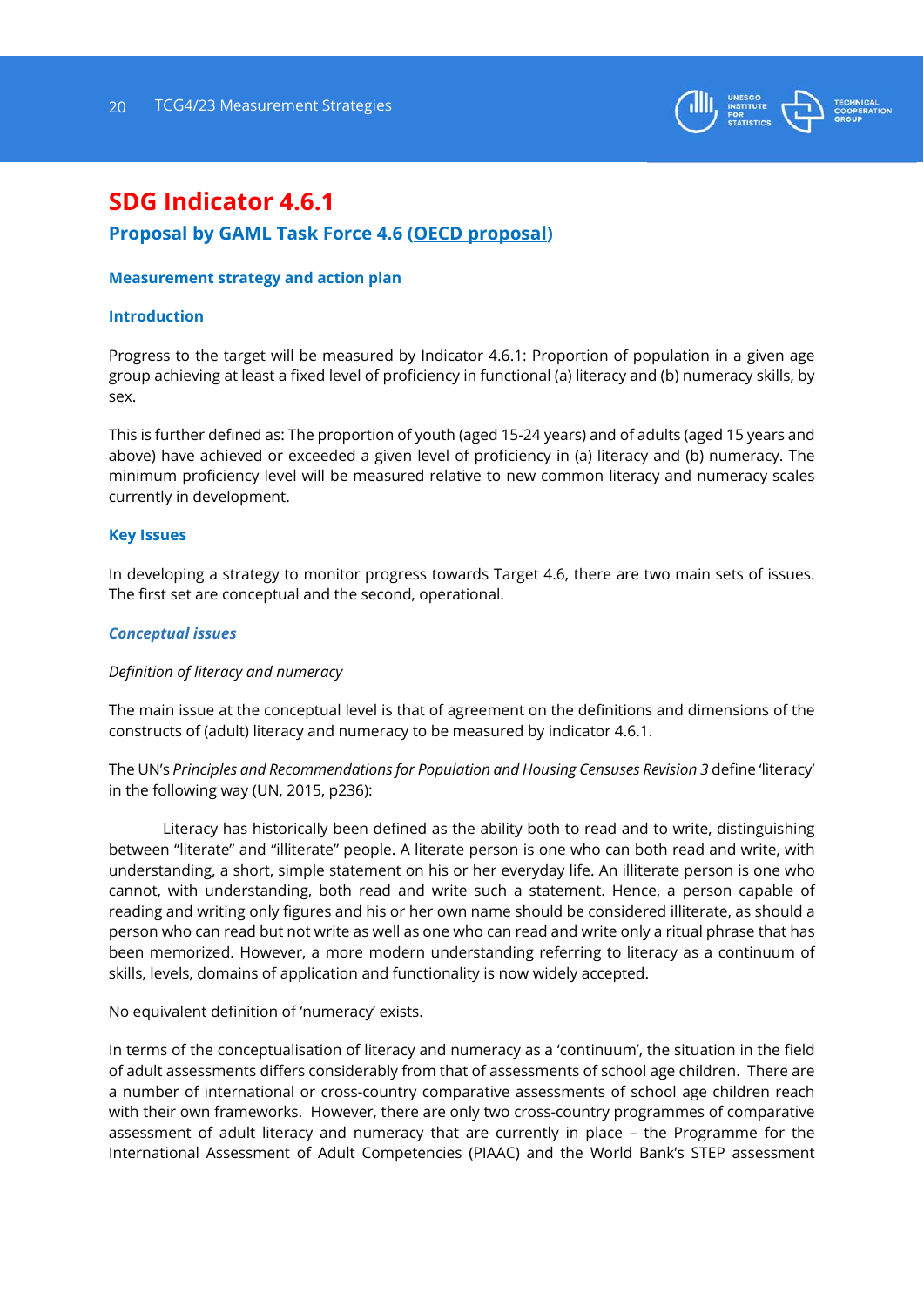

which uses a version of the PIAAC literacy assessment. The PIAAC assessment frameworks draw on a theoretical tradition which has underpinned the conceptualisation of literacy and, subsequently, numeracy in the International Adult Literacy Survey (IALS), the Adult Literacy and Life Skills Survey (ALL) and UNESCO's Literacy Assessment and Monitoring Programme (LAMP). The conceptualisation of literacy and numeracy in PIAAC (and its predecessors) is closely related to that on which many international school-based assessments such as PISA, TIMMS, PIRLS and PASEC are based. The PIAAC literacy framework includes a reflection on the measurement of the skills that are preconditions for reading comprehension (described as reading components): print vocabulary knowledge, sentence processing and fluency.

In this context, there are strong reasons to consider the adoption or adaptation of the conceptual frameworks of the Programme for the International Assessment of Adult Competencies (PIAAC) as the basis for the development of a measurement framework for SDG target 4.6. The PIAAC frameworks represent well developed frameworks that have been validated in cross-national settings, including several middle and low income countries. In addition, given that they form the conceptual basis for the only existing international comparative assessments of adult literacy (PIAAC and STEP) and numeracy (PIAAC). If only for this reason, they must form the basis of any reflection on the conceptual framework for the measurement of target 4.6.

The PIAAC frameworks do not, however, cover 'writing'.

Alternatively, the development of new conceptual frameworks defining literacy and numeracy could be undertaken. However, any new frameworks would need to be compatible with the PIAAC frameworks. PIAAC is and will continue to be the main vehicle used to assess adult literacy and numeracy in the high income countries. To the extent that STEP continues, the PIAAC instruments will also continue to be the source of high quality information about literacy in several low and middle income countries.

#### *Reporting thresholds*

The extent of variation in the literacy and numeracy proficiency of the adult population in different countries represents a significant challenge for the establishment of benchmark levels that will make sense globally. The challenge is to set a benchmark that is far too high to be achieved by a large number of countries or alternatively one that is far too low to have any meaning for many countries.

# *Writing as part of literacy*

Writing is included in the definition of 'literacy' cited above. However, there is no well-developed conceptual framework that could guide the assessment of writing in an international comparative setting and there are formidable practice challenges to assessing it. A position on the assessment of writing as part of literacy in the context of the SDGs needs to be developed.

# **Operational issues**

#### *Vehicles for assessment*

The primary operational issue is that of determining the possible vehicle(s) for the collection of information on literacy and numeracy.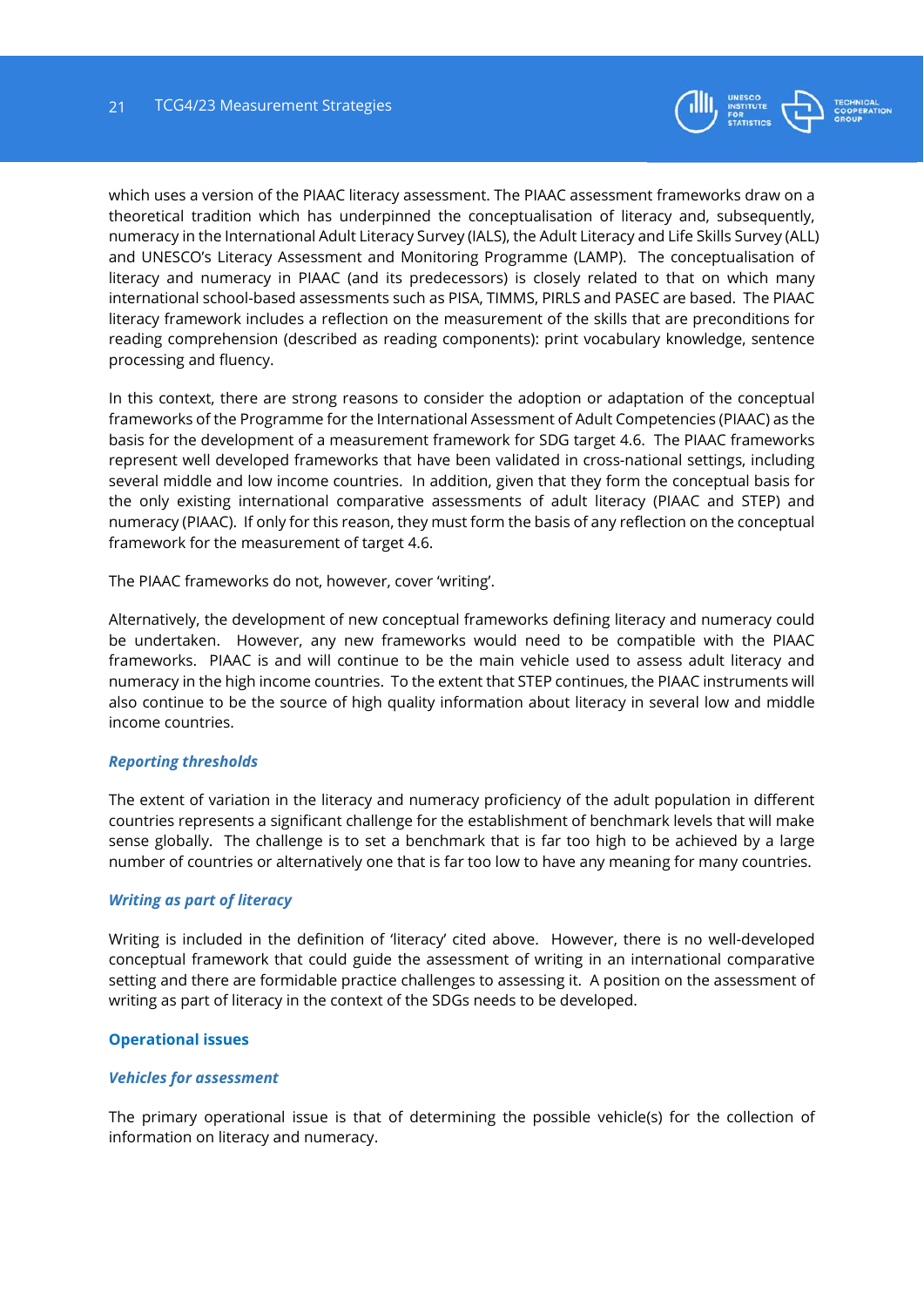

Four main options exist:

Existing international survey programmes such as PIAAC and STEP

New international comparative programmes

National literacy studies

Omnibus household surveys.

For younger cohorts, it may be possible to use the results from assessments of secondary school students (e.g. PISA or TIMSS) to estimate proficiency. This assumes that there is a reasonably close relationship between the proficiency of a cohort at the age of 14-15 and its proficiency at older ages<sup>2</sup>. Given growing participation in studies such as PISA, this may be an option for middle and low income countries in which data about adults is lacking or of poor quality.

#### *International assessment programmes*

At the moment, PIAAC and STEP are the only two international comparative studies that collect information on literacy and numeracy. This situation is not likely to change in the foreseeable future. A new cycle of PIAAC is about to begin with data collection scheduled for 2021-22. It is possible that there may be additional rounds of PIAAC should additional countries wish to participate. In particular, a round of PIAAC for middle income countries may be possible with data collection in the period 2025- 27 if there is sufficient interest from countries and donor organisations At this point the STEP measurement study continues to be open to additional countries.

The cost and complexity of PIAAC and STEP makes it unlikely that more than a small number of low and middle income countries will participate in these programmes.

#### *New international comparative assessment studies*

The establishment of a new international comparative assessment of literacy and numeracy could be considered. This would represent an option for the longer-term. The feasibility, costs and benefits of such an option would be need to be fully explored.

#### *National studies*

1

Dedicated national literacy and numeracy assessments exist. However, national assessments have been undertaken by a relatively small number of countries. They are also often based on country specific conceptual and assessment frameworks that make comparison of results with other surveys extremely difficult. In addition, the variation in the conditions under which studies are implemented (sampling, response rates, quality control) also has an impact on comparability. If comparability is a goal, countries planning national studies should be encouraged to join existing programmes or undertaking linking equating studies with existing international programmes.

#### *Omnibus household surveys*

<sup>&</sup>lt;sup>2</sup> Obviously, the proportion of a cohort attending school would need to be taken into account.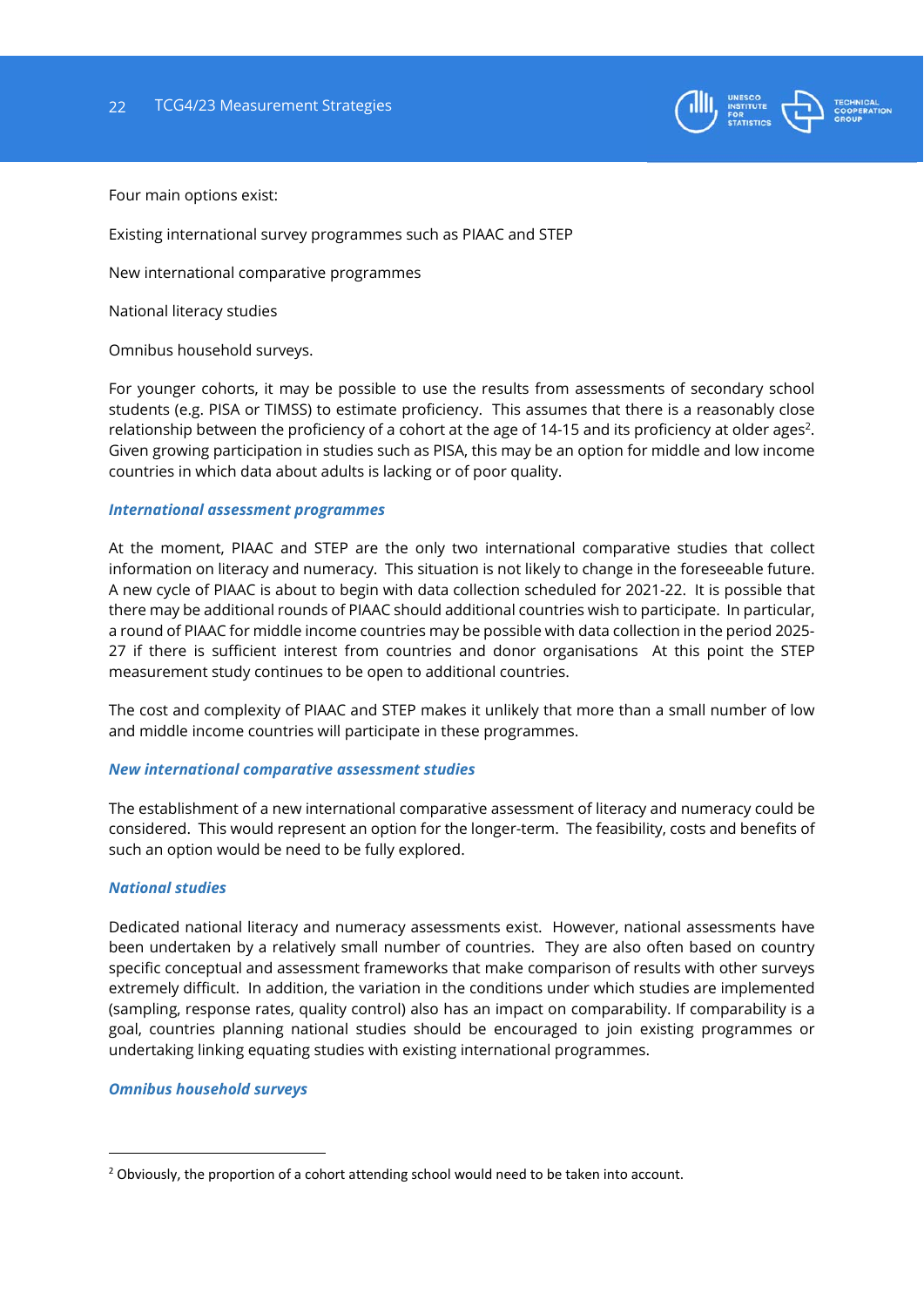

Omnibus or multi-purpose household surveys such as DHS, MICS, living standards surveys and censuses usually collect some information regarding literacy. This validity of this information (based on very simple reading tests or respondent reports) is largely unknown. It may, however, be possible, to develop a short assessment module that could be administered as part of these studies to gain better information on the literacy proficiency of the target populations of these studies.

#### **Summary**

A realistic and pragmatic strategy for the collection of data on literacy and numeracy needs to recognise the fact that for many countries, the chance that direct assessments of literacy and numeracy proficiency that provide comparable information will be implemented between now and 2030 is low. More countries will participate in such assessments, but for reasons of cost, complexity and capacity coverage, particularly of low income countries is likely to be limited.

In addition, data collection in large scale literacy studies is usually carried out over relatively long cycles because of high costs and slow rates of change in the proficiency of the adult population. PIAAC collects data on a 10 year cycle for example. Low frequency of collection means that it is unlikely that there will be more than one observation for any single country over the period 2018-2030 and that this observation may not be very close to the end of the SDG reporting period (2030). For example, for the countries that participate in PIAAC, there will only be one observation available for any single country between now and 2030. In the case of countries participating in the upcoming 2<sup>nd</sup> cycle of PIAAC (the majority of high income countries), the information available will relate to 2021-22.

It may be possible to develop a short literacy assessment that was linked to the PIAAC scales could be administered in conjunction with other household surveys in low income countries such as the MICS and DHS programmes. The OECD is currently proceeding with the development of such a test. However, the challenges of this should not be ignored, primarily that of empirically establishing the link between each of the languages in which the instruments would be administered and the PIAAC scales. In addition take-up would be dependent upon the interest of the sponsor of the survey programme.

Assuming the above, it would also be important to review the information on literacy and numeracy collected in household survey programmes such as national censuses, DHS, MICS and other studies such as living standards surveys. This would cover issues such as the type of measures used and their validity, reliability and comparability. It is possible that greater harmonisation of information collected in such programmes as well as improvement in the design of the measures could considerably improve the quality of data from such studies.

At least for young cohorts (e.g. 15-24 year olds), it may be possible to use results from school-based assessments of lower secondary students (e.g. PISA, TIMSS) as the basis for estimations of proficiency in reading and mathematics in the event that good quality literacy and numeracy data from other sources is not available. However, the utility of such a strategy would be lower in those countries with relatively low rates of participation in school of 15 year olds.

A strategy to improve the quality and coverage of information on the proficiency of the adult population in literacy and numeracy available globally would need to have several components:

Encourage countries to participate in projects such as PIAAC and STEP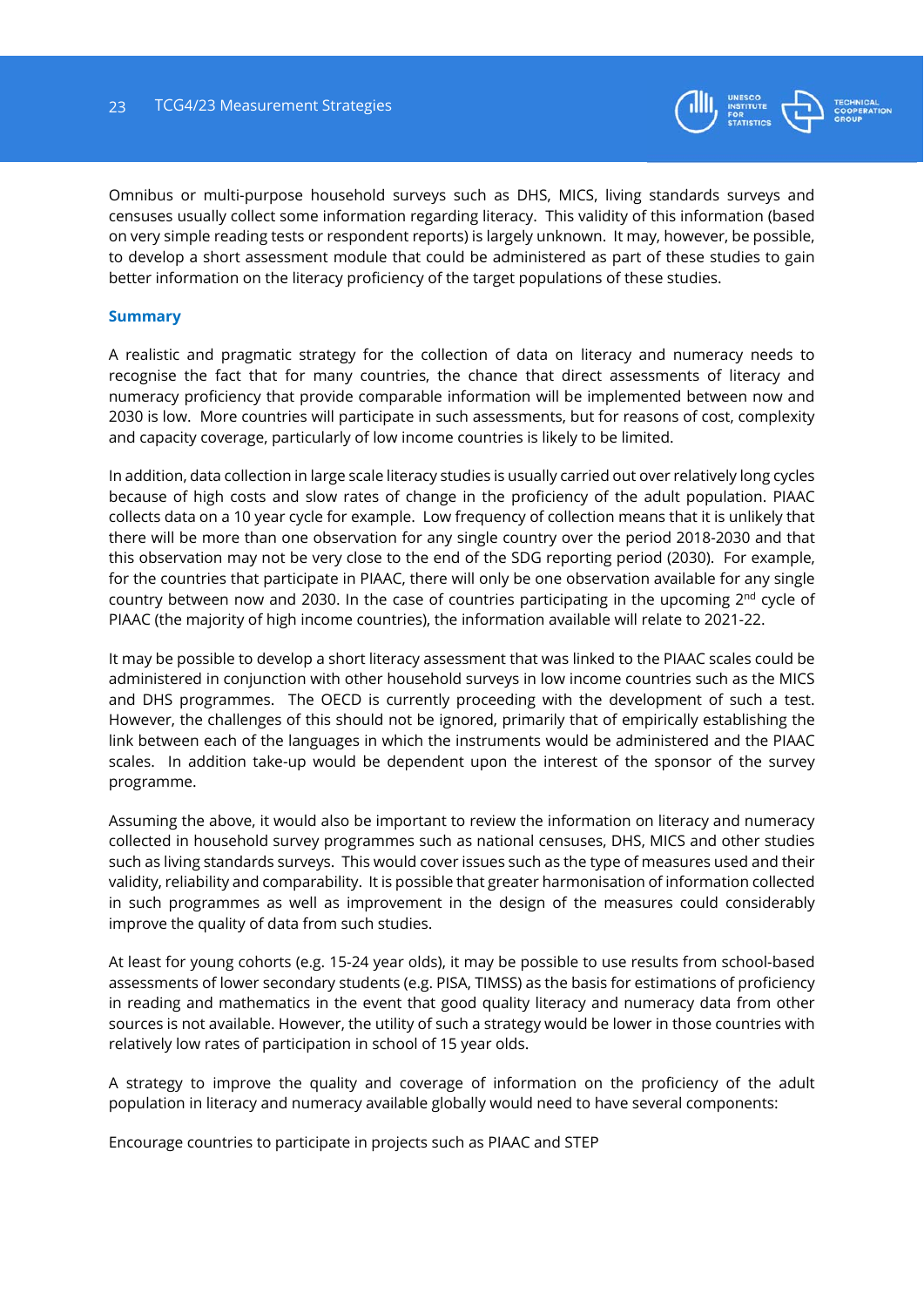

Review information on literacy and numeracy collected in census collections and household surveys with a view to improving data quality and comparability

Explore the use of results from assessments of secondary school students (e.g. TIMSS and PISA) for the estimation of proficiency among youth cohorts.

#### **Work programme**

A work programme for Taskforce 4.6 could be based around the following pieces tasks:

Develop a position paper on the definition and description of the constructs of literacy and numeracy; options and issues

Develop Reporting thresholds. Options and issues, analysis of PIAAC and STEP data.

Review of literacy and numeracy information collected in multi-purpose household surveys – possibilities for improving data quality and comparability

Prepare a paper identifying vehicles for the collection of information on literacy and numeracy – periodicity, costs, other constraints

Explore the possibility of using results from assessments of secondary-school students for estimation of literacy and numeracy levels for youth cohorts.

#### *Possible Projects*

-

#### *Defining Literacy and Numeracy*

The objective of this paper would be to discuss the options for developing a conceptual framework for the measurement of literacy and numeracy for the purposes of indicator 4.6.1. This would include identifying and evaluating existing frameworks used in national and international assessments. It would, in particular, explore, the advantages and disadvantages of adopting or adapting the PIAAC frameworks as the basis for defining and describing literacy and numeracy got the purposes of.

The paper could draw on document analysis, the inventory of literacy assessments and the results of an expert meeting on this topic proposed for early November 2017.

#### *Developing reporting thresholds*

The purpose of this paper would be to provide a theoretical and empirical background to the discussion of reporting thresholds. In particular, it would:

Discuss the possible approaches (e.g. expert judgement, statistical analysis) that could be used to establish and justify a benchmark level or levels on a scale such as that of PIAAC<sup>3</sup> as well as the consequences of establishing a normative benchmark.

 $3$  This would be uses as an example due to the fact that empirical data are available. It would imply no judgement about what reporting scale should be used.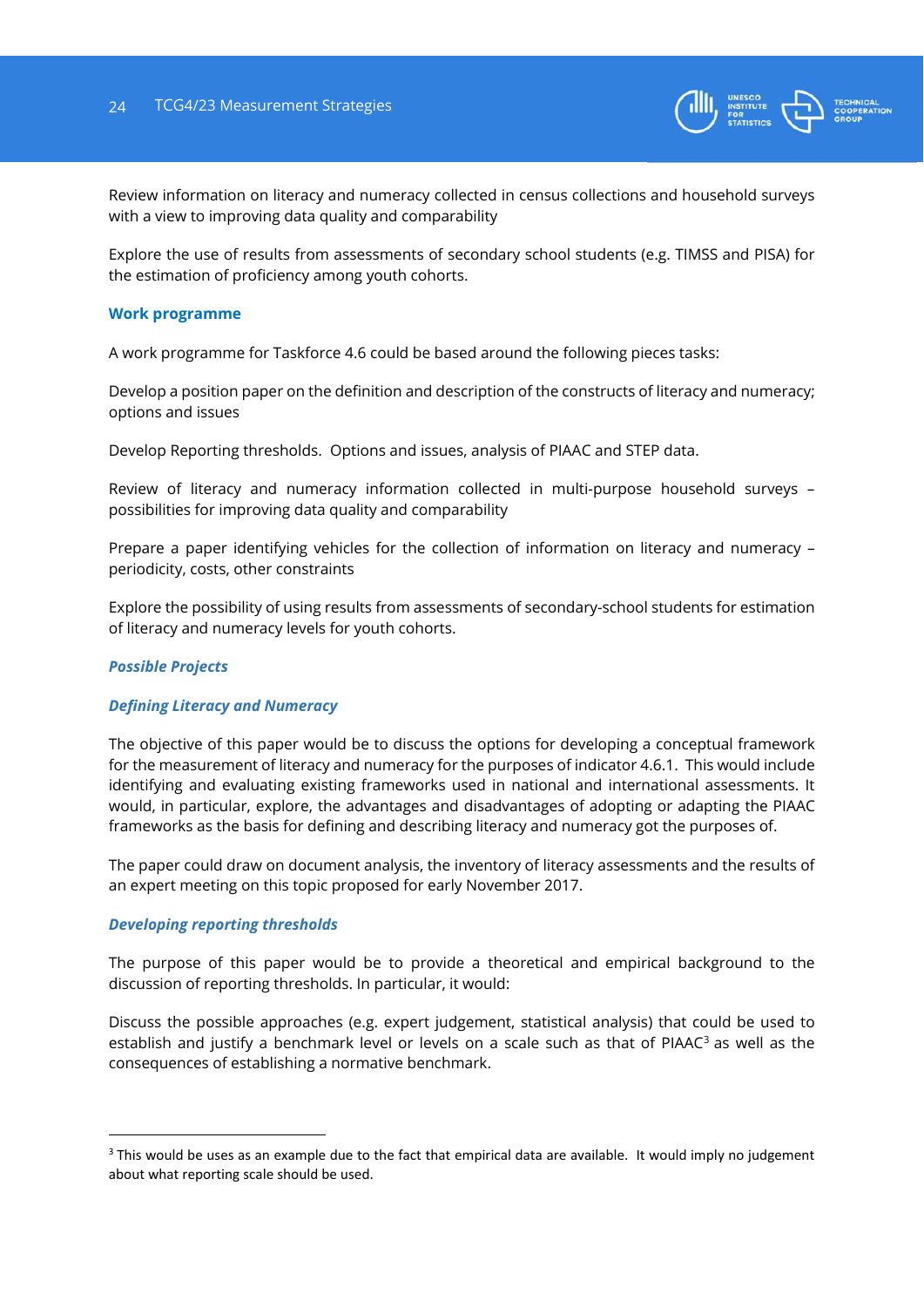

Use data from PIAAC and STEP to examine what benchmark levels could make sense across the range of countries in the world given the variation in proficiency in literacy and numeracy proficiency among adults

Assess the likely change in literacy levels among the adult population that is likely to be observed over the next 12 years (i.e. to 2030) under reasonable assumptions and the subsequent consequences for countries of the choice of different thresholds. .

#### *Review the quality of literacy data collected in household surveys on literacy and numeracy*

The purpose of this paper would be to review the information on literacy and numeracy collected in household surveys in terms of its validity, reliability and comparability. This would include examining the validity of the single sentence reading test used in the MICS and DHS programmes as well as the validity and comparability of respondent reports on their own or others reading and mathematics skills as well as their reading practices. The analysis would examine validity in relationship to the construct of literacy (particularly the threshold separating readers from pre-readers) as well as the empirical evidence regarding the relationship of simple and more developed direct assessments and respondent reports and direct assessments. The outcome would be recommendations regarding steps to take to improve the quality of literacy and numeracy data in household surveys.

#### *Using school-based assessments to estimate the literacy and numeracy proficiency of youth cohorts*

The growing coverage of assessments such as PISA provides information on the literacy and numeracy proficiency of 15 year olds on a common scale that could be used to estimate proficiency of youth cohorts (e.g. 15-24 year olds). As can be seen from the table below, in 2020, information will be available regarding the proficiency in reading and mathematics at the age 15 of cohorts aged 17, 20 and 23 in those countries that participated in PISA 2012, 2015 and 2018. This information could be used as the basis for estimating the proficiency (on the PISA scales) of the 15-24 year old cohort in those countries. The objective of this paper would be to examine the kinds of assumptions that would need to be made to do this (for example regarding the out of school population) and the likely robustness of estimates developed,. To the extent that data from national assessments are available for countries that do not participate in cross-national assessments, consideration could be given to using these data as well.

| <b>Data collection</b> | ັ<br><b>Age in 2020</b> | <b>Age in 2030</b> |
|------------------------|-------------------------|--------------------|
| 2000                   | 36                      | 46                 |
| 2003                   | 33                      | 43                 |
| 2006                   | 30                      | 40                 |
| 2009                   | 27                      | 36                 |
| 2012                   | 23                      | 33                 |
| 2015                   | 20                      | 30                 |
| 2018                   | 17                      | 27                 |
| 2021                   |                         | 24                 |
| 2024                   |                         | 21                 |
| 2027                   |                         | 18                 |
| 2030                   |                         | 15                 |

#### **Table 1. PISA cohorts: age in 2020 and 2030**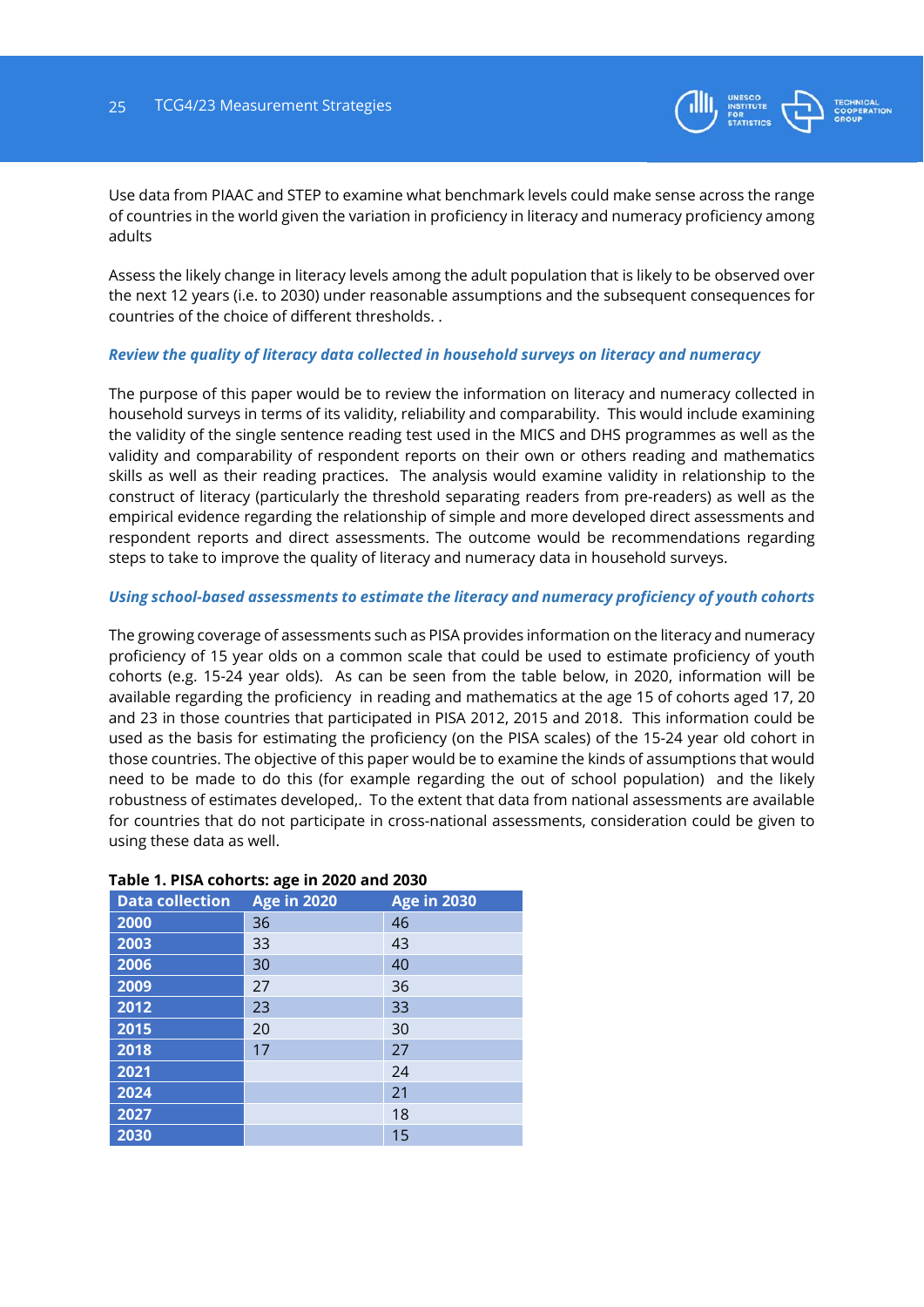

#### **References**

United Nations (UN) (2015), *Principles and Recommendations for Population and Housing Censuses Revision 3*, Department of Economic and Social Affairs Statistics Division, T/ESA/STAT/SER.M/67/Rev.3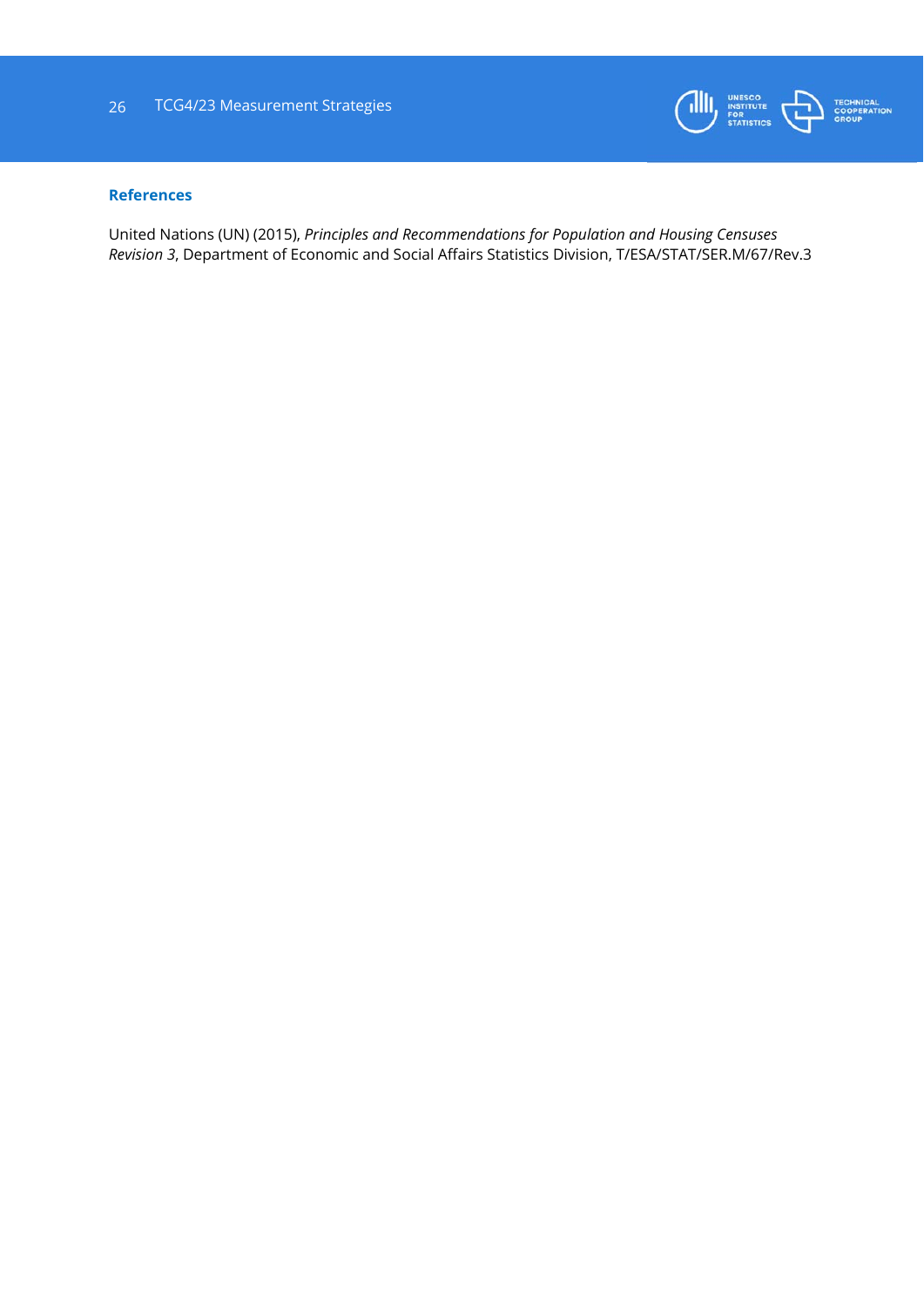

# **Proposal by GAML Task Force 4.6 (UIL proposal)**

#### **Introduction**

In developing a strategy to monitor progress towards Target 4.6., there are conceptual, methodological, and reporting issues.

#### **Current measurement and reporting issues**

The main issue at the conceptual level is the agreement on the definitions and dimensions of the constructs of adult literacy and numeracy to be measured by indicator 4.6.1.

UNESCO definition of literacy is a common one that many countries use to develop their policies and measure their progress. UNESCO defines literacy as following:

"Literacy is the ability to identify, understand, interpret, create, communicate and compute, using printed and written materials associated with varying contexts. Literacy involves a continuum of learning in enabling individuals to achieve their goals, to develop their knowledge and potential, and to participate fully in their community and wider society." (UNESCO, 2017a; UNESCO, 2017b)

The above defines subsumes the definition of numeracy. As such there is no separate definition of numeracy.

In terms of the conceptualisation of literacy and numeracy as a 'continuum', the situation in the field of adult assessments differs considerably from that of assessments of school age children. Currently there are two cross-country programmes of comparative assessment of adult literacy and numeracy that are currently in place – the Programme for the International Assessment of Adult Competencies (PIAAC) and the World Bank's STEP assessment which uses a version of the PIAAC literacy assessment. The following is the definition of literacy of OECD that the PIAAC is based on:

"Literacy is understanding, evaluating, using, and engaging with written text to participate in the society to achieve one's goals and to develop one's knowledge and potential." (OECD, 2009; 2016).

As such the definitions of PIAAC and UNESCO do not necessarily contradict one another. There are also national direct literacy assessments that are often based on the above UNESCO definition.

The PIAAC assessment frameworks draw on a theoretical tradition which has underpinned the conceptualisation of literacy and, subsequently, numeracy in the International Adult Literacy Survey (IALS), the Adult Literacy and Life Skills Survey (ALL) and UNESCO's Literacy Assessment and Monitoring Programme (LAMP). The conceptualisation of literacy and numeracy in PIAAC (and its predecessors) is closely related to that on which many international school-based assessments such as PISA, TIMMS, PIRLS and PASEC are based. The PIAAC literacy framework includes a reflection on the measurement of the skills that are preconditions for reading comprehension (described as reading components): print vocabulary knowledge, sentence processing and fluency.

Writing is included in the definition of 'literacy' cited above. However, there is no well-developed conceptual framework that could guide the assessment of writing in an international comparative setting and there are formidable practice challenges to assessing it. A position on the assessment of writing as part of literacy in the context of the SDGs needs to be developed and agreed.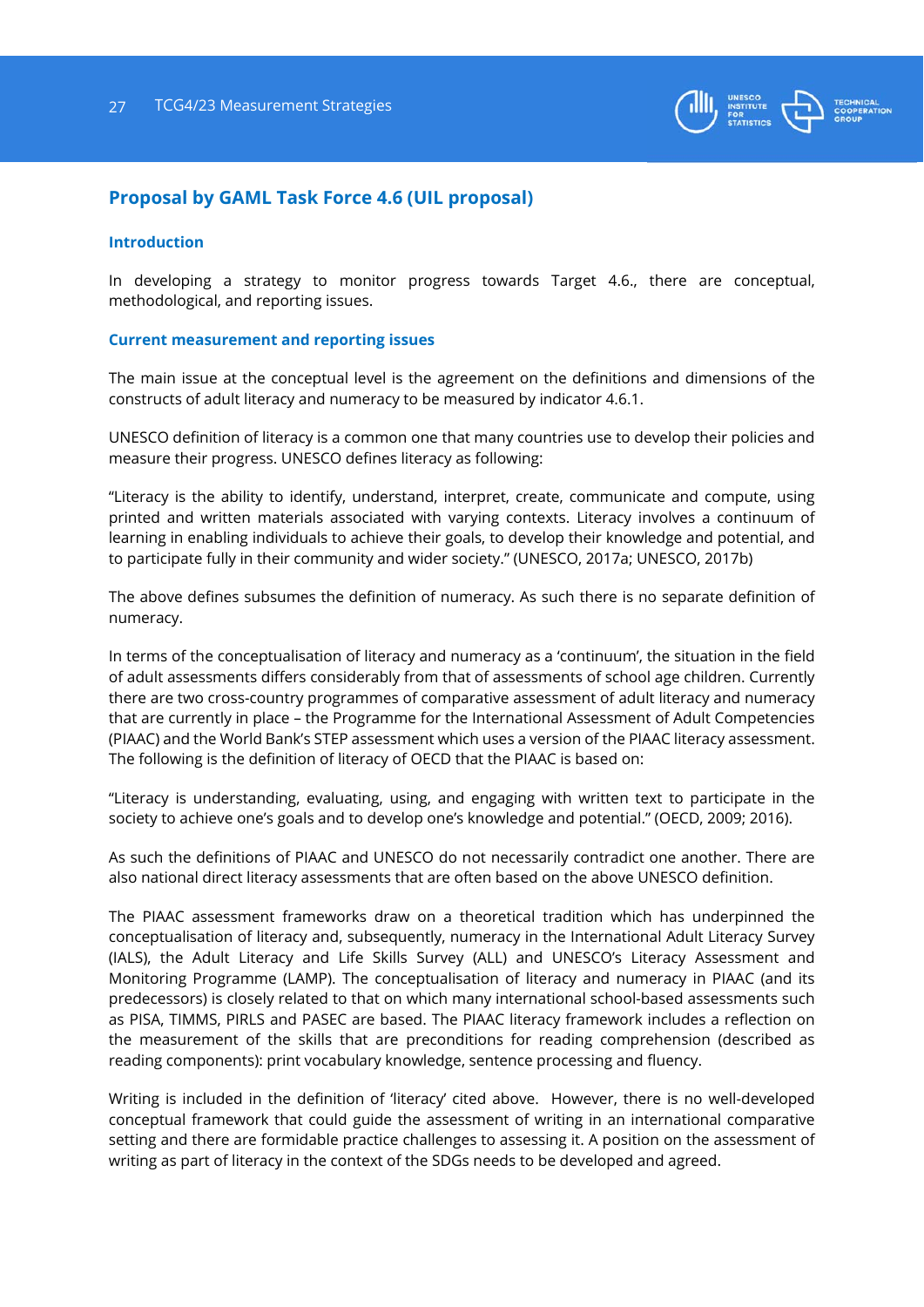

Current literacy data is measured by omnibus or multi-purpose household surveys such as DHS, MICS, living standards surveys and censuses usually collect some information regarding literacy. Often a head of the household answers a single question: Can you or others in your household read and write a sentence? Some of such surveys also test adults' ability to write a sentence. In other surveys, literacy is assessed by a proxy measure on educational attainment.

This validity of this information (based on very simple reading tests or respondent reports) is largely unknown.

Dedicated national literacy and numeracy assessments exist. However, national assessments have been undertaken by a relatively small number of countries. They are also often based on country specific conceptual and assessment frameworks that make comparison of results with other surveys extremely difficult. In addition, the variation in the conditions under which studies are implemented (sampling, response rates, quality control) also has an impact on comparability. If comparability is a goal, countries planning national studies should be encouraged to join existing programmes or undertaking linking equating studies with existing international programmes.

At the moment, PIAAC and STEP are the only two international comparative studies that collect information on literacy and numeracy. This situation is not likely to change in the foreseeable future. A new cycle of PIAAC is about to begin with data collection scheduled for 2021-22. It is possible that there may be additional rounds of PIAAC should additional countries wish to participate. In particular, a round of PIAAC for middle income countries may be possible with data collection in the period 2025- 27 if there is sufficient interest from countries and donor organisations. At this point the STEP measurement study continues to be open to additional countries, however, it is not based on representative sample but it focuses on urban population. The cost and complexity of PIAAC and STEP makes it unlikely that more than a small number of low and middle income countries will participate in these programmes.

Unlike the indicator 4.1.1., there is a low coverage on the indicator 4.6.1 that is globally comparable and methodologically rigorous. In this context, the extent of variation in the literacy and numeracy proficiency of the adult population in different countries represents a significant challenge for the establishment of benchmark levels that will make sense globally. The challenge is to set a benchmark that is far too high to be achieved by a large number of countries or alternatively one that is far too low to have any meaning for many countries.

Ensuing from this context, the following is the proposal for measuring 4.6.1 in the short and long run.

# **Proposal for measurement strategy 4.6.1**

This proposal identifies steps for conceptual, methodological and reporting frameworks.

It is proposed to adopt UNESCO's (2017) definition of literacy, which is generally and globally accepted. This definition includes reading and numeracy. As earlier stated, there are a few examples of national assessment that includes writing, however, the international comparative assessments do not measure writing.

Moreover, it is also proposed to reach consensus on the methodological comparability especially when the literacy continuum is taken into consideration in the interim and long term reporting contexts.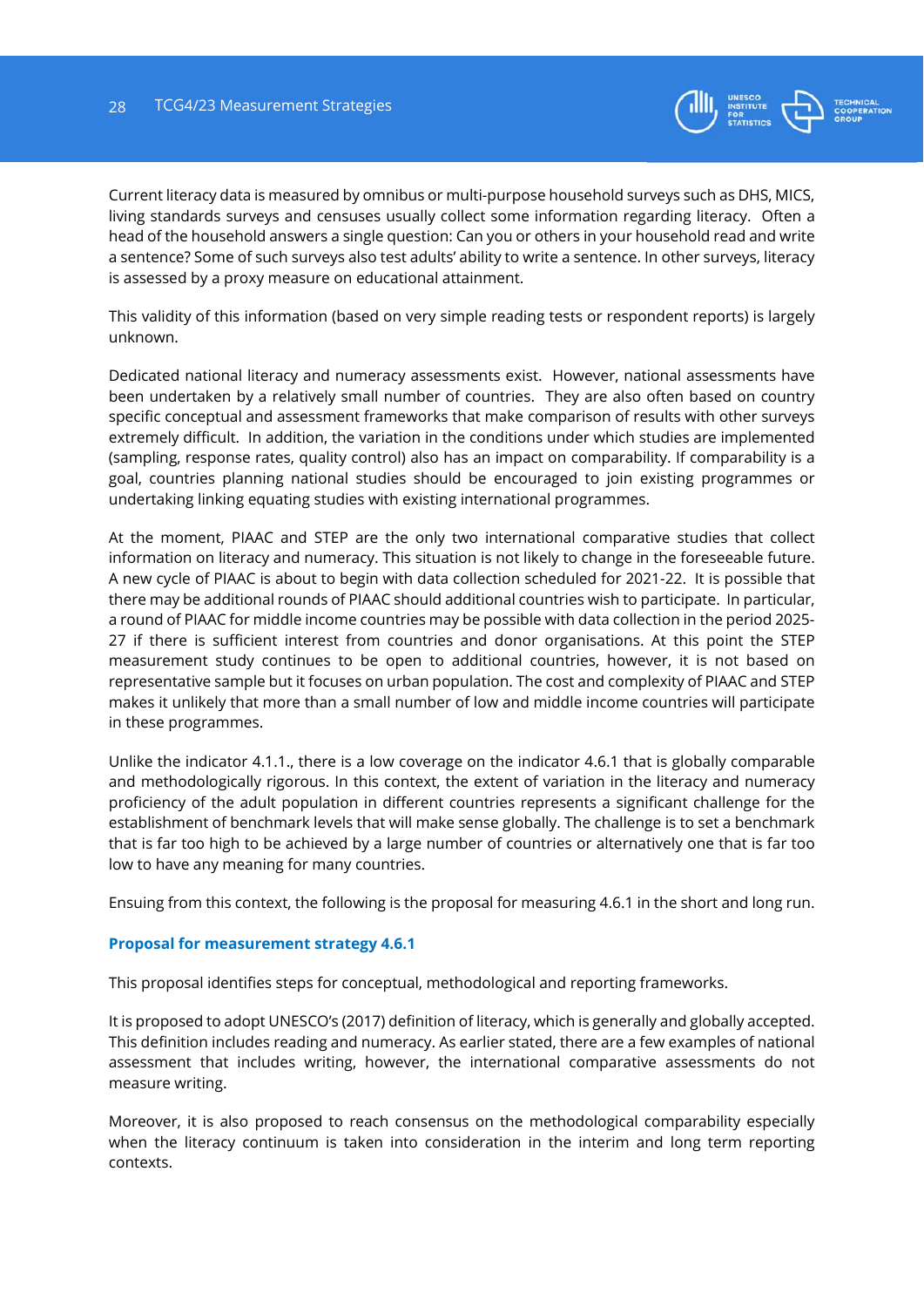

In the immediate context, there are strong reasons to consider to start with the conceptual frameworks of the PIAAC as the basis for the development of a measurement framework for SDG target 4.6. The reason is that the PIAAC frameworks represent well developed frameworks that have been validated in cross-national settings, including in lower middle and middle income countries. There is however a need to extend the current PIAAC assessment framework to include the lower end of literacy continuum.

To bring the lower end of the continuum into the measurement framework for the indicator 4.6.1, it is necessary to examine whether the existing PIAAC can fit for non-OECD countries. The validity and relevance of the existing cross-national adult literacy and numeracy conceptual frameworks should be critically investigated to measure indicator 4.6.1 and the mapping of other national assessment tools would be necessary for a roadmap to extend the PIAAC assessment framework.

In the long term perspective, there is a need to develop a global common framework for reference that defines the constructs to be evaluated across all contexts. This can be achieved by mapping of assessment frameworks of existing surveys as well as linking these to national core competencies for adults and national qualification frameworks. The proposed framework for reference should be extensively consulted with regional and national stakeholders and experts before it is agreed to become as a global framework for reference.

This does not diminish the possibilities for measuring different domains, sub-domains and constructs that are deemed to be purposeful and relevant for different national contexts. This also includes the possibility of assessing writing skills in their national and other local languages.

Moreover, a global catalogue of learning assessment for adult literacy should be created and proposed to Member States. UIS could further extend their current Global Catalogue for Learning Assessment, including list of assessments for 4.6.1 to collect more information on the assessments in adult literacy and numeracy. Member States should be encouraged to submit their information in this regard.

There is a range of literacy assessment tools, including those that cover the lower end of literacy continuum. The proposal is that the countries using PIAAC assessment frameworks should be further encouraged to conduct their literacy surveys and report on indicator 4.6.1. A mapping of the existing assessment tools should be done to examine the feasibility to use these datasets to report on indicator 4.6.1. A set of criteria for data and measures should be determined and agreed upon. In this regard, the criteria for data should include the following components:

- It defines literacy as a continuum, not as a dichotomy i.e. literate and illiterate
- It assesses a full range of literacy proficiency levels
- It uses statistical models to confirm psychometric stability
- It uses statistical methods to support comparability

There are countries that do not collect literacy data at all. In this context, there is a need for proposing to develop and pilot a short literacy assessment that is linked to the proposed global assessment framework, methodologically rigorous and operationally pragmatic. The above criteria for data and measures could be strictly followed by this new assessment survey.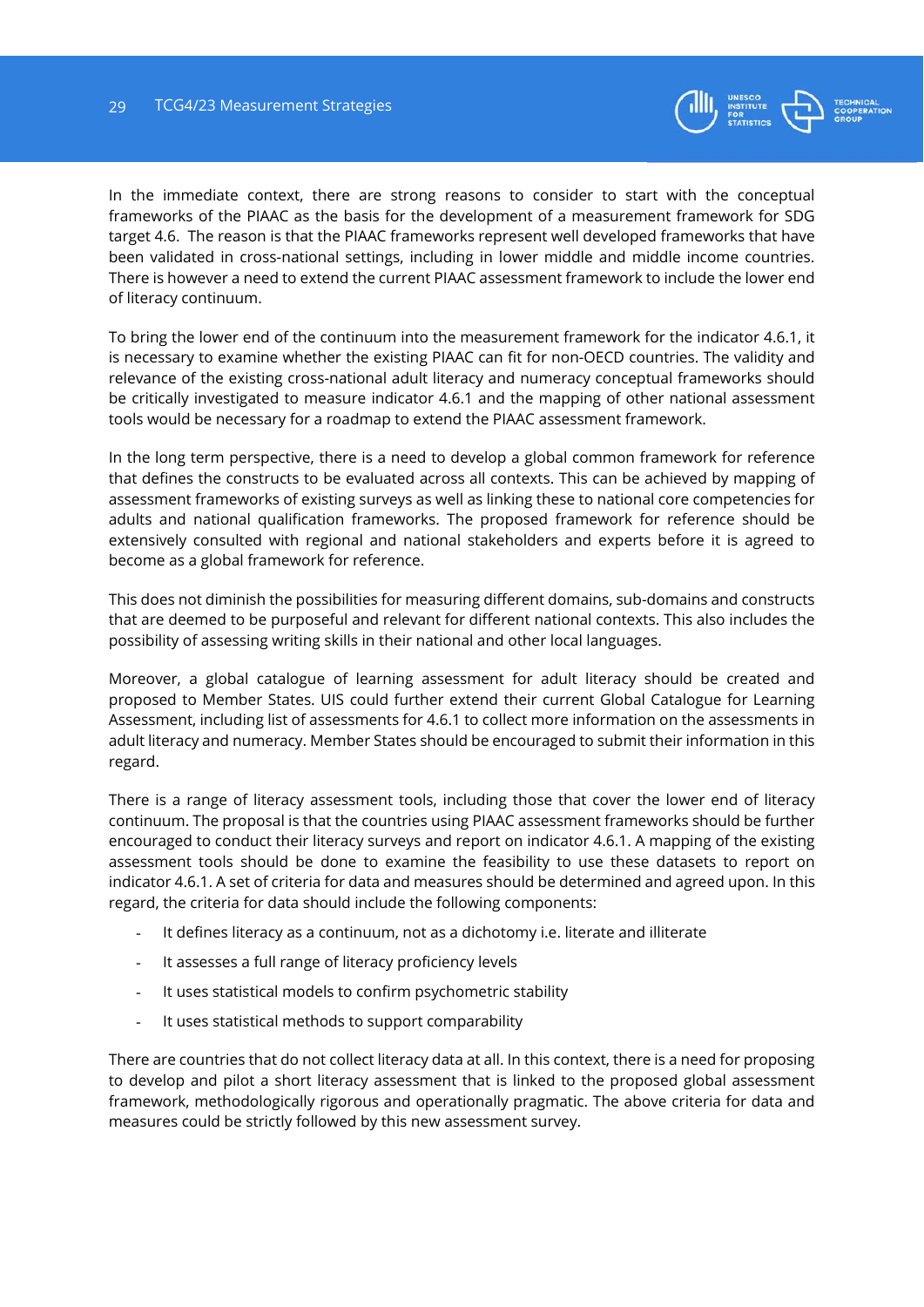

As a pragmatic step for interim reporting, methodologies of linking need to use of existing databases and collection of new data with existing or new instruments. For this, bottom-up approach is essential to use national data as well as utilize national benchmarks. Also, methodological solutions would be worked out with governments for relevant alignment between national and international reference frameworks. Practical steps are recommended for advancing the development of the measurement for the indicator 4.6.1:

- Define common domains and subdomains, continuum of skills
- Define number of skills levels
- Determine labels and write policy descriptors for the levels
- Develop full descriptions for the skills levels of the UIS reporting continuum. Choose a global or regional reference level of functional literacy and numeracy.

UIS reporting scale should be established and consultations should be carried out for Member States.

The following table summarizes the proposal for conceptual, methodological, and reporting frameworks to develop indicator 4.6.1 within from 2018 to 2020.

#### **Conceptual framework**

| <b>Activities</b>                                                    | <b>Expected outputs</b>                                             | Tentative<br>timeline |
|----------------------------------------------------------------------|---------------------------------------------------------------------|-----------------------|
| Mapping the existing assessment<br>frameworks for adult literacy and | Definition of adult literacy and numeracy to be<br>measured         | 2017-2018             |
| numeracy skills (national/cross-<br>national levels)                 | Main constructed measured<br>Harmonized assessment framework agreed |                       |

#### **Methodological framework**

| <b>Activities</b>                                                                | <b>Expected outputs</b>                                                                                                        | <b>Tentative</b><br>timeline |
|----------------------------------------------------------------------------------|--------------------------------------------------------------------------------------------------------------------------------|------------------------------|
| Mapping the existing assessment<br>characteristics and use of<br>assessment data | Catalogue of learning assessment for adult literacy<br>and numeracy prepared                                                   | 2017-2018                    |
| Mapping the existing content<br>frameworks for Target 4.6                        | Basic content reference framework of adult literacy<br>and numeracy prepared                                                   | 2018                         |
|                                                                                  | A paper and database to identify the commonality and<br>difference of assessment domains for literacy and<br>numeracy prepared |                              |

## **Reporting framework**

| <b>Activities</b>                                                 | <b>Expected outputs</b>                                                                                             | <b>Tentative</b><br>timeline |
|-------------------------------------------------------------------|---------------------------------------------------------------------------------------------------------------------|------------------------------|
| Compiling good practices in adult<br>literacy learning assessment | Good Practices for Learning Assessment manual<br>prepared                                                           | 2018                         |
| Alignment                                                         | Technical paper on the process to link between UIS<br>reporting scale and the basic reference framework<br>prepared | 2018                         |
| Defining fixed level of proficiency<br>for Target 4.6.1           | Technical paper on the benchmarking process in<br>defining fixed level of proficiency prepared                      | 2019                         |
| Developing UIS reporting scale                                    | Methodological paper on the reporting of fixed level of<br>proficiency in Target 4.6.1 prepared                     | 2020                         |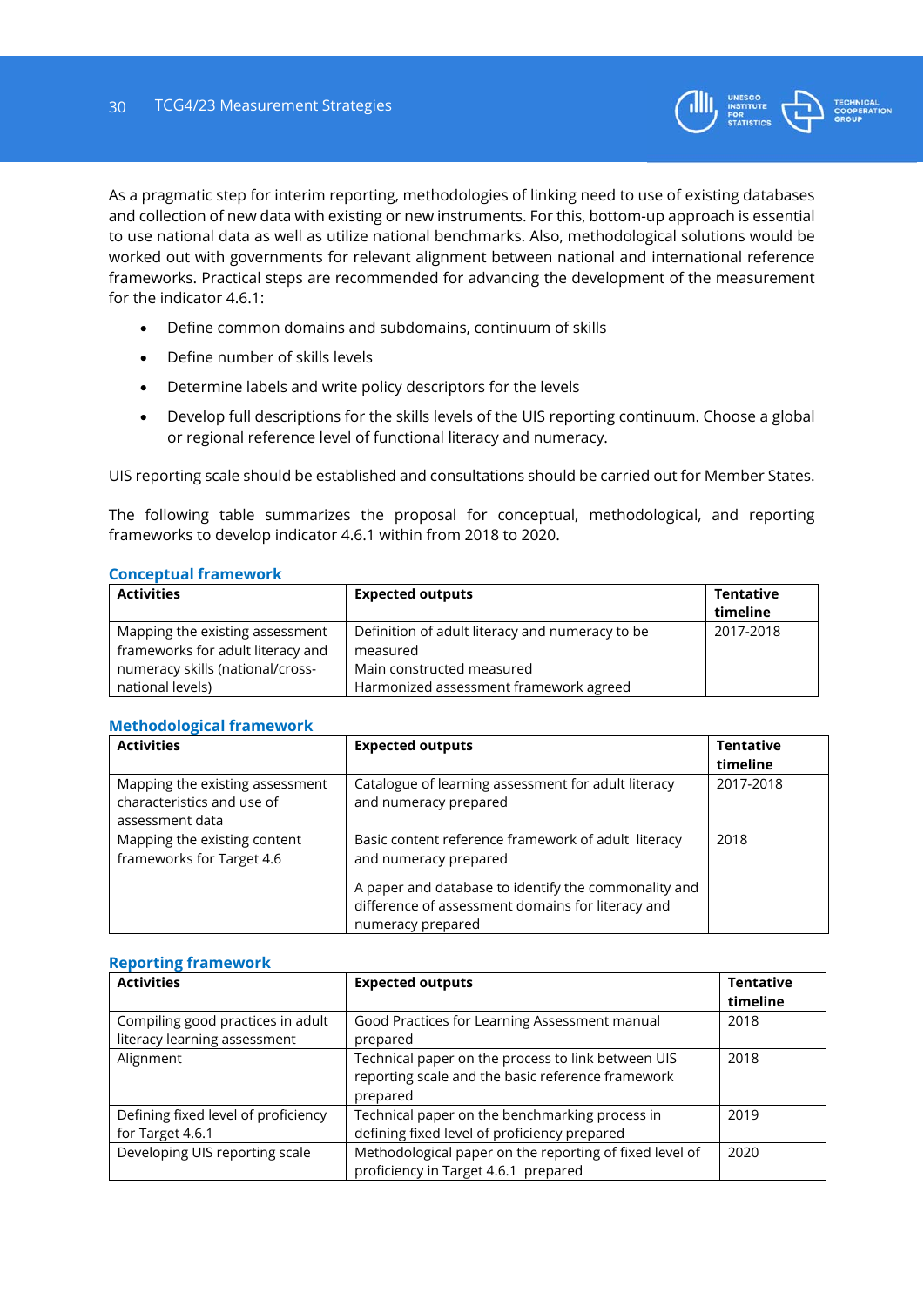

#### **References**

OECD (2009) PIAAC Literacy: A Conceptual Framework, OECD Education Working Papers, No. 34, OECD Publishing, Paris http://www.oecd.org/officialdocuments/publicdisplaydocumentpdf/?cote=EDU/WKP(2009)14&docla nguage=en OECD (2016), Survey of Adult Skills (PIAAC) https://www.oecd.org/skills/piaac/The\_Survey%20\_of\_Adult\_Skills\_Reader%27s\_companion\_Second Edition.pdf UNESCO (2017a). Reading the Past, Writing the Future: Fifty Years of Promoting Literacy. Paris: UNESCO. http://unesdoc.unesco.org/images/0024/002475/247563e.pdf

UNESCO Institute for Statistics (2017b). UIS Literacy Assessment and Monitoring.

Programme (LAMP) http://uis.unesco.org/sites/default/files/documents/literacy-assessment-andmonitoring-programme-lamp-information-brochure-en.pdf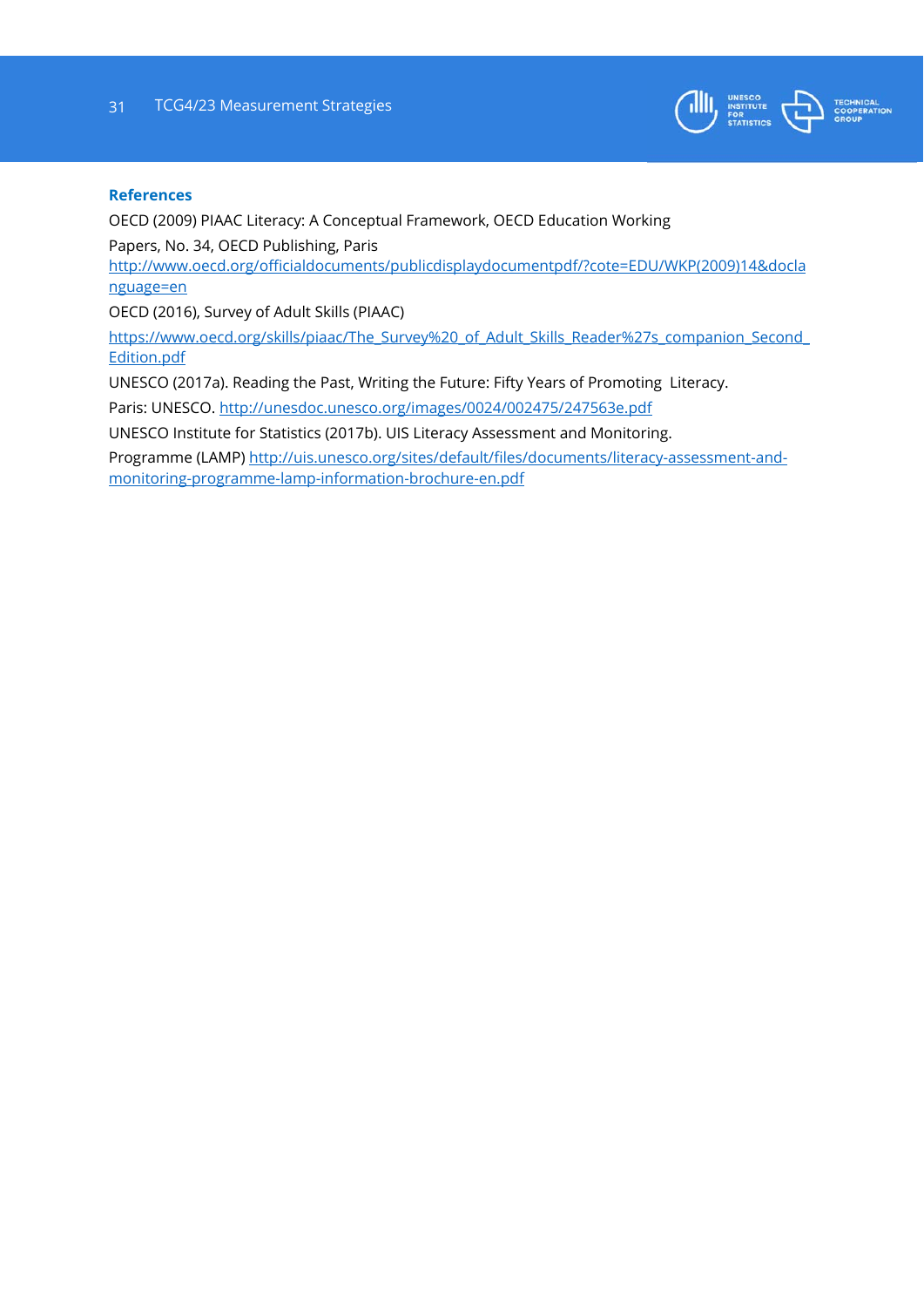

# **Proposal by GAML Secretariat**

### **Overall Principles**

Universal defining criteria not using a unique approach or tool unless agree globally

Desirably Long term given that many countries will choose either their own tools to report

Have a definition of constructs desirable in a framework\Be globally comparable, or have "hooks" that allow comparability

Guide the best possible, cost effective measurement not only reporting to SDGs

Produce easy to read guidance to countries in each target about options, costing and capacity development tools

#### **About Process**

A group of experts should advise in terms of content, with a diverse composition that in terms of regions, languages, and scripts.

Countries should be brought into the discussions in order to ensure that the proposed measurement approaches are sufficiently adaptive and responsive to their contexts. It's unclear, however, whether GAML should be the context in which these consultations take place.

Connection to the TCG

#### **Challenges (and opportunities)**

#### *Frameworks for skills/competencies/qualifications*

Definition of functional Literacy and Numeracy

There is currently no globally agreed definition of functional literacy and numeracy although there are according to the Secretariat mapping ( See Annex I)

there are not various frameworks both national and cross national (see Annex I)

#### *Measurement and reporting*

There are heterogeneities in measurement and reporting strategies that could be briefly summarized as (see Annex II for more details)

National and cross-national level surveys some of them measuring only dichotomous literacy

Tools have different scope and coverage

There are different way of reporting (direct or not)

There is different coverage in terms of domain

There are different modes of assessment (paper/computer based;

The main issue in reporting at this level seems to be comparability across systems and languages.

Focus on skills that are less affected by differences across languages (accuracy, comprehension).

No agree standards with respect to contents and data quality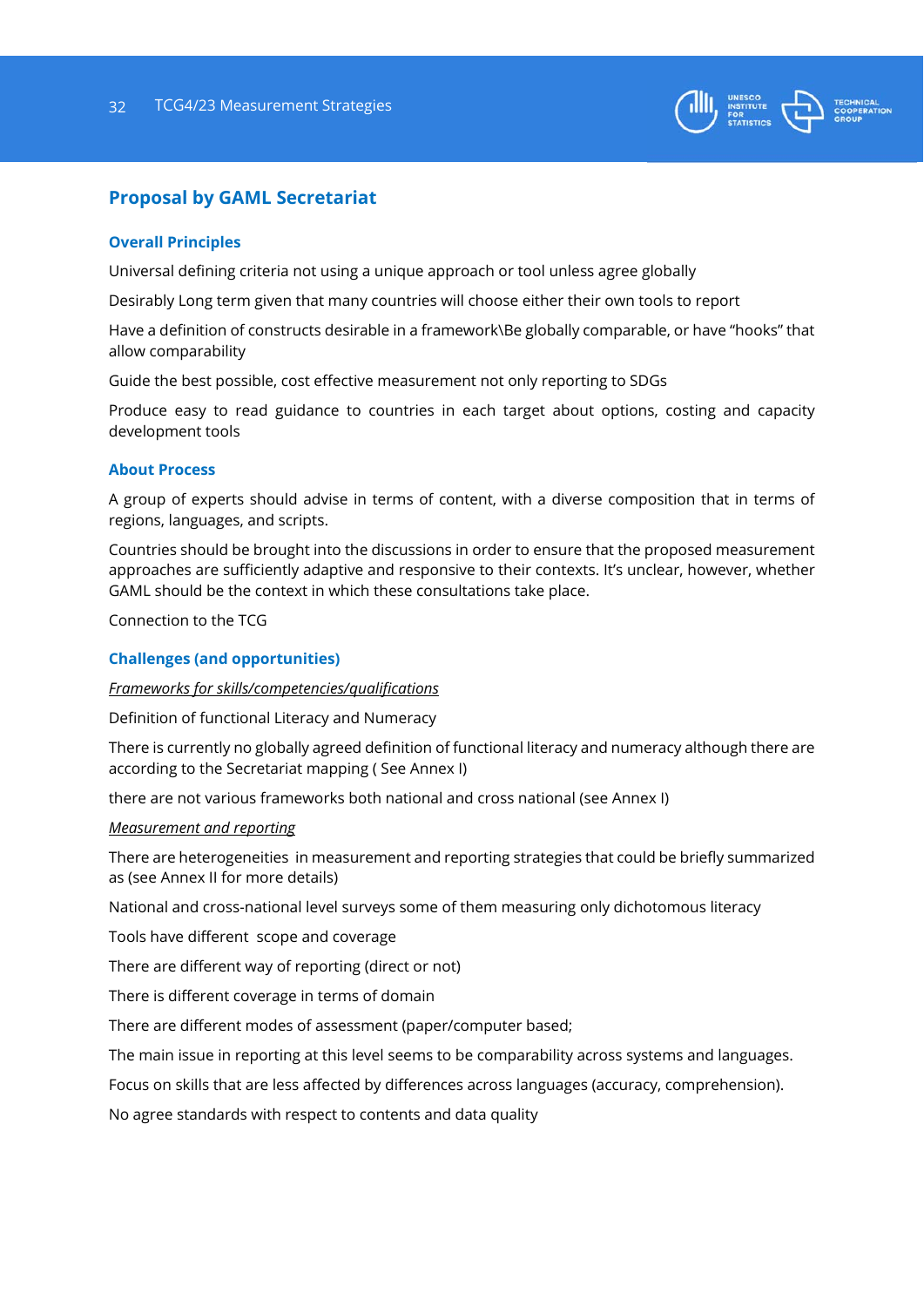

#### **Strategy: the way forward**

The Secretariat aims to solve the three main areas

Conceptual framework: Who and what to assess?

#### *Longer-term approach:*

Agree on An assessment Framework that includes a definition functional literacy and numeracy

Contemplates different tools

Confirms on periodicity ten years cycle

#### *Activities*

Map existing national and cross-national survey assessment frameworks skills that include definition and measurement of functional literacy and numeracy

Skills Levels: map descriptors of Continuum of Skills and use this mapping for conceptual moderation.

Advance connection with basic education and digital literacy definition.

#### *Interim approach:*

Draw on the assessment frameworks and tools and report on that with the appropriate footnoting.

Methodological framework: How to assess?

#### *Longer-term approach:*

Define a framework for skills/qualifications

Data robustness and alignment: define the criteria that are required for global reporting and the Good Practices

Evaluate to develop a set of purpose-built tools that countries can draw on/adapt.

#### *Activities*

Map ools: Map the tools in terms of Coverage of Domain and in terms of skills/proficiency levels.

Define Global Framework

Asses conceptual alignment for each tool to the Global Framework

List the set tools that could serve to inform the target

Evaluate strategies to implement functional literacy and numeracy measurement taking into account the financial, human resources and logistic implication

Propos a standalone set of questions/module as global public good to be incorporated by countries to their HHS

#### *Interim approach:*

Define criteria about quality standards to be used as footnoting.

Reporting framework: How to report?

#### *Longer-term vision:*

Report comparable data with reference to good quality standards and referred to skills levels agreed by social moderation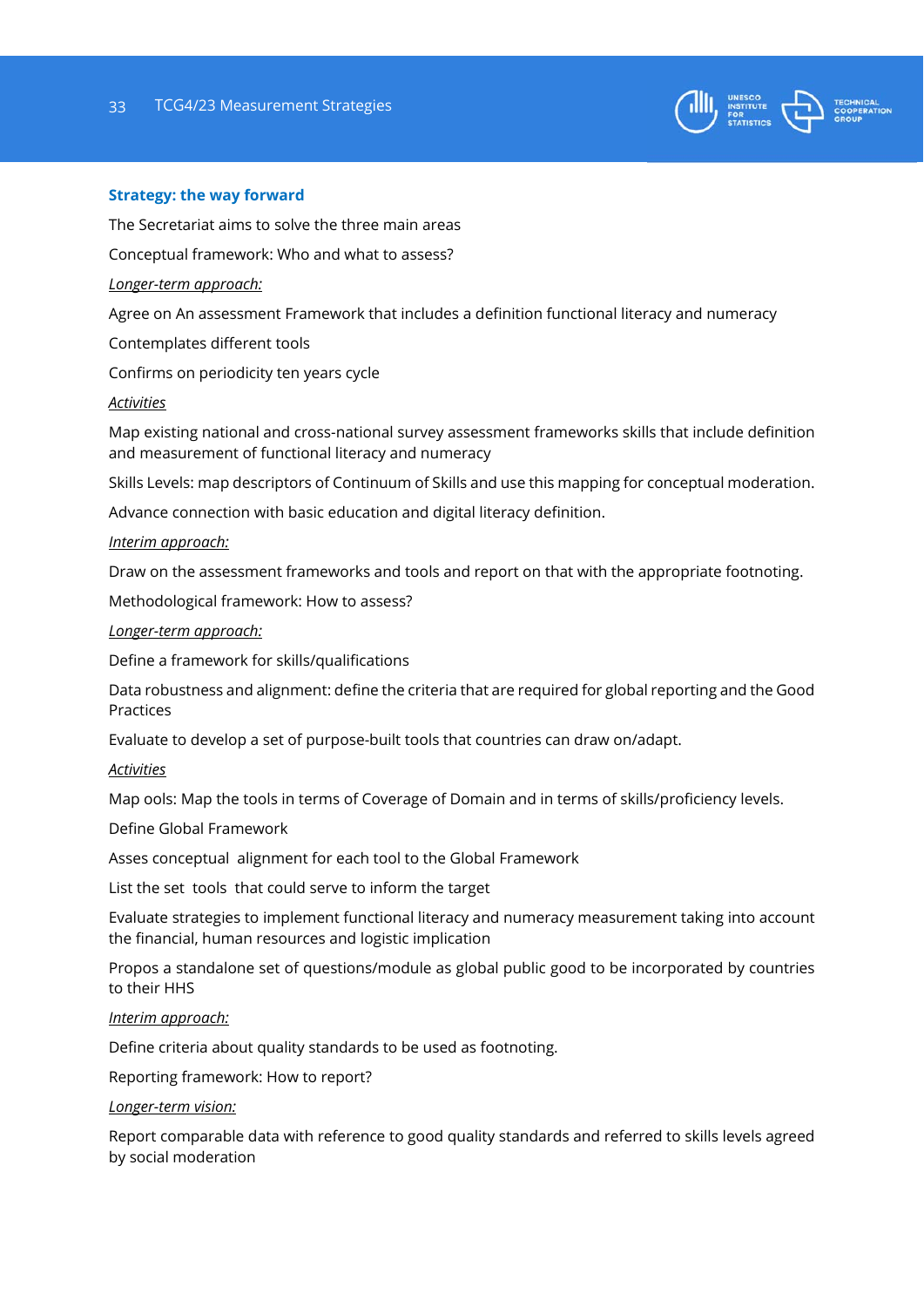![](_page_33_Picture_1.jpeg)

Figure out how to make the reporting of results relevant for policy making including skills policies

### *Activities*

The main issue in reporting at this level seems to be comparability across contest, level of development, systems and languages. Are less affected by differences across languages (accuracy, comprehension).

#### *Interim approach:*

Report according to their own frameworks, tools, scope and coverage with the proper footnoting.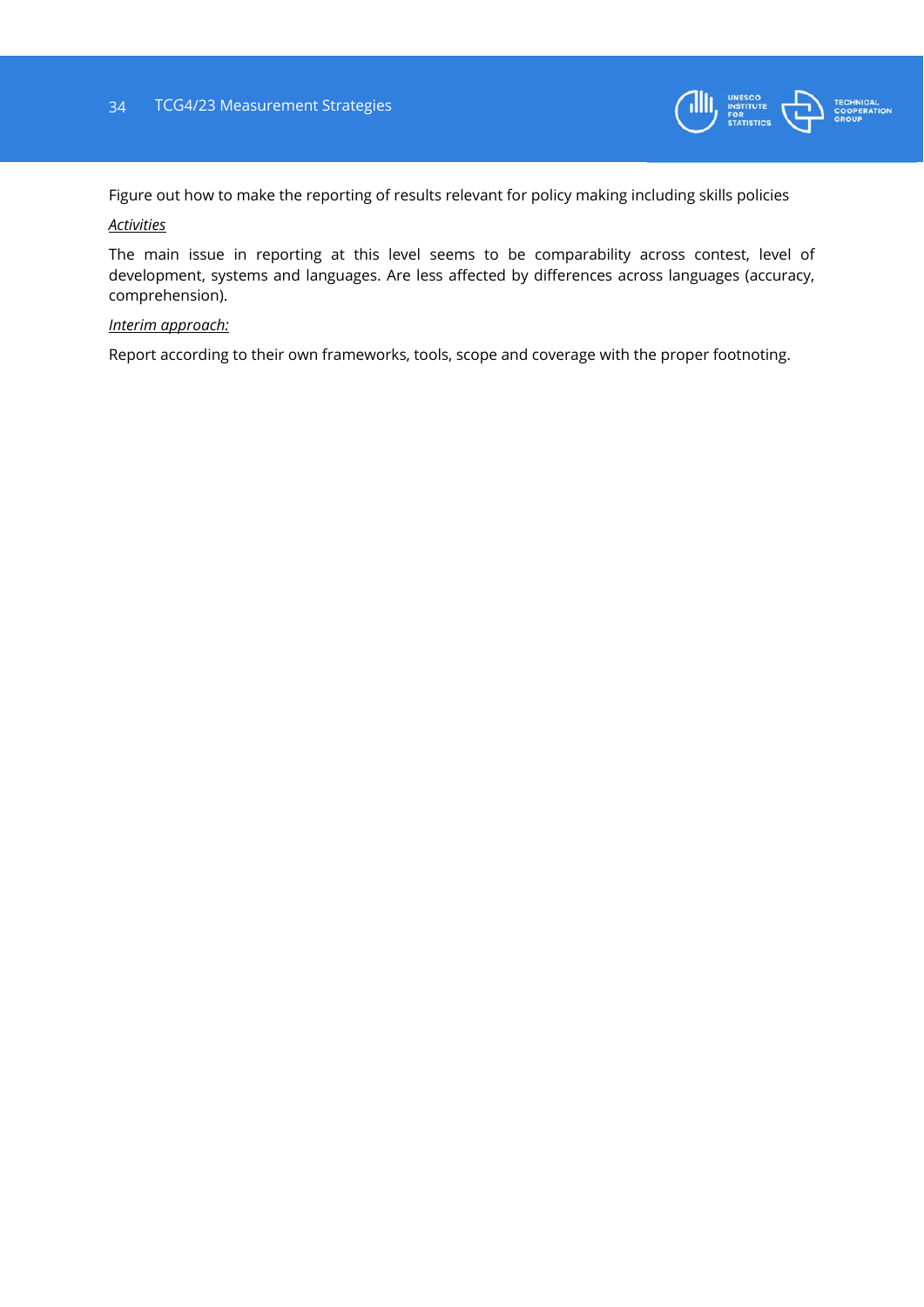![](_page_34_Picture_1.jpeg)

## **Annex 1**

| <b>International</b><br>organization                                                            | <b>Defining literacy</b>                                                                                                                                                                                                                                              | <b>Note</b>                                                                                                                                                     |
|-------------------------------------------------------------------------------------------------|-----------------------------------------------------------------------------------------------------------------------------------------------------------------------------------------------------------------------------------------------------------------------|-----------------------------------------------------------------------------------------------------------------------------------------------------------------|
| European Literacy<br><b>Policy Network:</b><br>European Declaration<br>of the Right to Literacy | Literacy refers to the ability to read and<br>write at a level whereby individuals can<br>effectively understand and use written<br>communication in all media (print or<br>electronic), including digital literacy.                                                  | A multi-layered definition<br>of literacy, from baseline<br>literacy to functional and<br>multiple literacy.                                                    |
| OECD: Survey of Adult<br>Skills (PIAAC)                                                         | Literacy is understanding, evaluating,<br>using and engaging with written text to<br>participate in the society, to achieve<br>one's goals and to develop one's<br>knowledge and potential.                                                                           | It measures adults'<br>proficiency in key<br>information-processing<br>skills - literacy, numeracy<br>and problem solving in<br>technology-rich<br>environments |
| <b>World Bank: Skills</b><br><b>Towards Employability</b><br>and Productivity (STEP)            | Cognitive skills are defined as the "ability 1. It assess the skills<br>to understand complex ideas, to adapt<br>effectively to the environment, to learn<br>from experience, to engage in various<br>forms of reasoning, to overcome<br>obstacles by taking thought" | (cognitive, technical, and<br>non-cognitive) of adults<br>in urban areas.<br>2. The scales of the test are<br>the same as those used<br>in the PIAAC.           |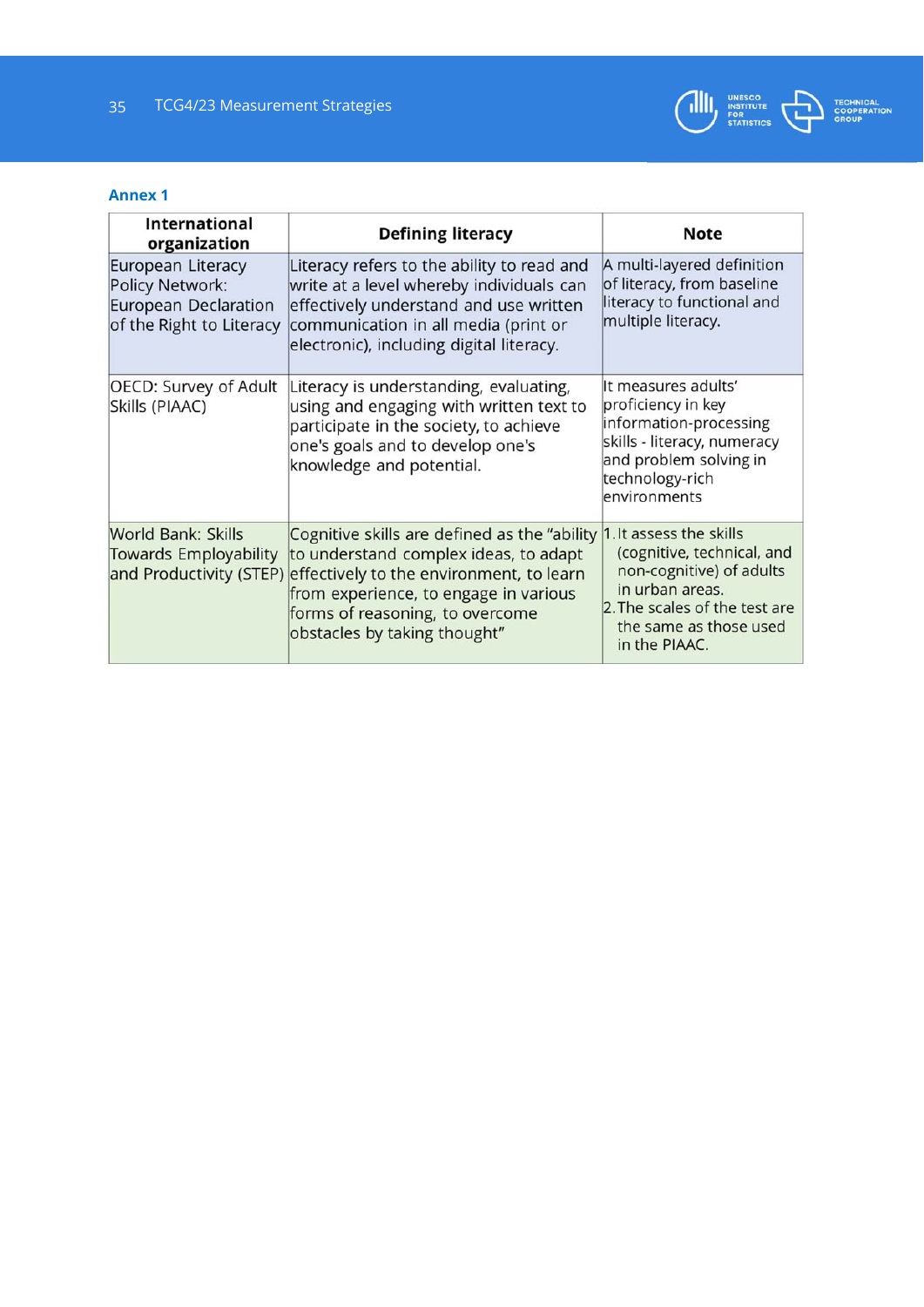![](_page_35_Picture_1.jpeg)

#### **Annex 2**

Four criteria are used to describe assessment/survey on literacy

Definition invokes continuum

Assessment covers full range of skills

Statistical methods confirm psychometric stability

Statistical methods support comparison

A glance of existing assessments grouped into four:

Direct assessments: International v.s. national

Indirect assessment: International v.s. national

|                                               | Survey/census                                           | <b>Defining literacy</b>                                                                                               | Mode                 | Definitionssessm<br>invokes<br>continu<br>um | ent<br>covers<br>full<br>range of<br>skill | <b>Statistical</b><br>methods<br>confirm<br>psychometricompariso<br>c stability | <b>Statistical</b><br>methods<br>support | <b>Example of</b><br>countries                   |  |
|-----------------------------------------------|---------------------------------------------------------|------------------------------------------------------------------------------------------------------------------------|----------------------|----------------------------------------------|--------------------------------------------|---------------------------------------------------------------------------------|------------------------------------------|--------------------------------------------------|--|
| household survey<br>International             | EMultiple Indicator Cluster Survey                      | Can read part of the<br>sentence                                                                                       | Literacy<br>test     | N                                            | N                                          | N                                                                               | N                                        | <b>Barbados</b> and<br>other 15<br>countries     |  |
|                                               | bol(MICS)                                               | Can read and write                                                                                                     | Self<br>declaration  | N                                            | $\mathsf{N}$                               | $\mathsf{N}$                                                                    | N                                        | Algeria and<br>other <sub>3</sub><br>countries   |  |
|                                               | Demographic and Health<br>Surveys (DHS)                 | Able to read parts of or a<br>whole sentence*                                                                          | Self<br>declaration  | N                                            | N                                          | N                                                                               | N                                        | Benin and other<br>20 countries                  |  |
|                                               | Labour Force Survey                                     | Can read and write a simple<br>text in  (given languages) or<br>any languages                                          | Literacy<br>test     | N                                            | N                                          | N                                                                               | N                                        | Colombia and<br>other <sub>25</sub><br>countries |  |
|                                               |                                                         | Ability to read and write in<br>any language                                                                           | Self-<br>declaration | N                                            | N                                          | N                                                                               | N                                        |                                                  |  |
|                                               | Population Census                                       | Can read, understand and<br>Laff read, understand and<br>write a short story regarding<br>self-<br>lone's routine life |                      |                                              |                                            | N                                                                               | N                                        | Azerbaijan 2009                                  |  |
|                                               | Living Standard Measurement<br>Survey                   | Ability to write a personal<br>letter or read a newspaper.                                                             | Self-<br>declaration | N                                            | N                                          | N                                                                               | N                                        | Albania 2012                                     |  |
|                                               | Continuous Household Survey                             | Can read and write                                                                                                     | Self-<br>declaration | N                                            | N                                          | N                                                                               | N                                        | Uruguay 2015                                     |  |
|                                               | Core Welfare Indicators<br>Ouestionnaire                | Can read and write in any<br>language                                                                                  | Self-<br>declaration | $\mathsf{N}$                                 | $\mathsf{N}$                               | $\mathsf{N}$                                                                    | $\mathsf{N}$                             | Liberia 2010                                     |  |
|                                               | Functional Literacy, Education and<br>Mass Media Survey | Can read and write a simple<br>message in any language or<br>dialect                                                   | Self<br>declaration  | N                                            | N                                          | N                                                                               | N                                        | Philippines 2013                                 |  |
| National census or survey (selected examples) | General House Survey                                    | The literate are those who<br>have no difficulty or some<br>difficulty in reading and<br>writing                       | Self-<br>declaration | N                                            | N                                          | N                                                                               | N                                        | South Africa<br>2015                             |  |
|                                               | National Socio-Economic Survey                          | Can read and write one of<br>the following languages:<br>Latin, Arabic, or other<br>alphabet                           | Self-<br>declaration | N                                            | N                                          | N                                                                               | N                                        | Indonesia 2016                                   |  |
|                                               | The Reading of Population Survey                        | Can read and write                                                                                                     | Self-<br>declaration | N                                            | N                                          | N                                                                               | N                                        | Thailand 2015                                    |  |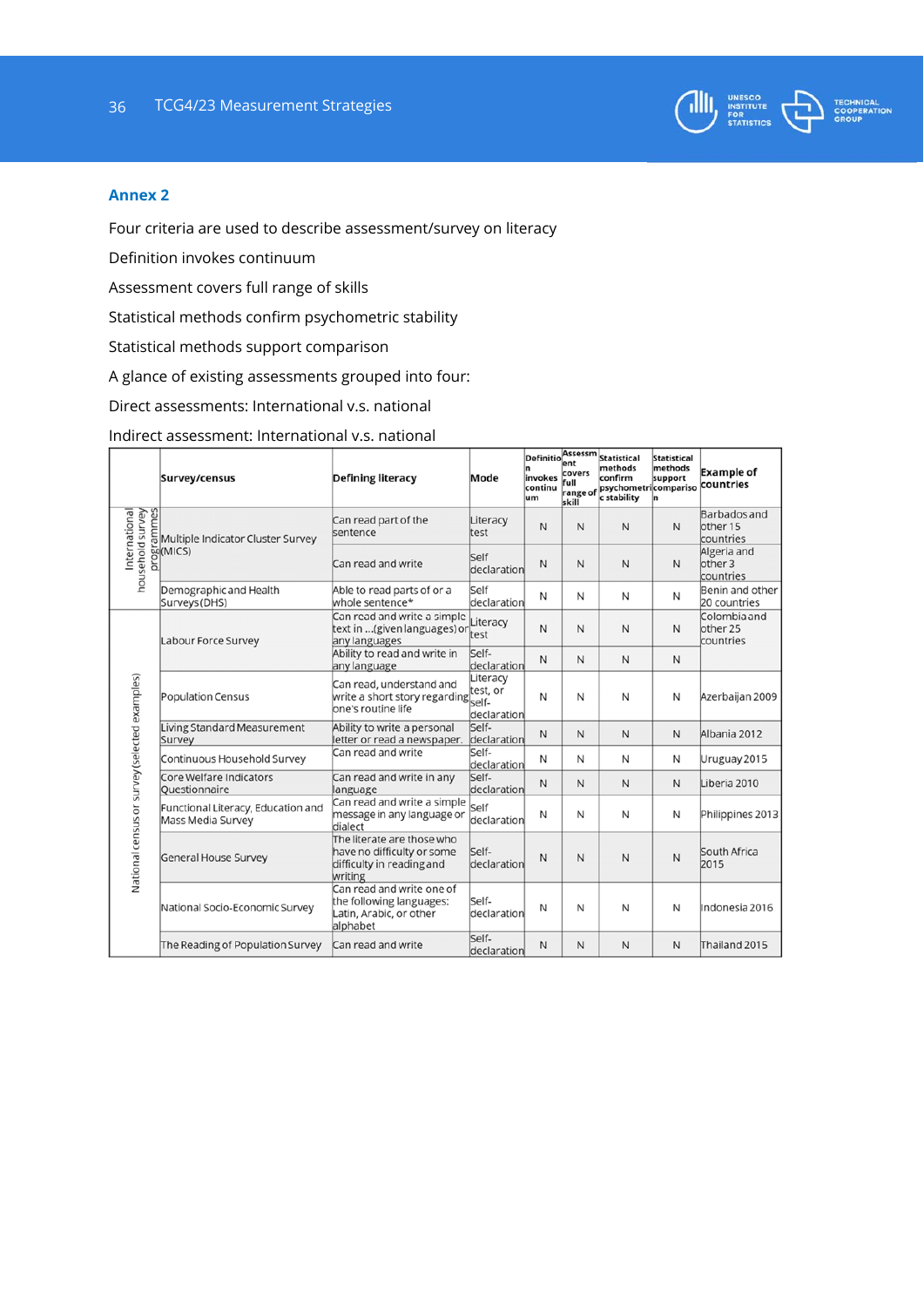![](_page_36_Picture_1.jpeg)

| Country                     | Assessment                                                    | <b>Definition</b><br>invokes<br>continuum | Assessmen<br>t covers<br>full range<br>of skill | Statistical<br>methods<br>confirm<br>psychometri compariso<br>c stability | <b>Statistical</b><br>methods<br>support | Adaptive |
|-----------------------------|---------------------------------------------------------------|-------------------------------------------|-------------------------------------------------|---------------------------------------------------------------------------|------------------------------------------|----------|
| Bangladesh                  | <b>Education Watch 2016</b>                                   | Υ                                         | N                                               | N                                                                         | N                                        | N        |
| <b>Botswana</b>             | National literacy survey                                      | Υ                                         | N                                               | N                                                                         | N                                        | N        |
| Canada                      | Test of Workplace Essential Skills                            | Υ                                         | Υ                                               | Υ                                                                         | Y                                        | Υ        |
| France                      | The Information and Everyday Life Survey                      | Υ                                         | N                                               | Y                                                                         | N                                        | N        |
| Germany                     | Level One Study (LEO)                                         | Υ                                         | N                                               | Υ                                                                         | Y                                        | N        |
| lIndia                      | National Literacy Mission.                                    | Υ                                         | Υ                                               | Υ                                                                         | N                                        | N        |
| Kenya                       | The Kenya National Adult Literacy Survey                      | Υ                                         | Υ                                               | Υ                                                                         | N                                        | N        |
| Lao PDR                     | Lao National Literacy Survey                                  | Υ                                         | N                                               | N                                                                         | N                                        | N        |
| New Zealand                 | The Literacy and Numeracy for Adults<br>Assessment Tool       | Υ                                         | Y                                               | Υ                                                                         | N                                        | Υ        |
| Papua New<br><b>IGuinea</b> | <b>Education Experience Survey and Literacy</b><br>Assessment | γ                                         | N                                               | N                                                                         | N                                        | N        |
| <b>USA</b>                  | Adult Literacy Supplemental Assessment                        | ٧                                         | Υ                                               | Υ                                                                         | Υ                                        | N        |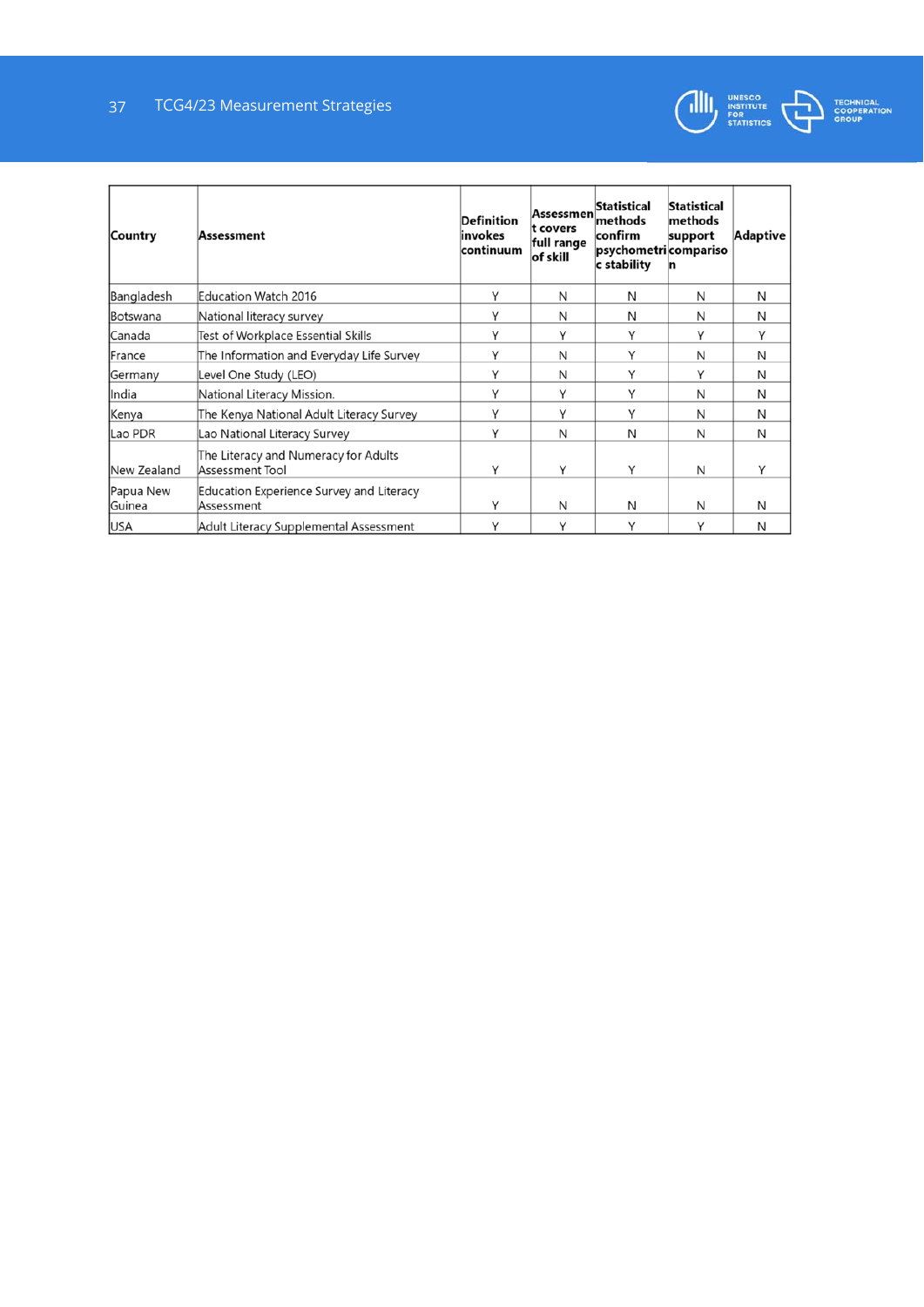![](_page_37_Picture_1.jpeg)

# **SDG Target 4.7 Proposal by GAML Task Force 4.7**

#### **SDG Target 4.7:**

-

By 2030, ensure that all learners acquire the knowledge and skills needed to promote sustainable development, including, among others, through education for sustainable development and sustainable lifestyles, human rights, gender equality, promotion of a culture of peace and non‐ violence, global citizenship and appreciation of cultural diversity and of culture's contribution to sustainable development.

Target 4.7 is one of the most important targets in terms of linkages with other SDGs and it is important to align measurement for target 4.7 related targets such as 12.8: "By 2030, ensure that people everywhere have the relevant information and awareness for sustainable development and lifestyles in harmony with nature" and 13.3: "Improve education, awareness-raising and human and institutional capacity on climate change mitigation, adaptation, impact reduction and early warning".

The current global indicator for this target is: "4.7.1 Extent to which (i) global citizenship education and (ii) education for sustainable development, including gender equality and human rights, are mainstreamed at all levels in: (a) national education policies; (b) curricula; (c) teacher education; and (d) student assessment." The existing reporting for the global indicator solely depends on the mechanism of the UNESCO 1974 Recommendation 4 concerning Education for International Understanding, Co-operation and Peace and Education relating to Human Rights and Fundamental Freedoms. UNESCO is currently in the process of finalizing the measurement methodology for the global indicator 4.7.1 using the most recent round of 1974 recommendation data collection in 2016.

Target 4.7 includes five thematic indicators (including the Global Indicator). However, considering the fact that the current document will only focus on outcome indicators (learning assessment), the ongoing efforts for the measurement and monitoring of the 4.7.1 global indicator and  $4.7.2^5$ ,  $4.7.3^6$ thematic indicators are not the topic of this document, as they are based on the concept of "provision". The current document is specifically looking into the measurement strategy for the two thematic indicators which are broadly based around learning outcomes;

- 4.7.4: Percentage of students by age group (or education level) showing adequate understanding of issues relating to global citizenship and sustainability; and
- 4.7.5: Percentage of 15-year-old students showing proficiency in knowledge of environmental science and geoscience.

<sup>4</sup> Adopted in 1974 by the 18th UNESCO General Conference. Member States have the obligation to report their progress towards 1974 recommendation every four years.

<sup>&</sup>lt;sup>5</sup> Thematic Indicator 28 (4.7.2): "Percentage of schools that provide life skills-based HIV and sexuality education."

 $6$  Thematic Indicator 29 (4.7.3): "Extent to which the framework on the World Programme on Human Rights Education is implemented nationally".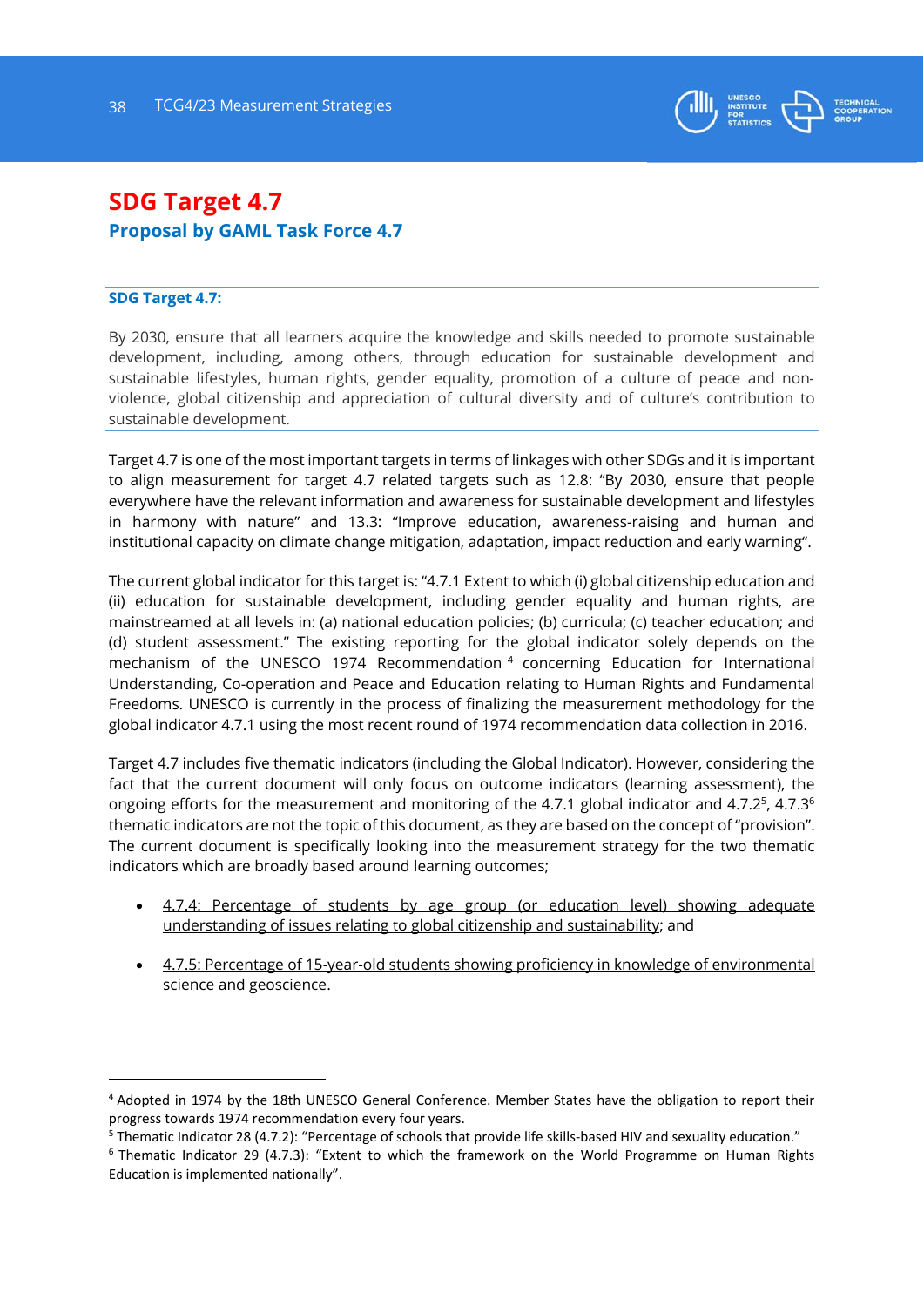![](_page_38_Picture_1.jpeg)

Both thematic indicators cover learning outcomes achieved as a result of the educational inputs presented under the global indicator. This strategy elaborates on measurement solutions to address the challenges of monitoring indicators 4.7.4 and 4.7.5.

It should be noted that both indicators were originally inspired by existing data sources and international large-scale assessments, the IEA's International Civic and Citizenship Educations Study (ICCS) in the case of 4.7.4 and the OECD's Programme for International Student Assessment (PISA) for 4.7.5, in particular the aspect of environmental science included in the 2006 cycle.

\*\*\*Note1: While this strategy remains as a living document to be updated if and when necessary, at this point of time and in absence of any mapping exercises to identify available data sources with reasonable conceptual framework and coverage on the key topics of geoscience and environmental science, the current version of the strategy is limited to the thematic indicator 4.7.4.

# **Key challenges**

#### *Conceptual Issues*

The main issue at the conceptual level is that of agreement on the definitions and dimensions of the constructs of Global Citizenship Education (GCED) and Education for Sustainable Development (ESD) to be considered in the measurement of indicator 4.7.4.

With the recognition that the strategy will remain a living document and flexible for future revisions and in consideration of all the existing limitations to clearly define GCED and ESD, for the purpose of this measurement strategy, GCED and ESD measurement components will be considered as below:

**GCED** is tentatively defined as any educational effort that aims to encourage the acquisition of skills, values, attitudes and behaviors mpower learners to assume active roles to face and resolve global challenges and to become proactive contributors to a more peaceful, tolerant, inclusive and secure world. GCED nurtures the following three core dimensions of learning:

- The cognitive to acquire knowledge, understanding and critical thinking about global issues and the interconnectedness/inter-dendency of countries and different populations.
- The socio-emotional to have a sense of belonging to a common humanity, sharing values and responsibilities, sharing empathy, solidarity and respect for differences and diversity.
- The behavioral to act responsibly at local, national and global levels for a more peaceful and sustainable world.

**ESD** is tentatively defined as any educational efforts that equip learners with the key learning components of:

- Knowledge (on ESD topics of sustainable lifestyles/sustainable ways of life, climate change, biodiversity, and the greening of the economy),
- Skills,
- Values ,
- Engagement,
- Attitudes and,
- Experiences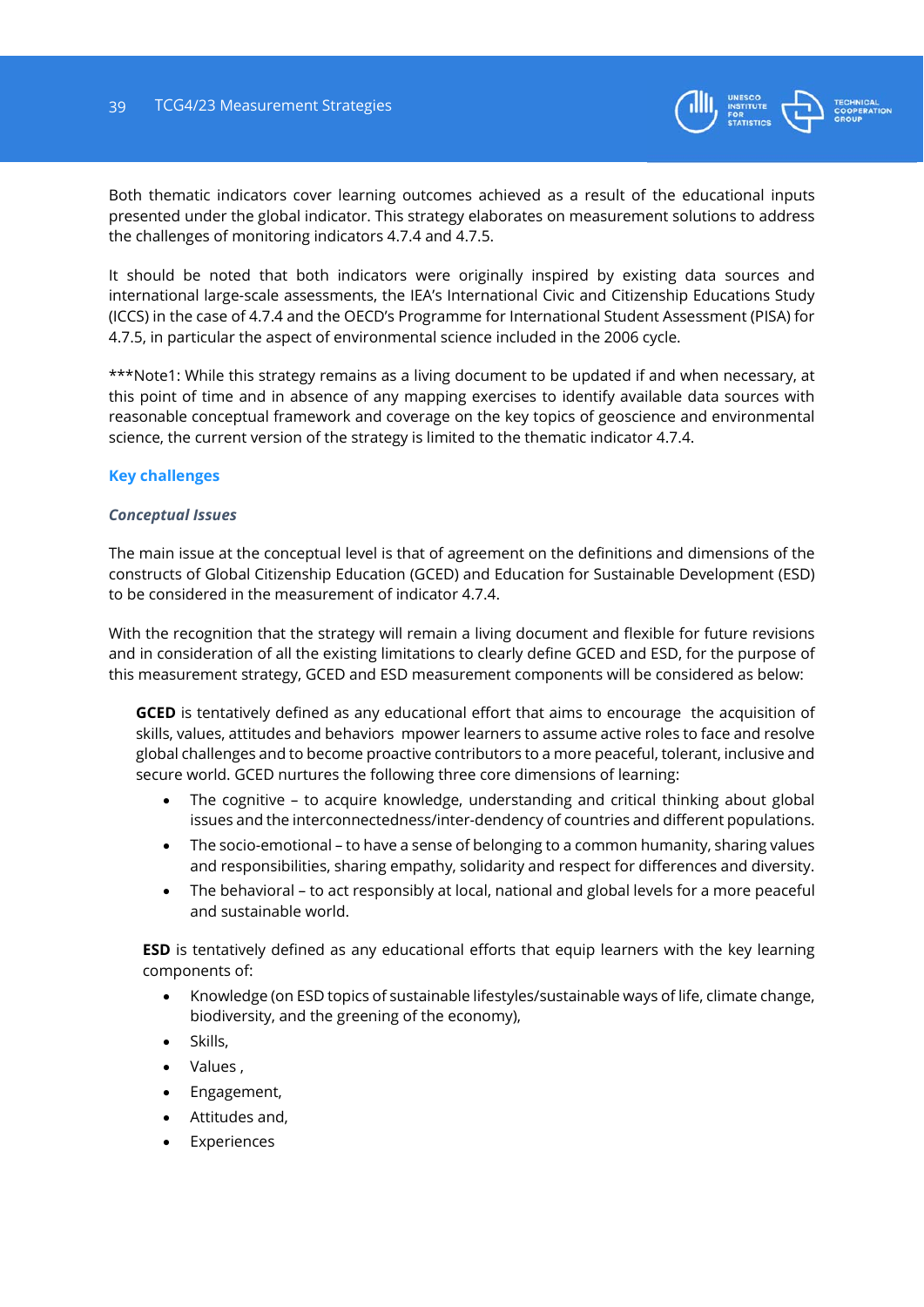![](_page_39_Picture_1.jpeg)

to address social, environmental and economic challenges of the 21st century through integrating critical issues such as climate change, biodiversity, disaster risk reduction (DRR), and sustainable consumption and production (SCP).

To facilitate the measurement efforts, an initial breakdown of measurement domains (knowledge, value, skills, engagement, and attitude) together with their respective content dimensions covering operationalized aspects under each of the ESD and GCED topics is provided in Annex1 (To be developed). This list is an inclusive effort to cover as many terms, understandings and interpretations on GCED and ESD as possible, to moderate the challenge towards country level understandings based on cultural, traditional or other contextual lenses affecting the perceptions.

Considering the wide range of established and some relatively new concepts covered under the thematic indicator 4.7.4 combined with the absence of specific processes to collect and analyze related data for the indicator, it is certainly one of the most challenging targets to measure and monitor progress on. Measuring real life skills and competencies such as empathy and creativity that are needed to promote sustainable development is vastly difficult and there are some debates on whether we should assess "non-cognitive"<sup>7</sup> attributes/achievements in a standardized way at all. In addition, the interpretation and understanding of the concepts under target 4.7.4 are highly influenced by different cultural understanding across countries.

Other challenges relate to: the process of establishing mechanisms for mapping diverse content domain coverage, developing a relevant learning scale, streamlining varied data quality, establishing a coherent reporting metric, building country capacity to produce needed data and managing financial and human resource allocation.

Summarizing, the key questions to ask are:

- How can the "adequate understanding", "proficiency" and performance levels be defined in the context of 4.7?
- Can heterogeneity in data collection and processing be effectively managed, quality controlled and evaluated for global monitoring and reporting?
- Is comparability for global reporting relevant in the two learning-related indicators?
- How can the best method of reporting be defined?
- What wide-range learning scale can be used for diverse levels of learning and for mapping skills?
- What kinds of guidelines are needed for data analysis and policymaking?
- For indicator 4.7.4, who should be assessed?

-

\*\*\*NOTE2: This question not only refers to age group vs. education level, but also to considering at which levels the data should be collected? Grade 8 like ICCS? Or at multiple grade levels?

 $<sup>7</sup>$  The usage of the term "non-cognitive" is discouraged by TF members due to the ambiguities</sup> associated with this term.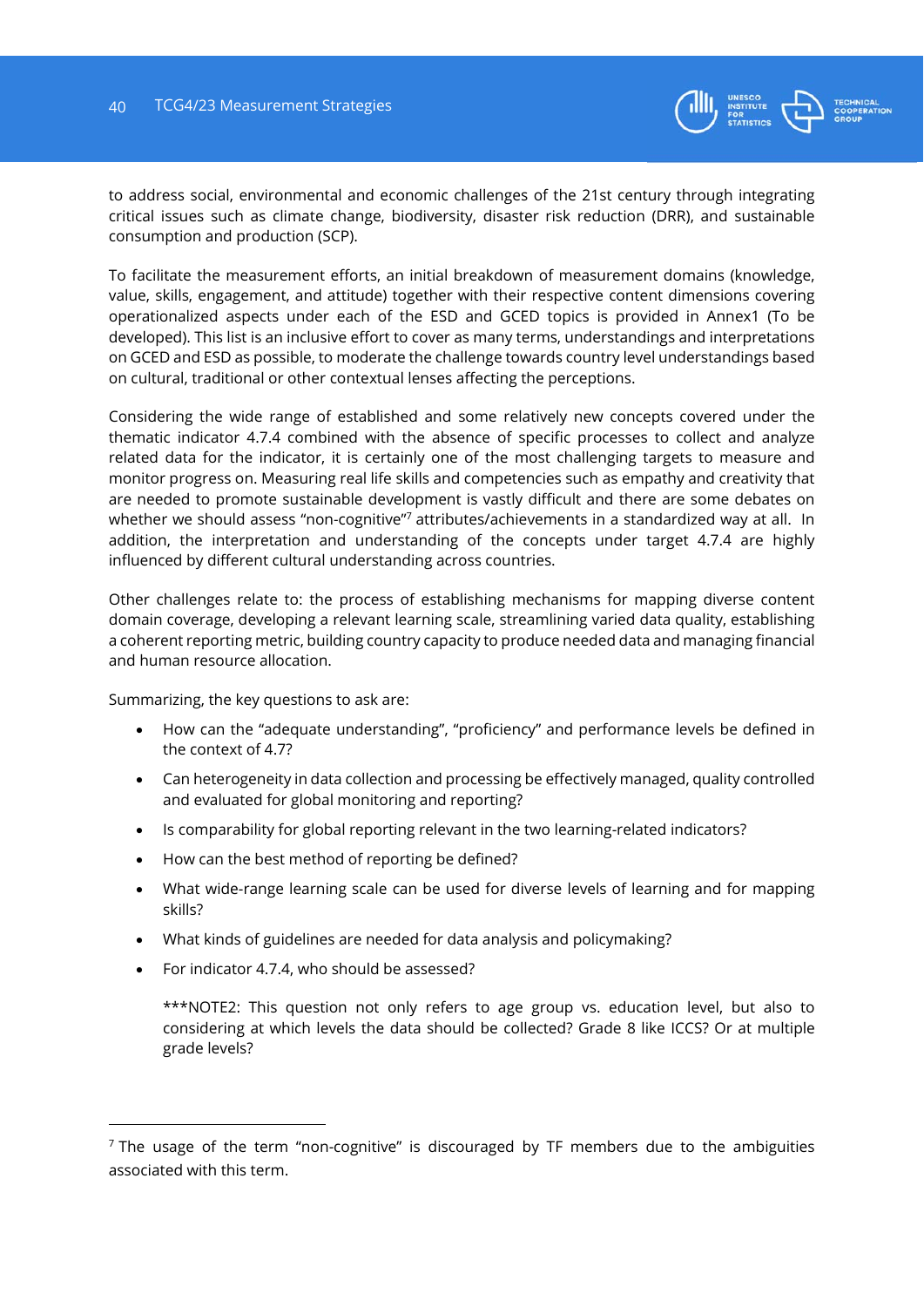![](_page_40_Picture_1.jpeg)

\*\*\* NOTE3: This question remains valid for further review. However, as an approach to match grade (or ISCED) level based curriculum and school organization and in view of the cyclic IEA ICCS reference data source for measurement, the target group will be school-based youth. In addition, through this approach, a wider data collection can include information on home, community, peer and school contexts, the teacher context and classroom-based opportunities to learn, which provides the opportunity to connect different aspects for an indepth analysis to what students report). This does not preclude collection in older age cohorts, the general public or out-of-school populations. However, formal school based education provides for the most obvious leverage for policy.

- How often should the data be collected and how can we harmonize information from schoolbased and household based assessments? What are the costs of data collection? And what is the acceptable level of error and bias in reporting?
- How can the cultural differences and various understandings at country level on ESD and GCED be tackled in the process of measurement.

#### *Reporting Thresholds*

The relevant content of ESD and GCED focus on both covering and other list of skills, values and attitudes aspects of learning for which measuring "adequate understanding" may not be a relevant measurement criterion. Even for the cognitive component, the extent of variation in the definition of "showing adequate understanding "in different countries represents a significant challenge for the establishment of benchmark levels and cut scores that can be communicated well globally. For the non-cognitive component, the challenge is to set a benchmark that identifies the levels (on some continuum, from low to high) in which a high level might be associated with social justice and transformation orientations while a low level refers to basic understanding or engagement in a more limited way.

#### *Operational Framework*

-

The primary operational issue is the identification of the most relevant and already operational data collection tool with accepted definitions and reasonable coverage for the regular collection and analysis of information on GCED and ESD.

This identification is an ongoing process for which an initial step has been taken through a review of the available data collection/analysis efforts, mapping of definitions and comparison on data coverage [Measuring Global Citizenship Education a Collection of Practices and Tools<sup>8</sup>].

Noting that the toolkit collated by Brookings deliberately excluded large-scale assessments and instead focused on tools for schools, classrooms, communities and individuals, also outside of schools, UNESCO is in the process of launching additional studies to enrich the references for mapping exercises concerning ESD and GCED.

As a result and at this point of time, for the purpose of this strategy document and with the recognition of limitations in terms of definition and coverage, IEA ICCS has been selected as the relevant program and platform for the measurement and monitoring of thematic indicator 4.7.4. Exchanges with the

<sup>8</sup> Download link:https://www.brookings.edu/wp-content/uploads/2017/04/global 20170411 measuring-globalcitizenship.pdf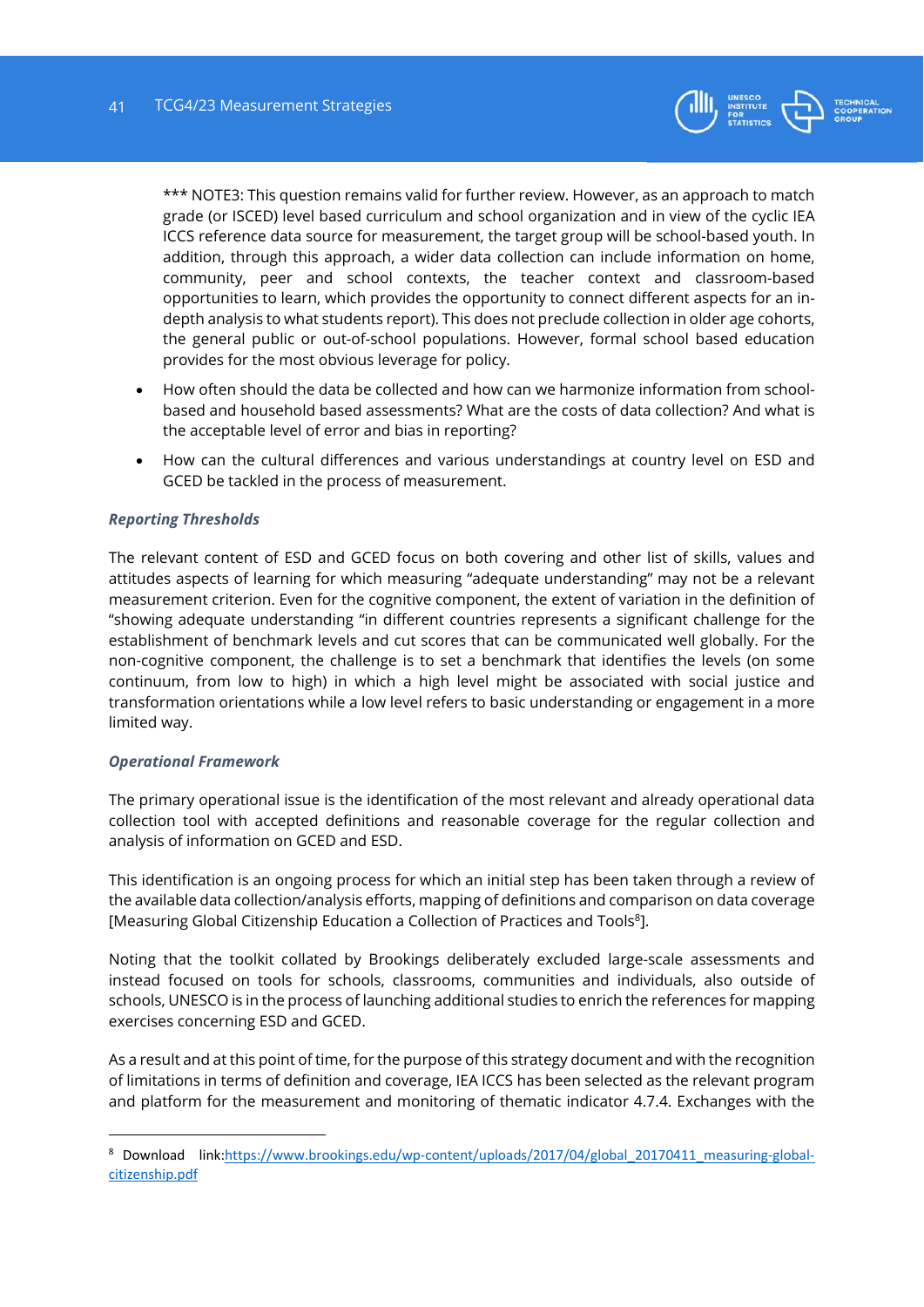![](_page_41_Picture_1.jpeg)

IEA confirmed that the cognitive test as well as the areas of attitudes and engagement are planned to be augmented with measures relating to global aspects of citizenship.

Mapping the threshold topic to the selected data source of IEA ICCS, it should be noted that ICCS has levels on the civic knowledge scale (established in 2009, extended for 2016). Level 2 (2009, called level B in 2016) could be seen as a possible minimum level, where students demonstrate a broader familiarity with concepts and notions. In each case, these levels are the second highest (of 3 in 2009, four in 2016). However, a standard setting beyond describing the hierarchical continuum/scale has not yet been completed for ICCS in light of the 4.7 target. A key issue will be to unpack whether 4.7 is meant to be taken as a transformational agenda and hence, levels of understanding and engagement towards e.g. social justice are meant, in which case a higher level could be the target. Pragmatically, and reviewing proportions of students at or above level 2 (2009) or B (2016), these could be a starting point.

Once released (assumed for end of 2019), the PISA 2018 cross-curricular domain of "global competency" might add additional insights but it is assumed that the country coverage will be limited and this domain will not be repeated in future cycles.

#### **Work program for the measurement of indicators 4.7.4**

Since global reporting is envisaged, school or subnational measurements are possible but these cannot be standardized or equated without additional efforts.

- Existing international survey programmes such as ICCS and PISA
- New International comparative programmes
- National studies
- Equating and projecting regional assessments on international metrics using bridging exercises (such as those discussed under the "Rosetta stone" strategy in the GAML crossnational assessment working groups).

Also, in order to further inform the development of work program for indicator 4.7.4, the Task Force will use its networking and convening capacity to:

- identify what have been collected in term of content coverage in national and cross-national assessment;
- clarify the definition of "issues related to sustainable development and global citizenship" and what it means "to show adequate understanding";
- review the content of the IEA ICCS frameworks, instruments and reports, GCED assessment tools and ESD assessment tools to see how it could be improved or combined to collect relevant and target information;
- consider accessibility options in case self-reported survey modes are confounding reading ability and domain related aspects in locations where the former is low (e.g. through interviewers, computer/tablet-based collection or other means of voice-over modes such as CDs);
- issues on the alignment, linking of cross-national assessment for reporting;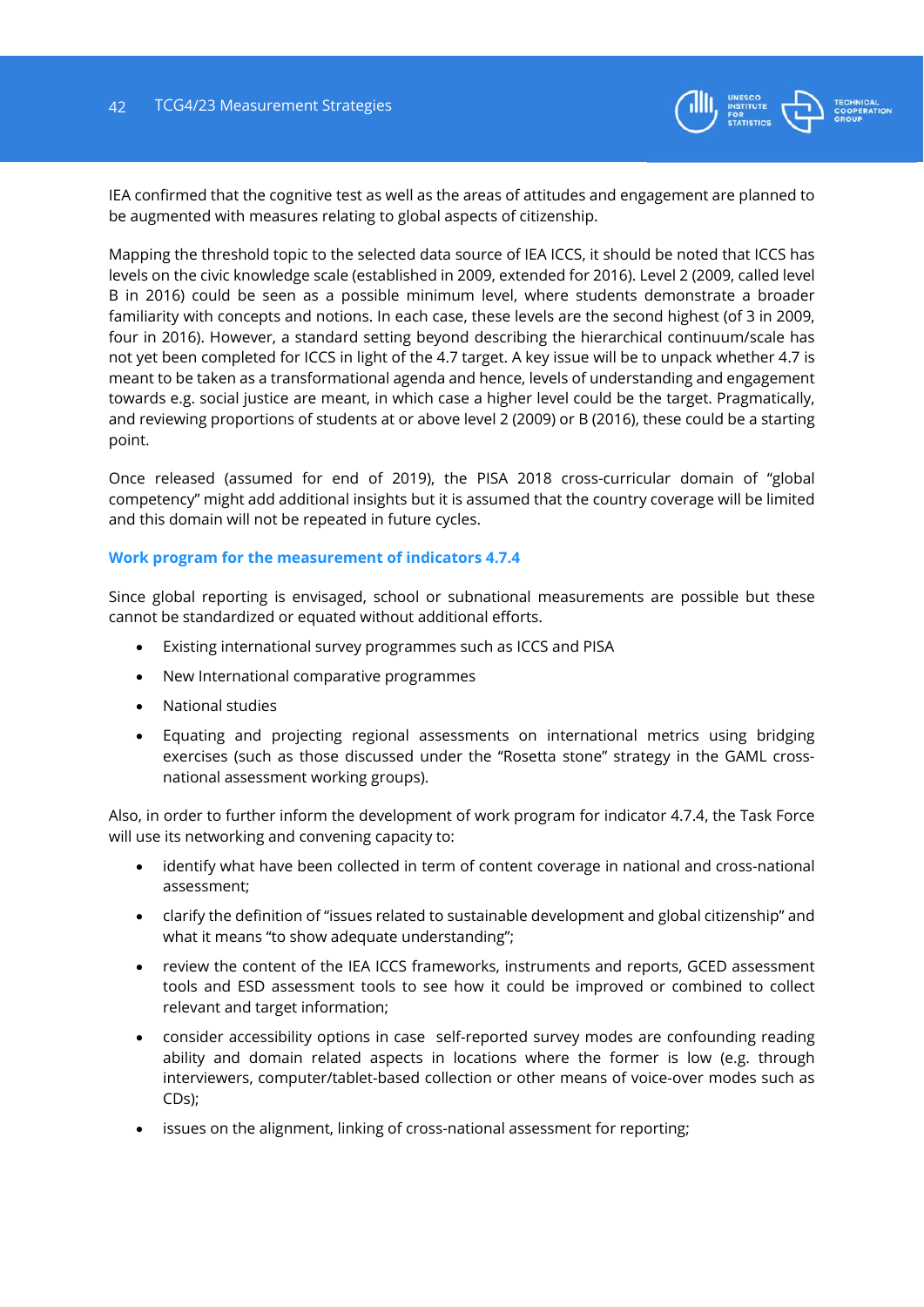### 43 TCG4/23 Measurement Strategies

![](_page_42_Picture_1.jpeg)

- discuss with the larger GAML network how country coverage can be extended in terms of key obstacles such as funding and capacity;
- set-up criteria for monitoring and reporting due to difference in quality in the national and cross-national assessment data;
- develop interim reporting strategy while the reporting scale, definition of adequate understanding, tools and processes are still under development.
- consider recommending to the GAML Secretariat the commissioning of paper and developing of tools when deemed necessary to forward the agenda of indicator development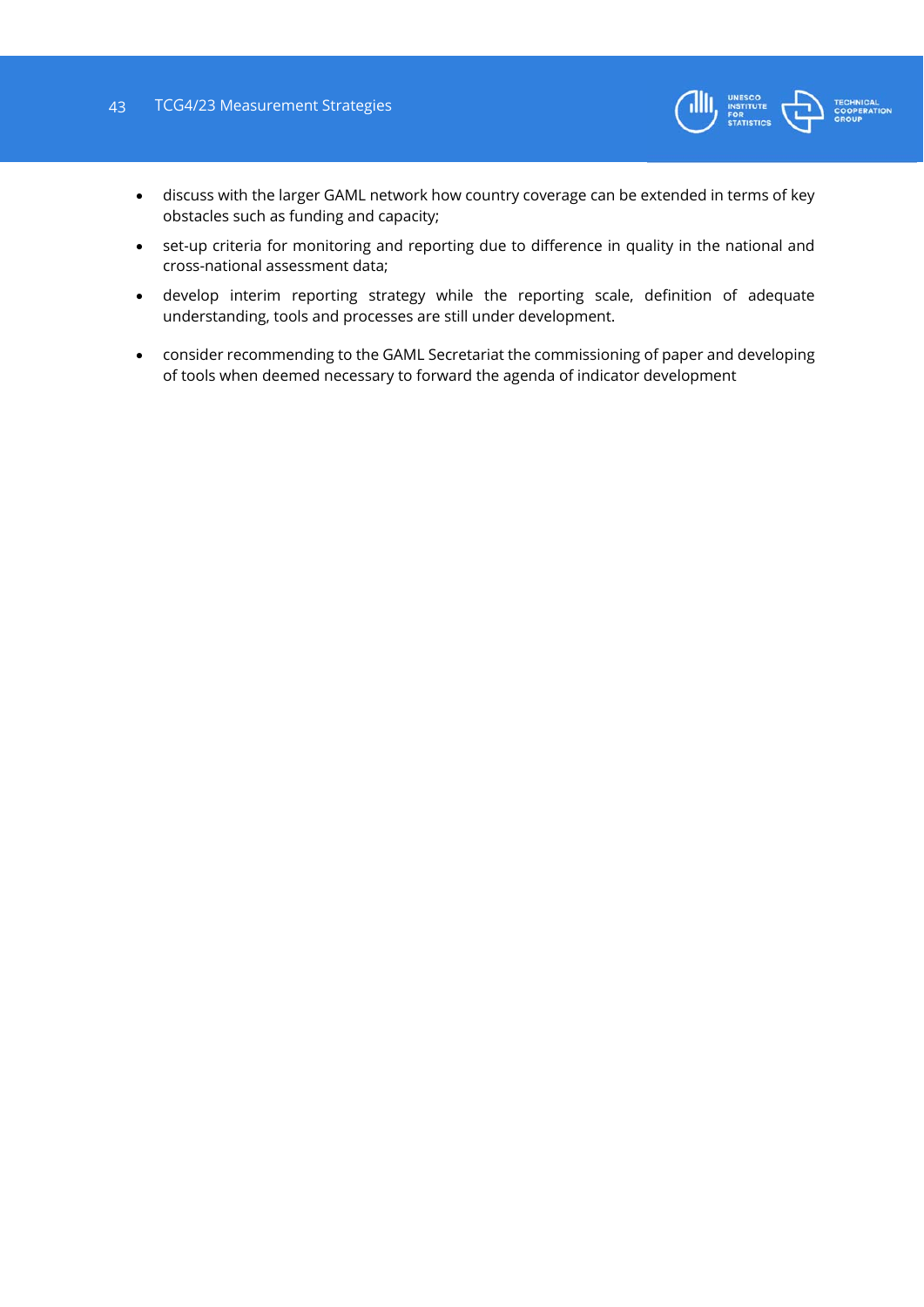![](_page_43_Picture_1.jpeg)

# **Annex A: Concept Paper on the Short Literacy and Numeracy Survey (SLNS)**

*Draft for discussion* 

## **Background**

For decades, countries have been sampling and testing adults on skills at the international level. Large-scale, international adult assessment programmes such as the International Adult Literacy Survey (IALS), the Adult Literacy and Lifeskills (ALL) survey, Literacy Assessment and Monitoring Programme (LAMP), the Programme for International Assessment of Adult Competency (PIAAC), and the Skills Toward Employment and Productivity (STEP) study allow countries to compare the skills of their adult population. These assessment programmes are technically rigorous. However, except for LAMP, the instruments are developed for OECD countries andconsist of tasks that do not reflect the reality of large segments of low-income countries' least literate population. If these countries administer the current international assessments, they would not identify whether the low-skilled population possess any literacy skills. LAMP seeks to address this needs through an assessment that consists of tasks with wider range of difficulty levels.

LAMP experiences provide information to the development of indicator 4.6.1 in Sustainable Development Goal 4. LAMP produces relatively detailed information on participants' reading and numeracy profiles from three low-middle income countries (Jordan, Mongolia and Palestine) and one upper-middle income country (Paraguay). Like most international assessments, LAMP requires substantial resources to administer and it is challenging- though not impossible - that a LAMP-like study could be implemented globally. More thoughts will need to be put in the assessment design and implementation strategy that take into account the reality of low- and middle-income countries. Eventually other more cost effective and pragmatic options could arise.

# **Options – framework and implementation**

Based on discussion in indicator 4.1.1 and drawing the parallel, there are three options for indicator 4.6.1 to establish a global reporting metric:

• Option 1: Establish a global framework and develop a global instrument. However, this could be costly if it is to be started from scratch.

• Option 2: Tap on an existing established assessment and use the existing framework and instrument. There is currently no such assessment that has a wide framework and a diverse set of instruments that could adapt to all countries' needs.

• Option 3: Build on an existing framework, identify gaps in the framework and fill the gaps to develop a comprehensive framework. Develop a reporting metric based on the framework, develop instruments adapted to countries' needs that could cover different continuum on the global framework. As long as the instruments are statistically linked, using different instruments does not affect comparability.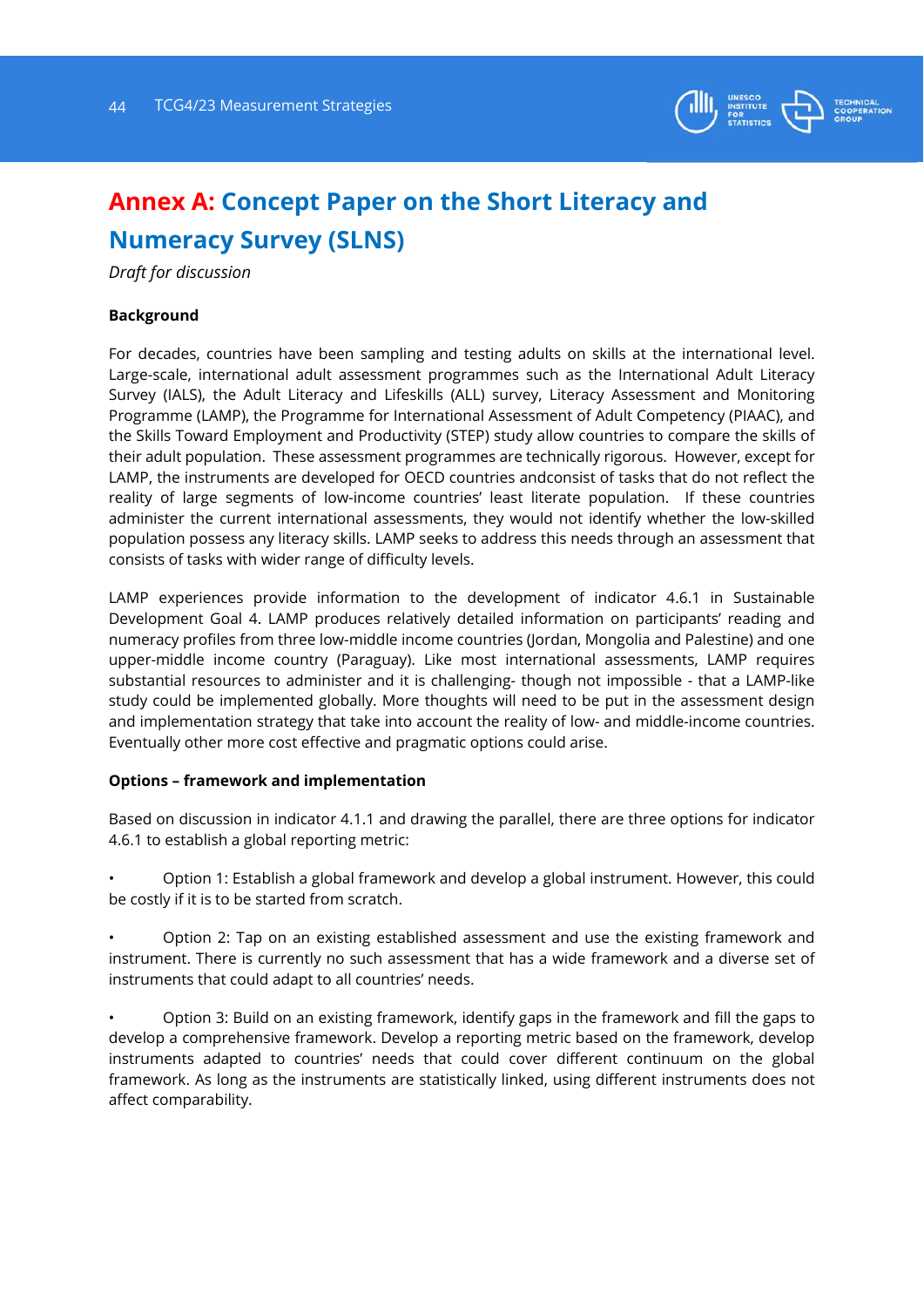![](_page_44_Picture_1.jpeg)

With three implementation strategies:

• Option A: Conduct a full literacy assessment on a random sample.

• Option B: Add a stand-alone literacy module to existing household surveys.A short literacy practices background module and an adaptive literacy and numeracy assessment module are administered on a random sample.

• Option C: Conduct purposeful sampling to existing household surveys.An adaptive test and skills-relevant background information module are administered on a purposeful sample. The relationship of background information and skills is applied to the country's census to generate literacy estimates for the population.

Each option has its own merits and limitations and is beyond the discussion of this concept paper.

Based on the outcomes of the Task Force 4.6 expert meeting in November 2017 in Paris, option 3 builds on existing framework and is recommended. The PIAAC framework was recommended as a starting point, gaps in the framework to be identified and the PIAAC framework further developed into a common framework. PIAAC instruments could continue to be used for OECD countries or countries with similar education levels who are interested in full analyses of the literacy situation in their country. Other instrumentslike the Short Literacy Survey (which only covers literacy and not numeracy that is currently under development by OECD) could be used for countries interested in only literacy. Given that indicator 4.6.1 requires the reporting of adult population on both literacy and numeracy globally, an alternate instrument that covers both literacy and numeracy could be developed to cover the lower end of continuum. In order to report for indicator 4.6.1, all instruments developed from the conceptual framework should be statistically linked.

The experience that the UIS gained in modifying the original LAMP instruments built from IALS/ALL items and operational procedures through field testing in low-middle income countries:

• Acknowledging the data collection challenges and data capturing procedures in the household;

- Conducting data cleaning and analysis with inputs from the countries;
- Identifying background questions and cognitive items that work; and

• Completing the five country assessment surveys are all elements that will enable the UIS to devise a more viable plan and sustainable design for an alternate version of the adult assessment.

This concept paper represents an effort to provide:

- The definition of literacy in Short Literacy and Numeracy Survey (SLNS)
- The SLNS: framework, design, and implementation options
- Indicative cost for selected implementation options
- The governance structure of SLNS

The main focus is to implement this SLNS onto an existing household survey that the country is planning to conduct in the coming years, through MICS or DHS, either through random sample or purposeful sample.

#### **The definition of literacy in the SLNS**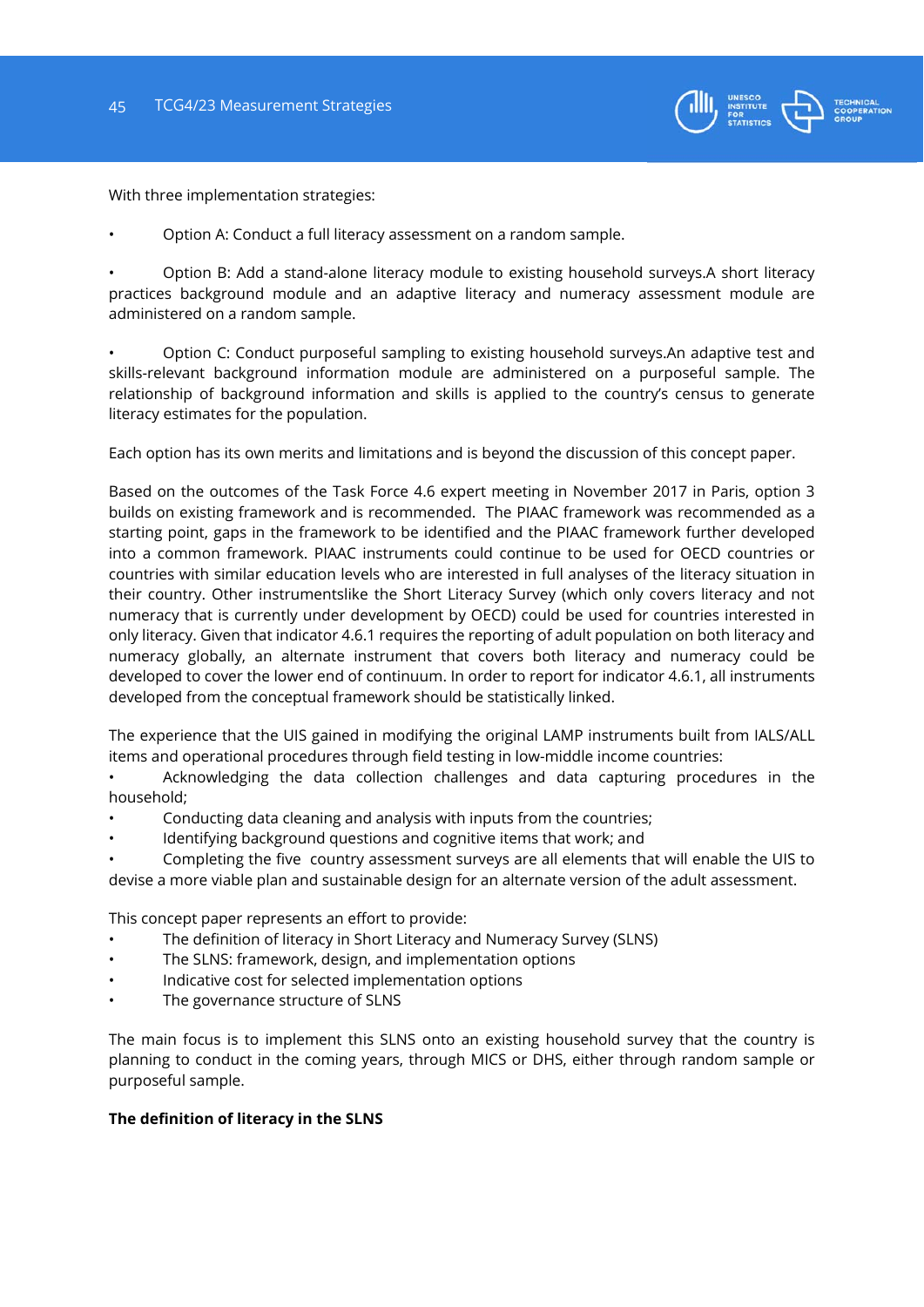![](_page_45_Picture_1.jpeg)

Based on the outcomes of the Task Force 4.6 expert meeting, it was agreed to adopt the UNESCO definition of literacy (2004) as the conceptual framework since it does not contradict with other definitions and is currently in use by many countries.

UNESCO's definition of literacy looks beyond the ability to read and write a simple sentence. UNESCO maintains that functional literacy is the ability to identify, understand, interpret, create, communicate and compute, using printed and written materials associated with varying contexts. It involves a continuum of learning that empowers people to achieve their goals, to develop their knowledge and potentials, and to participate fully in their community and wider society. (UNESCO, 2005)

This definition is similar to the one used for PIAAC and STEP, which defines literacy as: "understanding, evaluating, using and engaging with written texts to participate in society, to achieve one's goals, and to develop one's knowledge and potential" (OECD, 2013).

All these definitions acknowledge that reading and numeracy literacy encompass a range of activities in real life contexts. The tasks could range from simple to complex based on the cognitive process requests to answer the questions.

# **The SLNS: objectives, design, implementation strategy**

The UIS is initiating a new survey SLNS, provided that funding is available. It is designed to gather literacy and numeracy data for individuals aged fifteen years and older. The programme will include (a) a set of person characteristics and literacy-relevant background questions that characterize the contexts which promote or impede literacy development of individuals in a country, and (b) reading and numeracy assessment tasks that provide data on the early stages to mid-level literacy/numeracy skills.

The data will be gathered by presenting the instruments through a tablet to randomly selected or purposefully selected individuals in households via a one-on-one interview. This includes a short background questionnaire plus one to two literacy assessment modules that are described later in this paper.

The interviews will be conducted by trained interviewers. If the literacy/numeracy module is to be included in a household survey (as mentioned in option B and possibly option C, the operational plan might differ), alternate arrangement of the selected respondent should be made and a specially trained interviewer should follow-up. The total estimated length of the interview, including short relevant literacy background questions and cognitive tasks with fully adaptive test in a tablet, should keep below 60 minutes per person assessed.

#### **a. The SLNS objectives**

SLNS will address the need for literacy assessments that can provide useful information to countries with a large proportion of low literate population. The three main objectives of SLNS are to:

• Develop a methodology for assessing literacy (including numeracy) in low- and low-middle income countries, who might not have similar financial and technical capacity to conduct a full literacy assessment;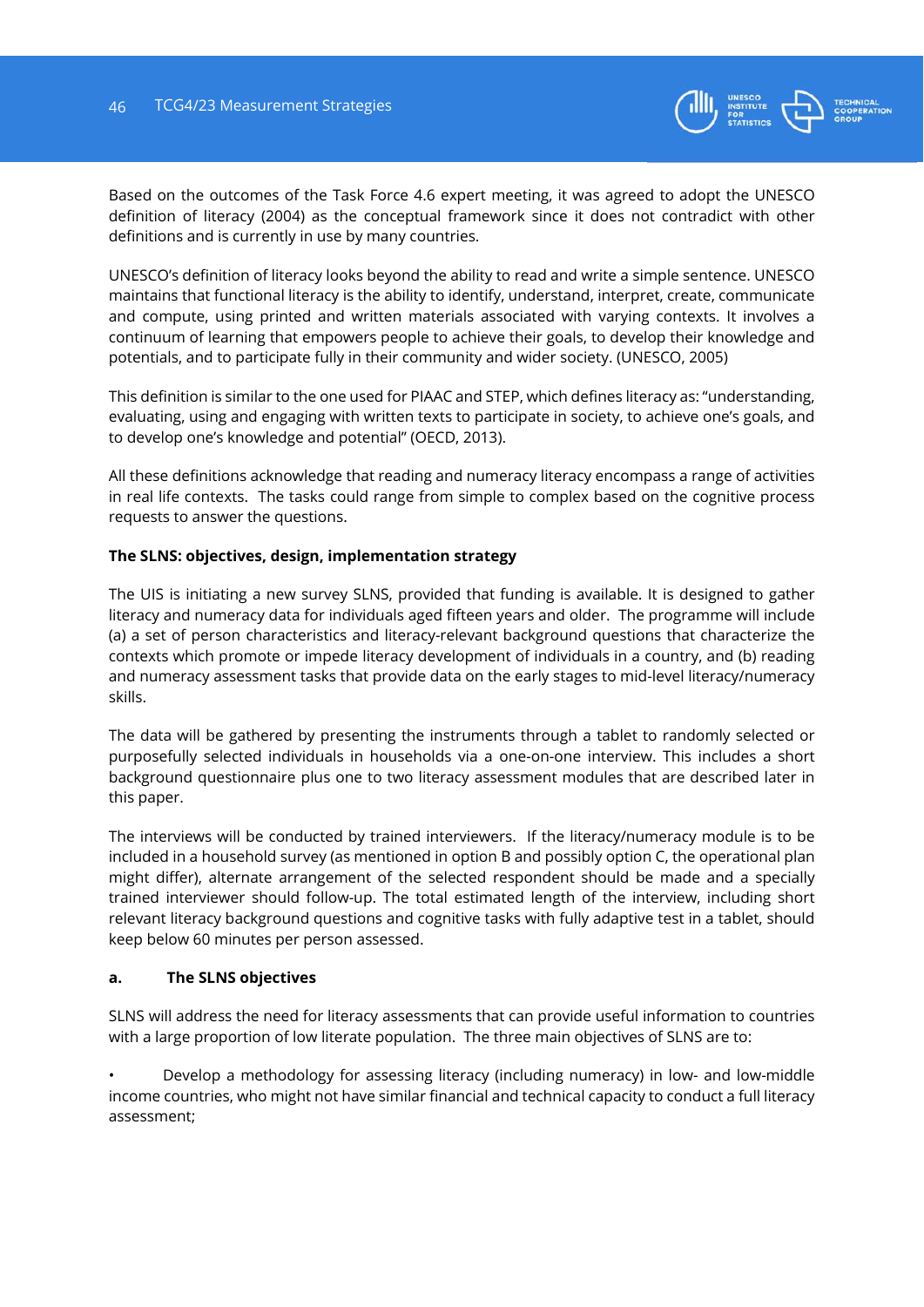![](_page_46_Picture_1.jpeg)

• Enable all countries - irrespective of development stage - to collect literacy and numeracy data along with relevant literacy practices on a household survey platform (that countries are familiar with) and that will inform national policy and provide information for SDG 4 monitoring; and

• Build statistical capacity in countries with different financial and technical capacity.

# **b. The SLNS design**

SLNS will consist of two major parts: a short background questionnaire and an adaptive cognitive test. Both modules will be administered to a randomly selected individual in the household (for option B) or purposeful sampled individual in the household (for option C). The target population for the survey is people fifteen years and older.

SLNS will include a short questionnaire with questions related to individual literacy practices. The basic individual characteristics like sex, location, household wealth and household education level are collected in the main household survey, the questionnaire will concentrate on literacy practices that will inform policy and could be used to characterize basic relations between literacy practices and skills to generate literacy estimates.

The decision at the Task Force 4.6 expert meeting to build on PIAAC framework means that we could take advantage of the existing reporting metric. However, indicator 4.6.1 could have a different reporting metric so as not to contradict PIAAC and the later developed common framework. This reporting metric, building on the expanded framework and item pool, could extend to provide more precision in the lower skills continuum. The SLNS instrument will be statistically linked to the common framework (so is PIAAC instrument) to provide the international education community a monitoring mechanism on adult literacy.

Giving countries the implementation choices, PIAAC instruments could be used by countries with higher education levels, and SLNS instruments could be used by countries with lower education levels. Based on countries capacities, they will be presented with three implementation options (A to C).

In order to keep total assessment within 60 minutes, SLNS will assess respondents in a small number of reading and numeracy items but yet produce reliable estimate of their skills through an adaptive test platform. The modules will be administered with a computer tablet and their responses will be captured directly in the tablet. In conjunction with the cognitive items, contextual information from the background characteristics and literacy practices module will be used in the statistical model to produce skills estimates for subgroups.

There is information to gain by separating reading literacy into Prose (reading of continuous text) and Document (reading of non-continuous text). These two types of reading literacy require different skills; reading Document texts is usually learnt through school while reading Prose texts could be gained through daily reading.

SLNS instruments will extend below Level 1(the lowest level). Below Level 1 is to allow for greater differentiation of performance at this level. The assessment will address reading and numeracy literacy at levels lower than those included in PIAAC. It will assess components or enabling skills such as number and word recognition.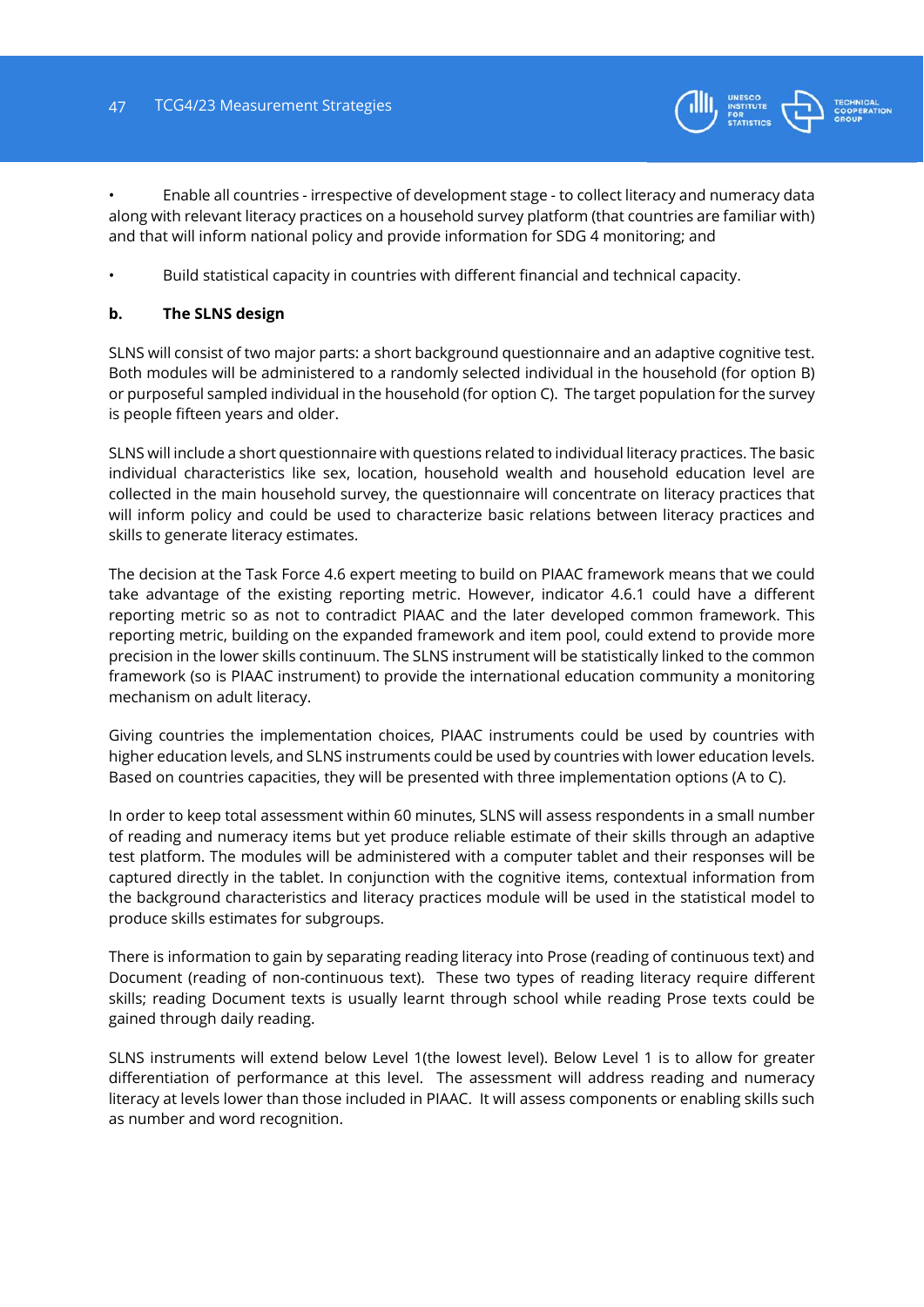![](_page_47_Picture_1.jpeg)

Through adding learning-to-read component items and easier cognitive items - that capture the skills of low literate population,-the performance in the lower continuum of the framework will be better described. The performance descriptors could be expanded based on skills and types of texts covered in RAMAA, LEO and country-level adult literacy assessments, in addition to the component items developed in LAMP, STEP and PIAAC.

# **c. The implementation options**

As mentioned in section 1 there are three options to implement adult literacy assessments:

• Option A: Conduct a full literacy assessment to a random sample

The country could choose to participate in the OECD's PIAAC assessment in 2021. This option suits the needs and capabilities of educationally and economically developed nations, generally those countries who have achieved universal secondary education and significant post-secondary participation.

• Option B: Add a stand-alone literacy module (background and cognitive) to an existing household survey

Administer a custom assessment using a fully adaptive test administered to a nationally representative sample of either 3,000 or 5,000 cases. This option is tailored to meet the needs for lesseducationally advanced countries who possess the operational capacity and financial resources to field an adult literacy assessment using a fully adaptive test that yields reliable proficiency estimates. The choice will be between 3,000 and 5,000 completed assessments and will be dictated by the number of key population subgroups for which the country would need estimates..

• Option C: Conduct purposeful sampling to obtain the relationship of skills and characteristics and apply the relationship to census population.

Administer a custom assessment using a fully adaptive test administered to a purposeful sample. In this case, population level approximate proficiency estimates are generated indirectly by using the relationship between skill and background characteristics observed in the purposeful sample onto the target sample. The purposeful sample is selected from an existing representative household sample such as MICS, DHS or a Census of population. The characteristics are selected to capture key sources of variation in skill, normally education, urban/rural, age and gender. This option is tailored to the subset of countries who may lack the technical/operational capacity and/or the financial resources to administer an adult literacy assessment.

# **Costing and timeline**

Given the three implementation options discussed earlier, below are the indicative costs for the last two options. The costs are separated into:

- Variable national costs
- Fixed national costs
- Variable international costs
- Fixed international costs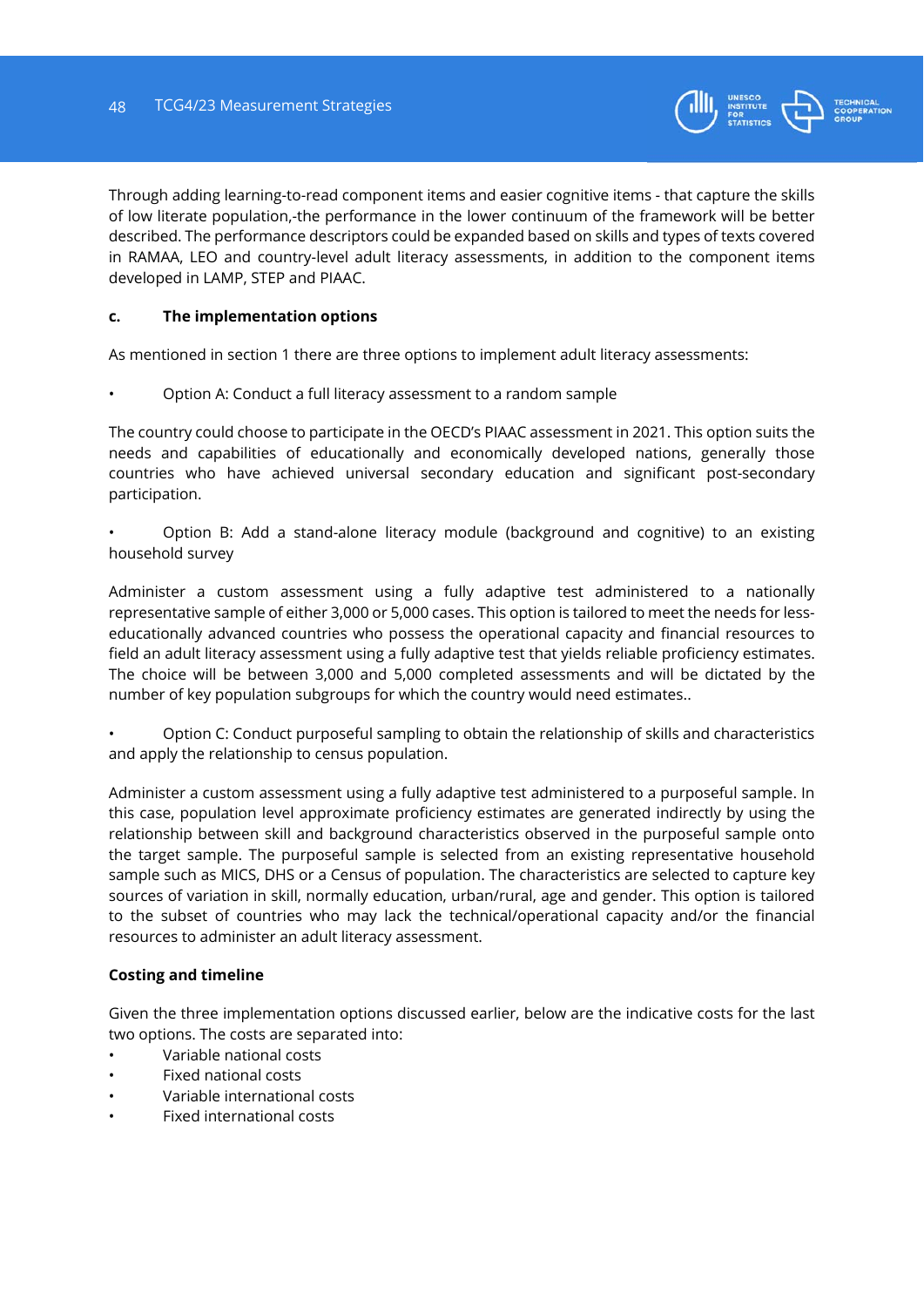![](_page_48_Picture_1.jpeg)

#### **a. Variable national costs**

Based on a sample size of 3000 with varied local cost, the total data collection costs could range from USD 158,200 to USD 334,600.

Based on a sample size of 5000 with varied local cost, the total data collection costs could range from USD 242,100 to USD 526,300.

Based on a sample size of 1500 with varied local cost, the total data collection costs could range from USD 79,100 to USD 167,300.

#### **b. Fixed national costs**

The second cost reflects the cost of the national team that will assume responsibility for all aspects of design, implementation and basic analysis. These also vary with local cost. The indicative cost could range from USD 40,250 to 72,450.

#### **c. Variable international costs**

The third cost associates with the implementation of international quality assurance processes. As fielding any assessment is technically and operationally demanding, containing risks to an acceptable level requires the imposition of a series of external quality assurance processes. The indicative cost is at approximately USD 100,000 per country.

# **d. Fixed international costs**

The final cost associates with funding the international team that assumes responsibility for overseeing the design, implementation, and national and comparative analysis of the results. This team could be hosted at UIS or within the UNESCO,with strong technical capacity. The indicative cost is approximately USD 740,000. The cost could be borne by countries who participate in the assessment, therefore the more countries, the lower per country contribution.

#### **e. Indicative costs**

The total implementation cost therefore ranges from a low of \$234,150 per country to \$713,550 per country. This cost includes the fixed and variable national and international – quality assurance and coordinating (divided by 50 countries) - costs. Based on experience, there is a need for each country to develop a definitive estimate of cost based on the design documented in their National Planning Report as costs can vary in idiosyncratic and unpredictable ways. Similarly, collection costs can vary significantly by country, in response to how much of the sample is located in rural areas where travel costs are higher.

In addition to these implementation, operational and coordination costs, there are the initial development costs including finalizing a common framework, developing and/or collecting and validating cognitive items that could be included in the item pool for the adaptive test module, developing the computer adaptive platform, creating the database, and developing operational manuals. These costs could range from USD 500,000 to USD 750,000 depending on the extent of work involved. These costs could be negotiated through cost sharing among involved international institutes.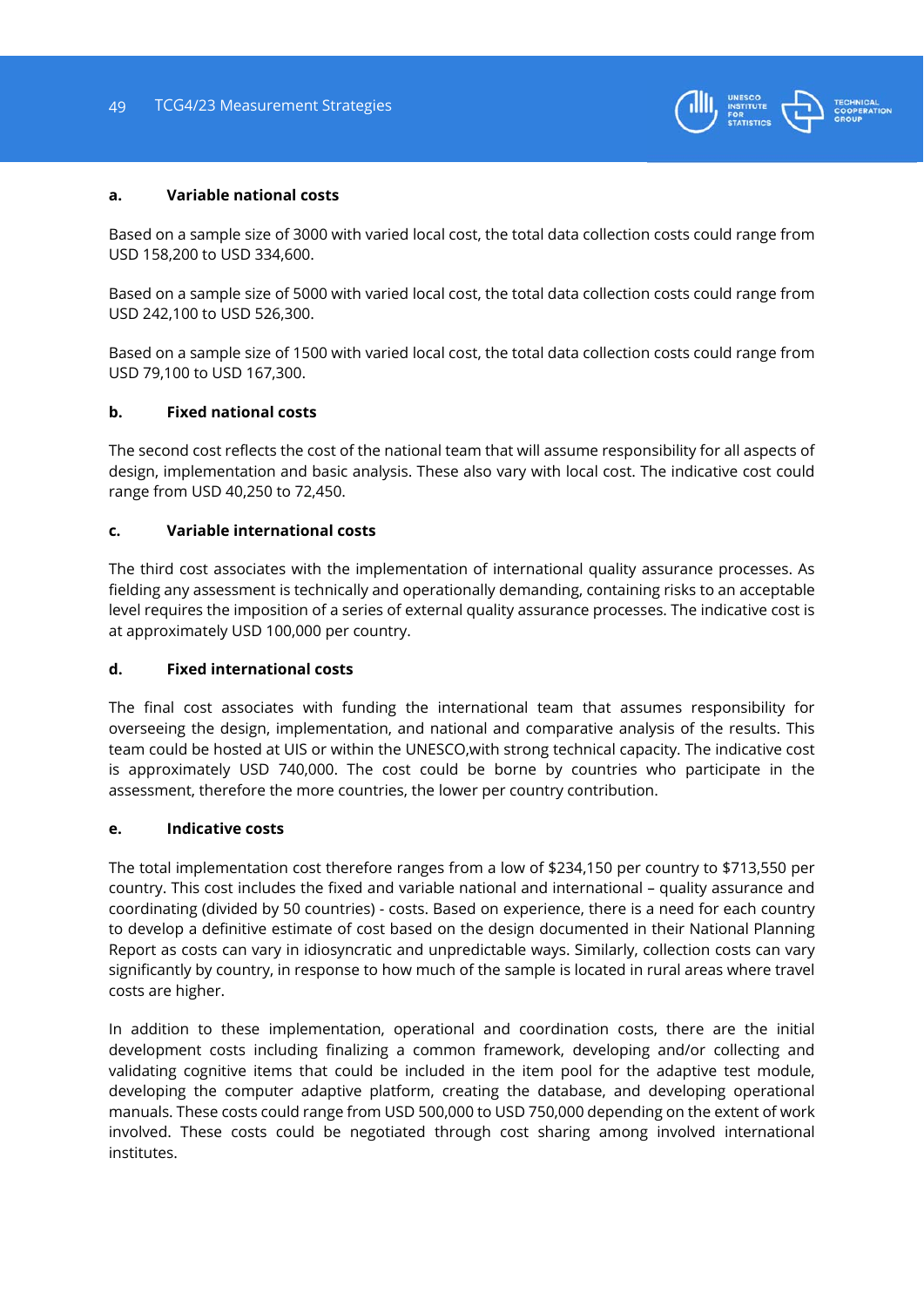![](_page_49_Picture_1.jpeg)

## **f. Timeline**

The processes include finalizing the common framework, collecting and/or developing new items to enrich the existing item pool based on the common framework, developing assessment design, operational guidelines, data collection platform, field administration guides, and communicating to countries the different options for the production of indicator 4.6.1.

Most importantly, an initial communication should take place with major household based survey implementers, like UNICEF and USAID to communicate the possibility to include the skills module in their countries' data collection. The main points include expectation, operational development and cost sharing.

The conceptual framework should be finalized before any further development work could take place. The indicative milestones are presented in Annex B.

#### **The governance structure of SLNS**

The development of SLNS will be led by the UNESCO Institute for Statistics (UIS) in partnership with the UNESCO Institute for Lifelong Learning (UIL) and UNESCO headquarter (HQ) within the broader framework of UNESCO's efforts to gather data to promote Sustainable Development Goals (SDG) in Education.

# **a. Secretariat**

The secretariat will be responsible for communicating, coordinating and overseeing all aspects of the SLNS implementation.

# **b. Steering Committee (SC)**

The SC will be responsible for the strategic direction and the policy interests of the programme.

# **c. Technical Advisory Group (TAG)**

The TAG will address design, content, technical and implementation issues.

# **d. Implementing organization**

A group of contractors specialized in various aspects of the assessment process should be hired to conduct the cognitive and non-cognitive item development, write the operational manual, produce the scoring and coding guidelines, perform data analysis and implement statistical linking. Although the contractors will be responsible for the final forms of the assessment and questionnaire, the various committees will have inputs throughout the development process.

The Steering Committee will have to provide the final approval of all aspects of the programme. The coordination of various technical and operational activities will be housed at UIS through the GAML Secretariat.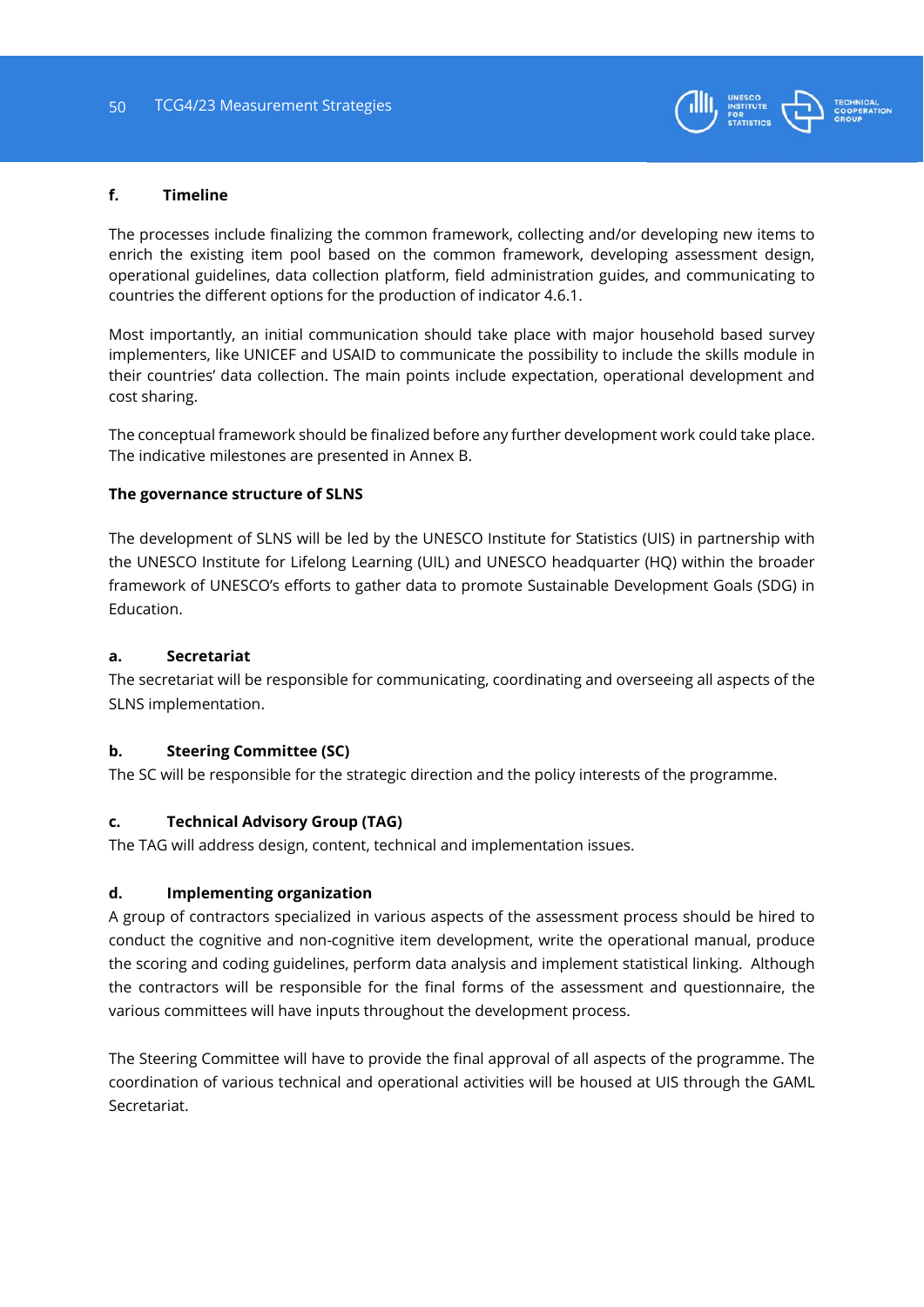![](_page_50_Picture_1.jpeg)

## **Annexes**

Annex 1: Indicative cost breakdown by national and international cost

|                                 |                  |                                |                  | <b>Option</b> | $\mathsf{C}$ :   |         |  |
|---------------------------------|------------------|--------------------------------|------------------|---------------|------------------|---------|--|
|                                 |                  |                                |                  |               | purposeful       |         |  |
|                                 |                  | <b>Option B: random sample</b> |                  |               | sample           |         |  |
|                                 | sample size=3000 |                                | sample size=5000 |               | sample size=1500 |         |  |
|                                 | high<br>low      |                                | low              | high          | low              | high    |  |
|                                 | cost             | cost                           | cost             | cost          | cost             | cost    |  |
| <b>Cost in USD</b>              | country          | country                        | country          | country       | country          | country |  |
| National data collection cost   | 158,200          | 334,600                        | 242,100          | 526,300       | 79,100           | 167,300 |  |
| National team coordination cost | 40,250           | 72,450                         | 40,250           | 72,450        | 40,250           | 72,450  |  |
| <b>Total national cost</b>      | 198,450          | 407,050                        | 282,350          | 598,750       | 119,350          | 239,750 |  |
|                                 |                  |                                |                  |               |                  |         |  |
| Quality assurance cost          | 100,000          | 100,000                        | 100,000          | 100,000       | 100,000          | 100,000 |  |
| International coordination cost | 14,800           | 14,800                         | 14,800           | 14,800        | 14,800           | 14,800  |  |
| =\$740,000/50 country           |                  |                                |                  |               |                  |         |  |
| International cost per country  | 114,800          | 114,800                        | 114,800          | 114,800       | 114,800          | 114,800 |  |
|                                 |                  |                                |                  |               |                  |         |  |
| <b>Total indicative cost</b>    | 313,250          | 521,850                        | 397,150          | 713,550       | 234,150          | 354,550 |  |
|                                 |                  |                                |                  |               |                  |         |  |
| Initial development cost        | 500,000          | 500,000                        | 500,000          | 500,000       | 500,000          | 500,000 |  |
| =\$500,000/50 countries         | 10,000           | 10,000                         | 10,000           | 10,000        | 10,000           | 10,000  |  |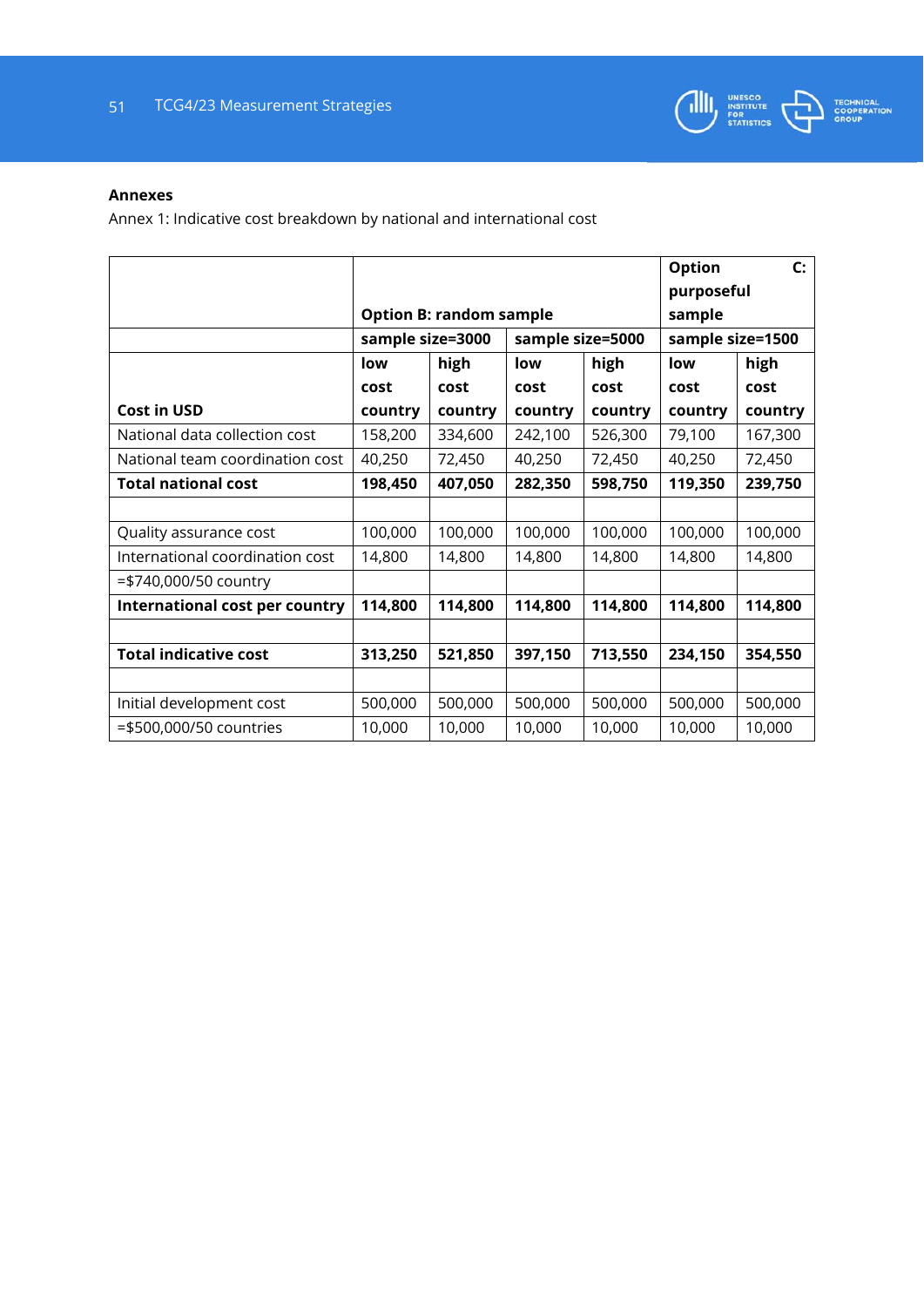![](_page_51_Picture_1.jpeg)

Annex 2: Milestones to generate data for indicator 4.6.1

| <b>Key Steps</b>                                                                                                                                           |                | 2017 |                | 2018           |                | 2019           |                |                |                |    |
|------------------------------------------------------------------------------------------------------------------------------------------------------------|----------------|------|----------------|----------------|----------------|----------------|----------------|----------------|----------------|----|
|                                                                                                                                                            | Q <sub>3</sub> | Q4   | Q <sub>1</sub> | Q <sub>2</sub> | Q <sub>3</sub> | Q <sub>4</sub> | Q <sub>1</sub> | Q <sub>2</sub> | Q <sub>3</sub> | Q4 |
| Finalize measurement strategy to generate data for<br>indicator 4.6.1                                                                                      | X              |      |                |                |                |                |                |                |                |    |
| Organize expert meeting to define conceptual<br>framework                                                                                                  |                | X    |                |                |                |                |                |                |                |    |
| Develop conceptual framework (build on existing<br>PIAAC framework as agree in expert meeting)                                                             |                |      | X              |                |                |                |                |                |                |    |
| Finalize conceptual framework through global<br>consultation                                                                                               |                |      | X              |                |                |                |                |                |                |    |
| Develop performance descriptors and define fixed<br>proficiency level                                                                                      |                |      |                | X              |                |                |                |                |                |    |
| Raise fund to form international coordination team<br>and manage communication on operatonal issues                                                        |                |      | X              | X              |                |                |                |                |                |    |
| Work with implementing agencies (like UNICEF and<br>USAID) who are conducting household based survey<br>in countries to develop pragmatic operational plan |                |      |                | X              |                |                |                |                |                |    |
| Develop procedures, tools, instruments and<br>guidelines base on agreed assessment design                                                                  |                |      |                | X              | X              |                |                |                |                |    |
| Field test and data collection in selected pilot<br>countries                                                                                              |                |      |                |                |                | X              |                |                |                |    |
| Revise and refine the instruments based on Field Test<br>experiences.                                                                                      |                |      |                |                |                |                | X              |                |                |    |
| Data collection                                                                                                                                            |                |      |                |                |                |                |                | X              | X              | X  |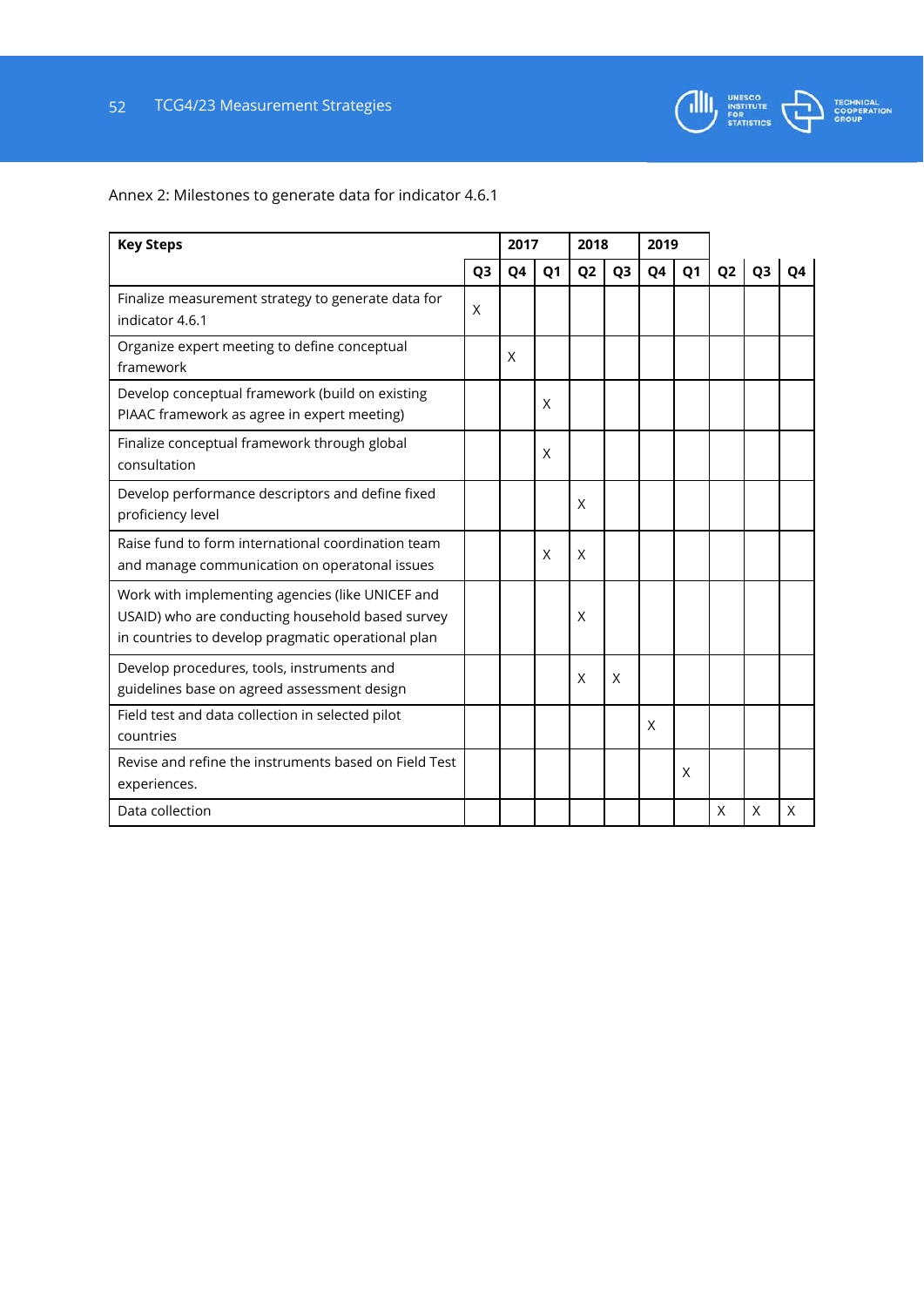![](_page_52_Picture_1.jpeg)

# **Annex B: Proposal to the IAEG-SDGs**

*Upgrade the global indicator 4.1.1.i) Grades 2 and 3 to Tier II* 

**Tier re‐classification Material Submission**

*Additional information/documentation accompanying the summary:* **‐ Draft metadata Full methodology development narrative (including list of pilot countries, data and other results from pilot studies) Excel File with Detailed Data Availability GAML Overview** 

| Goal 4               | Ensure inclusive and equitable quality education and promote lifelong learning<br>opportunities for all                                                                 |
|----------------------|-------------------------------------------------------------------------------------------------------------------------------------------------------------------------|
| Target 4.1           | By 2030, ensure that all girls and boys complete free, equitable and quality<br>primary and secondary education leading to relevant and effective learning<br>outcomes. |
| Global<br>indicator  | 4.1.1. Percentage of children/young people (i) in Grade 2/3<br>achieving<br>minimum proficiency level in reading and mathematics                                        |
| Custodian<br>Agency  | <b>UNESCO Institute for Statistics</b>                                                                                                                                  |
| <b>Current Tier</b>  | <b>Tier III</b>                                                                                                                                                         |
| <b>Proposed Tier</b> | Tier II                                                                                                                                                                 |
| <b>Submission</b>    | UIS based on the work in the Global Alliance to Monitor Learning                                                                                                        |

# 1. Background and rationale for indicator re-classification

There are existing, clear methodologies. For example, at least two regional comparative assessments, LLECE (Latin America) and PASEC (largely Francophone Africa but also including some Francophone non-African countries), already assess at Grades 3 and 2 respectively. In addition, a regional assessment, PILNA, in the Pacific, assesses at Grade 4, and this could be modified. These assessments include reading and mathematics domains. For the interpretation and communication of results, these assessments use the methodology based on the definition of proficiency levels that describe knowledge and skills that students must demonstrate. As students progress to the advanced level, they will show advanced knowledge. In general, these assessments have a minimum achievement level that indicates what percentage of children achieved at least the minimum competencies established for a grade.

Various global assessment programs exist, and they use a simpler standard methodology but do not claim to produce exactly comparable data. The instruments (oral and written evaluation) of these programs require local adaptations and their methodology allows to obtain percentage of correct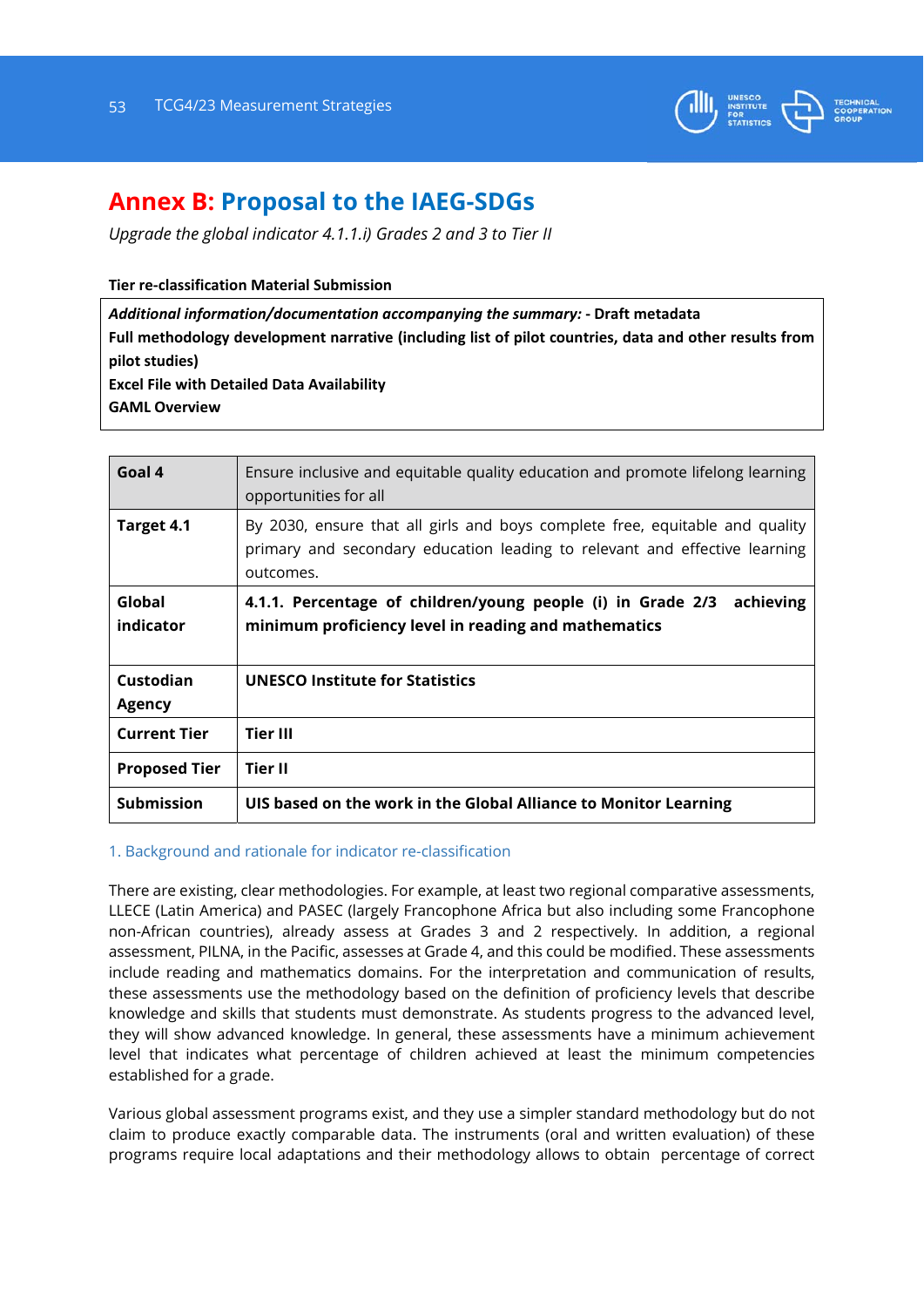![](_page_53_Picture_1.jpeg)

answers of tasks or contents of the national program of specific grade. These include EGRA and EGMA that examine basic skills in reading and numeracy respectively. Also the family of "Citizen-Led Assessments" that are descendants of India's ASER and assess basic literacy and numeracy skills, and others. This year, in an effort to support the monitoring of indicator SDG 4.1.1, the agencies promoting these assessments began to publish non-comparable data from some countries as a percentage of students or children achieving basic tasks defined in the instruments. Finally, UNICEF's MICS household surveys methodologists are developing and pilot-testing a brief module of foundational reading and numeracy skills related to grade 2 of primary for children of 7-14 years. Although the results and MIC methodology of the pilot tests were not published, their informative documents indicate that their instruments follow the EGRA methodology.

Countries also use their own methodologies. Some have extensive experience in assessments in grade 2 or 3 grade (Argentina, Australia, Chile, India, Peru or United Kingdom, e.g.). Other countries have recently begun evaluating this grade (Brazil, Colombia, Ecuador or South Africa, e.g.). In some countries, their regions began to evaluate grade 2 or 3 independently (United State, e.g.). In page 4 see the list of countries that reporting national learning outcomes in this grade (16 countries). As an example, the following table shows the national sources of historical data and framework.

| Countries | Source of historical data                                                                         |
|-----------|---------------------------------------------------------------------------------------------------|
|           |                                                                                                   |
| Australia | https://www.nap.edu.au/results-and-reports/national-reports                                       |
|           |                                                                                                   |
| Argentina | http://portales.educacion.gov.ar/diniece/2014/05/22/evaluacion-de-la-calidad-educativadocumentos/ |
|           |                                                                                                   |
| Peru      | http://umc.minedu.gob.pe/evaluaciones-censales/                                                   |
|           |                                                                                                   |
| South     | https://www.education.gov.za/Curriculum/AnnualNationalAssessments(ANA)/tabid/569/Default.aspx     |
|           |                                                                                                   |
| Africa    |                                                                                                   |
|           |                                                                                                   |
| United    | https://www.compare-school-performance.service.gov.uk/historical-information                      |
|           |                                                                                                   |
| Kingdom   |                                                                                                   |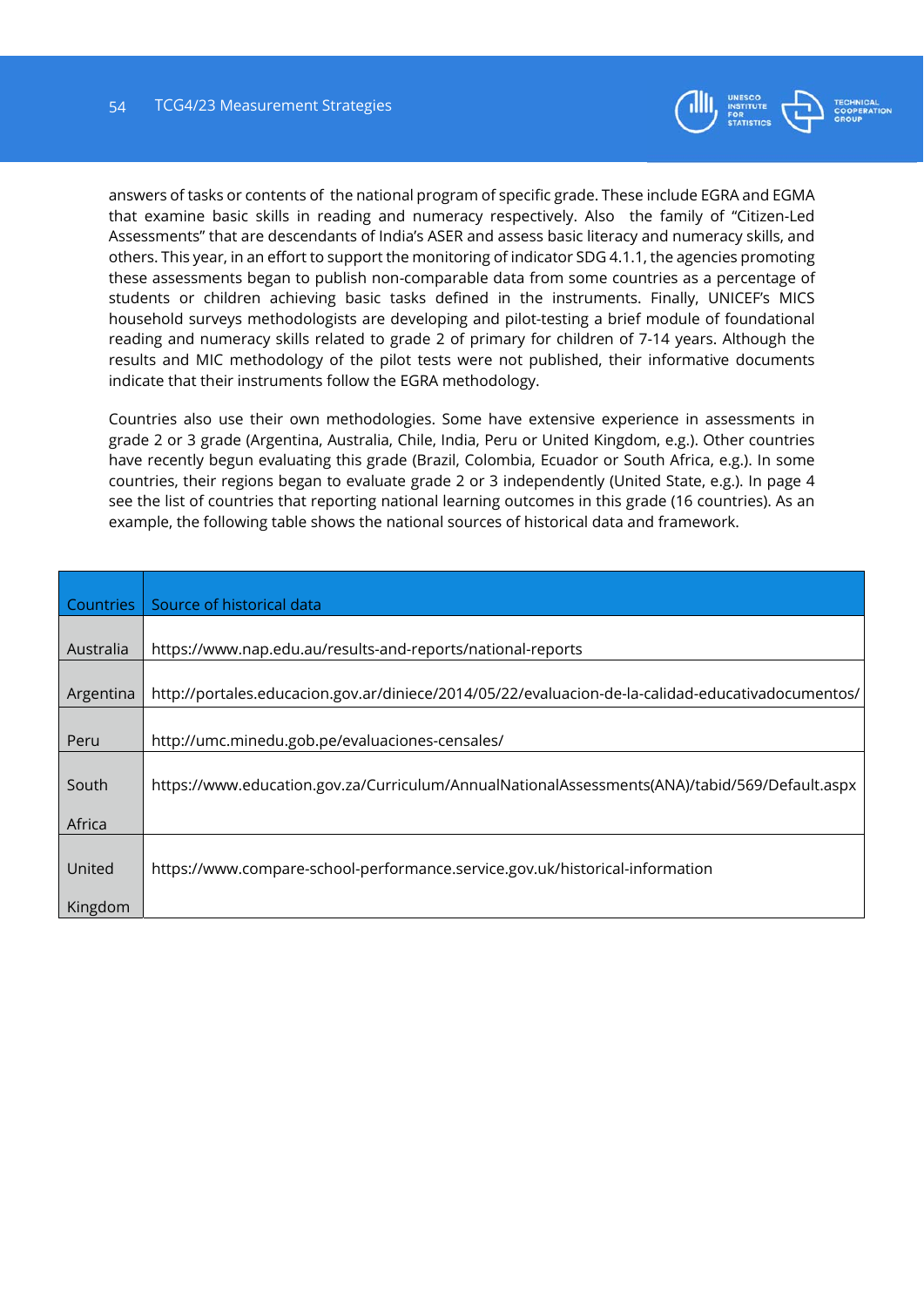![](_page_54_Picture_1.jpeg)

![](_page_54_Figure_2.jpeg)

Figure 6: Number of Member States with NAFs per level of education

According to IBE mapping of national assessment frameworks per grade 55 countries have assessment frameworks for 2/3 grade. However, only a few countries publish learning outcomes or successfully complete the administration of their assessments.

# 2. Information on how and when the methodology has become an international standard and who is the governing body that approves it

The tasks needed for making the methodologies comparable and compatible are known. The science is clear but not everyone has the same knowledge of the science. Thus, to arrive at sufficient consensus for comparable measures would require committee work and some more piloting. The procedural or process-managed methods (technical and practitioner consultations, facilitation by neutral experts, etc.) for doing this are also clear. But, this work is still to be done. And, there are not, yet, 50 countries *already* reporting in a standard fashion. However, a large number of countries already measure, sometimes in a collective fashion, that would not be difficult to generalize.

3. Development and testing of the methodology (please also include information on how NSSs, and in particular NSOs, are involved in methodology development, data collection and data validation)/ Result of the pilot studies and list of countries consulted that are regionally representative

There is established methodology. However, some consensus and compilation still needs to take place, to enable comparability across countries, as noted above. The UNESCO Institute for Statistics is working with various agencies who have the capacity to do this work, and work is ongoing. Specifically, UIS is working with the Australian Council for Educational Research (ACER) on

There are agree defined standards by type of Organization administering the assessment or surveys that in some cases are limited to region (LLECE, PASEC, PILNA) in others are global IEA's TIMSS, PIRLS, MICS and ASER having a global definition of minimum proficiency level .

# **( For example, see**

http://www.unesco.org/fileadmin/MULTIMEDIA/FIELD/Santiago/pdf/Reportetecnico-TERCE.pdf for the methodology used by a regional assessment, and https://globalreadingnetwork.net/resources/early-grade-reading-assessment-egra-toolkitsecondedition and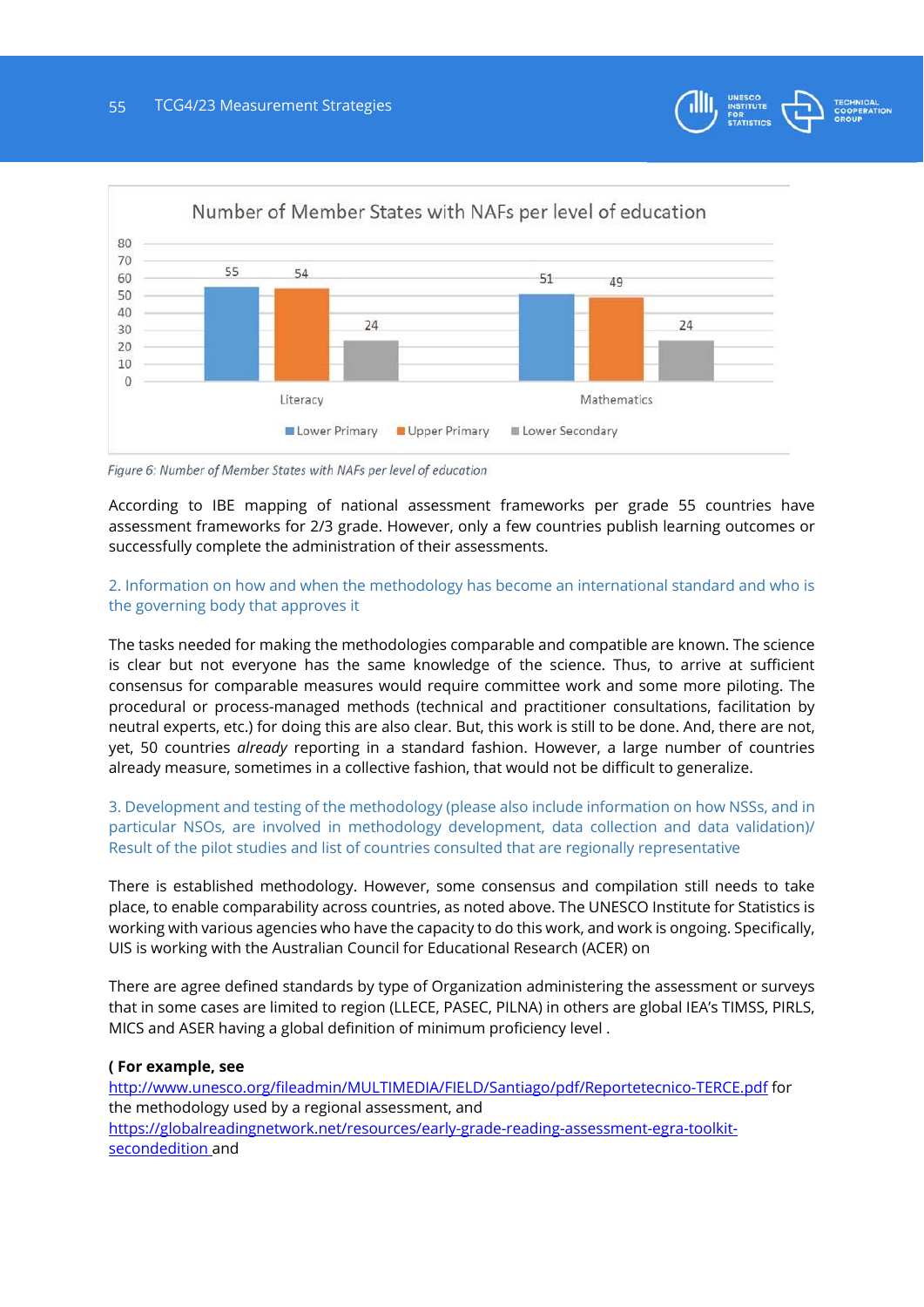![](_page_55_Picture_1.jpeg)

https://iercpublicfiles.s3.amazonaws.com/public/resources/EGMA%20Toolkit\_March2014.pdf for the methodology used by EGRAor EGMA)

UNICEF MICS, Learning Module of Foundational Skills,

http://mics.unicef.org/files?job=W1siZiIsIjIwMTcvMDYvMTUvMTYvMjcvMDAvNzMxL01JQ1NfTWV0aG 9kb2xvZ2ljYWxfUGFwZXJfNS5wZGYiXV0&sha=39f5c31dbb91df26

In addition, there is a network of institutions collaborating together to establish methodology under the UIS-led Global Alliance to Monitor Learning (GAML), with participation from scientific institutes with implementation experience (e.g., RTI International), NGOs (e.g., the Annual Status of Education Report in India, the cross-national PAL network that deals with Citizen-led Assessments), development agencies (e.g., UNICEF and USAID), and others, working on tools for assessment in these grades. (http://www.norrag.org/news-hamburg-big-steps-forward-towards-reliable-metricsharmoniselearning-assessment-data-globally-silvia-montoya-dirk-hastedt/=)

Not yet, as noted above. However, as also noted, the scientific basis for establishing standards exists, and a process for getting the science popularized and discussed among key actors, in wellstructured ways, is also clear and under way) .

#### 4. Conclusion

**On these grounds one could claim that this indicator is far above Tier III. There is already considerable standardized measurement, as discussed above, and there are established methodologies.** In reality, it is somewhere between 2 and 3 as there is comparability among the countries that participated in a given assessment but no global scale **Thus, Tier 2 is the most logical placement.** In any case this is the same characteristic of point of measurement B and C.

#### 5. Data Availability

MICS is not included in the Tables but per information from UNICEF 40 countries will be included in the wave of MIC6 . Some of those countries currently do not have or are not set to participate in any assessment so MICS Learning Foundational skills modules will be the only one sources. Some of the countries are ; DPRK, Sierra Leone, Ghana, Gambia, Lesotho, Tunisia, Togo, DRC, The Pakistani province of Punjab. By the ned of 2017, early 2018 three countries DPRK, Sierra Leone y Togo will be publishing their results.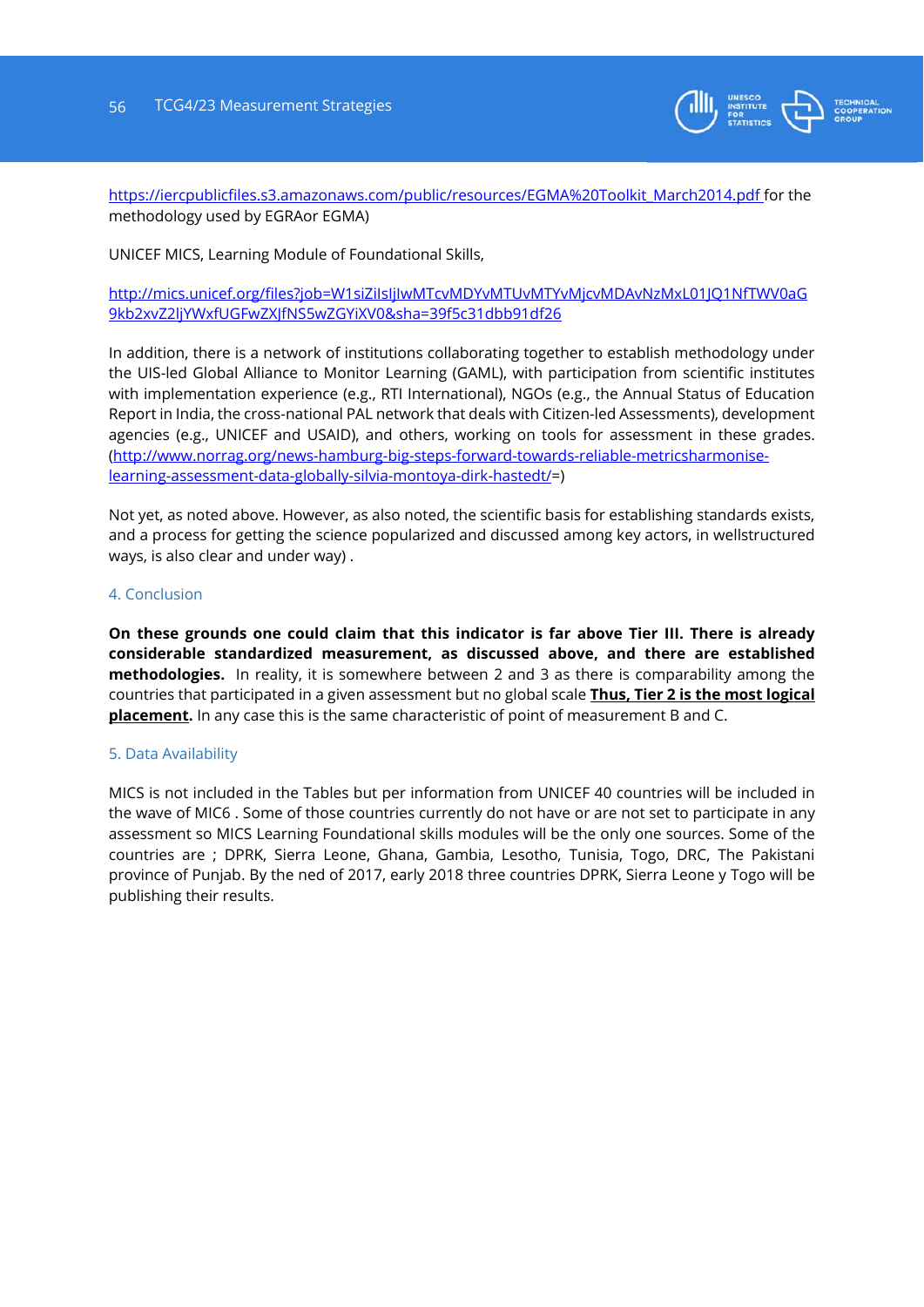![](_page_56_Picture_1.jpeg)

![](_page_56_Picture_2.jpeg)

| , , , , , , , , , , , , , , , ,              | Grade 2 or 3                                   |                 |                     |                         |                 |                     |                                                  |                |                     | Grade 4               |                     |  |  |  |
|----------------------------------------------|------------------------------------------------|-----------------|---------------------|-------------------------|-----------------|---------------------|--------------------------------------------------|----------------|---------------------|-----------------------|---------------------|--|--|--|
|                                              | <b>National Assessments</b><br>$(2011 - 2016)$ | ASER (20152016) | LLECE III (2013)    | <b>PASEC III (2014)</b> | EGRA (20102014) | EGMA (20132014)     | <b>Citizen Led Assessment</b><br>$(2015 - 2016)$ | MICS (2016)    | <b>PILNA (2015)</b> | TIMSS (2011 and 2015) | <b>PIRLS (2011)</b> |  |  |  |
| Africa (Sub-<br>Saharan)                     | 1                                              | $\mathbf 0$     | $\mathbf 0$         | 10                      | $\,$ 6          | $\mathsf 3$         | $\,$ 6                                           | 8              | $\mathbf 0$         | $\mathbf 1$           | 1                   |  |  |  |
| Asia<br>(Central<br>and<br>Southern)         | 1                                              | $\overline{2}$  | $\mathsf 0$         | $\mathsf{O}\xspace$     | $\mathbf 1$     | $\mathbf 0$         | $\overline{2}$                                   | $\mathbf 0$    | $\mathsf 0$         | $\overline{c}$        | 1                   |  |  |  |
| Asia<br>(Eastern<br>and South-<br>Eastern)   | $\overline{2}$                                 | $\mathbf 0$     | $\mathsf{O}\xspace$ | $\mathsf{O}\xspace$     | $\mathbf 1$     | $\mathsf{O}\xspace$ | $\mathsf{O}\xspace$                              | $\mathbf 1$    | $\mathsf 0$         | 5                     | $\mathsf 3$         |  |  |  |
| Latin<br>America<br>and the<br>Caribbean     | 8                                              | $\mathbf 0$     | 15                  | $\mathbf 0$             | $\mathsf 0$     | $\mathbf 0$         | $\mathbf 1$                                      | $\overline{2}$ | $\mathsf 0$         | $\mathbf 1$           | $\overline{2}$      |  |  |  |
| Northern<br>America<br>and<br>Europe         | $\mathsf 0$                                    | $\mathbf 0$     | $\mathbf 0$         | $\mathbf 0$             | $\mathbf 0$     | $\mathbf 0$         | $\mathsf 0$                                      | $\mathsf 0$    | $\boldsymbol{0}$    | 26                    | 25                  |  |  |  |
| Oceania                                      | 1                                              | $\mathbf 0$     | $\mathsf 0$         | $\mathsf 0$             | $\mathbf{1}$    | $\mathbf 0$         | $\mathbf 0$                                      | $\mathsf 0$    | 12                  | $\overline{2}$        | $\overline{2}$      |  |  |  |
| Western<br>Asia<br>and<br>Northern<br>Africa | $\mathbf 0$                                    | $\mathbf 0$     | $\mathsf 0$         | $\mathbf 0$             | $\overline{2}$  | $\mathbf{1}$        | $\mathsf 0$                                      | $\mathbf{1}$   | $\mathsf 0$         | 14                    | $\overline{7}$      |  |  |  |

# Below a summary table but it is detailed in EXCEL.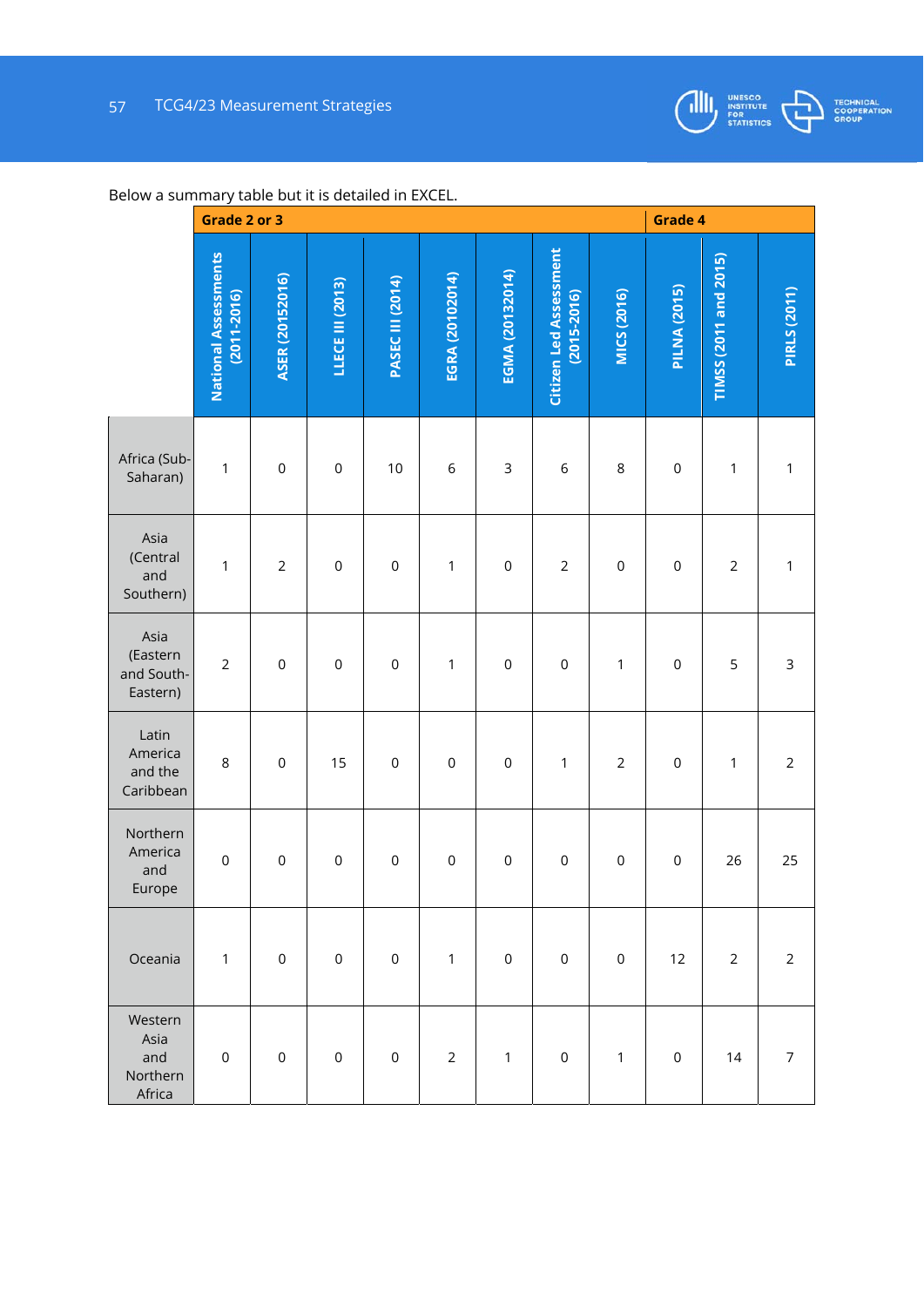![](_page_57_Picture_1.jpeg)

# **Table 1: List of countries with learning assessments (CNA and NA) in grades 2, 3 or 4. Administered between 2010 and 2016.**

| <b>Countries or</b><br>territories | <b>Region</b>                                             | (2013)         | <b>LLECE III PASEC III</b><br>(2014) | <b>EGRA</b><br>$(2010 -$<br>2014) | <b>EGMA</b><br>$(2013 -$<br>2014) | <b>Citizen Led</b><br>(2011)<br><b>PILNA (2015)</b><br><b>Assessment</b><br>Grade 4<br>$(2015 - 2016)$ |                           | <b>TIMSS</b><br>and 2015) Grade 4<br>Grade 4 | <b>National</b><br><b>PIRLS (2011)</b><br><b>Assessments</b><br>$(2010-2016)$ ** |                                  |
|------------------------------------|-----------------------------------------------------------|----------------|--------------------------------------|-----------------------------------|-----------------------------------|--------------------------------------------------------------------------------------------------------|---------------------------|----------------------------------------------|----------------------------------------------------------------------------------|----------------------------------|
| Argentina                          | Latin America and the<br>Caribbean                        | X              |                                      |                                   |                                   |                                                                                                        |                           |                                              | $\pmb{\times}$                                                                   |                                  |
| Armenia                            | Central Asia                                              |                |                                      |                                   |                                   |                                                                                                        |                           | $\boldsymbol{\mathsf{x}}$                    |                                                                                  |                                  |
| Australia                          | East Asia and the Pacific                                 |                |                                      |                                   |                                   | $\pmb{\times}$                                                                                         |                           |                                              |                                                                                  | $\mathsf X$<br>$\pmb{\times}$    |
| Austria                            | North America and Western<br>Europe                       |                |                                      |                                   |                                   |                                                                                                        |                           | X                                            | $\boldsymbol{\mathsf{x}}$                                                        |                                  |
| Azerbaijan                         | Central Asia                                              |                |                                      |                                   |                                   | $\pmb{\times}$                                                                                         |                           |                                              | X                                                                                |                                  |
| Bahrain                            | <b>Arab States</b>                                        |                |                                      |                                   |                                   |                                                                                                        |                           | X                                            |                                                                                  |                                  |
| Benin                              | Sub-Saharan Africa                                        |                | $\pmb{\times}$                       |                                   |                                   |                                                                                                        |                           |                                              |                                                                                  |                                  |
| Brazil                             | Latin America and the<br>Caribbean                        | $\mathsf{x}$   |                                      |                                   |                                   |                                                                                                        |                           |                                              |                                                                                  | X                                |
| <b>Bulgaria</b>                    | Central and Eastern Europe                                |                |                                      |                                   |                                   | $\pmb{\times}$                                                                                         |                           |                                              | X                                                                                |                                  |
| <b>Burkina Faso</b>                | Sub-Saharan Africa                                        |                | X                                    |                                   |                                   |                                                                                                        |                           |                                              |                                                                                  |                                  |
| Burundi                            | Sub-Saharan Africa                                        |                | $\pmb{\times}$                       |                                   |                                   |                                                                                                        |                           |                                              |                                                                                  |                                  |
| Cameroun<br>Canada                 | Sub-Saharan Africa<br>North America and Western<br>Europe |                | $\mathsf{x}$                         |                                   |                                   | $\pmb{\times}$                                                                                         |                           |                                              | X                                                                                |                                  |
| Chad                               | Sub-Saharan Africa                                        |                | $\mathsf{x}$                         |                                   |                                   |                                                                                                        |                           |                                              |                                                                                  |                                  |
| Chile                              | Latin America and the<br>Caribbean                        | $\mathsf X$    |                                      |                                   |                                   | $\pmb{\times}$                                                                                         |                           |                                              | $\boldsymbol{\mathsf{x}}$                                                        |                                  |
| Chinese Taipei                     | East Asia and the Pacific                                 |                |                                      |                                   |                                   |                                                                                                        |                           | x                                            | $\mathsf{x}$                                                                     |                                  |
| Colombia                           | Latin America and the<br>Caribbean                        | $\pmb{\times}$ |                                      |                                   |                                   |                                                                                                        |                           |                                              |                                                                                  | $\pmb{\times}$<br>$\pmb{\times}$ |
| Congo                              | Sub-Saharan Africa                                        |                | $\mathsf{x}$                         |                                   |                                   |                                                                                                        |                           |                                              |                                                                                  |                                  |
| Cook Islands                       | East Asia and the Pacific                                 |                |                                      |                                   |                                   | $\pmb{\times}$                                                                                         |                           |                                              |                                                                                  |                                  |
| Costa Rica                         | Latin America and the<br>Caribbean                        | $\mathsf{x}$   |                                      |                                   |                                   |                                                                                                        |                           |                                              |                                                                                  |                                  |
| Côte d'Ivoire                      | Sub-Saharan Africa                                        |                | $\pmb{\times}$                       |                                   |                                   |                                                                                                        |                           |                                              |                                                                                  |                                  |
| Croatia                            | Central and Eastern Europe                                |                |                                      |                                   |                                   |                                                                                                        |                           | $\mathsf{x}$                                 | X                                                                                |                                  |
| Cyprus                             | North America and Western<br>Europe                       |                |                                      |                                   |                                   | $\pmb{\times}$                                                                                         |                           |                                              |                                                                                  |                                  |
| Czech Republic                     | Central and Eastern Europe                                |                |                                      |                                   |                                   |                                                                                                        |                           | $\mathsf{x}$                                 | $\boldsymbol{\mathsf{x}}$                                                        |                                  |
| Denmark                            | North America and Western<br>Europe                       |                |                                      |                                   |                                   | $\pmb{\times}$                                                                                         |                           |                                              | X                                                                                |                                  |
| Dominican Republic                 | Latin America and the<br>Caribbean                        | X              |                                      |                                   |                                   |                                                                                                        |                           |                                              |                                                                                  |                                  |
| Ecuador                            | Latin America and the<br>Caribbean                        | X              |                                      |                                   |                                   |                                                                                                        |                           |                                              | X                                                                                |                                  |
| Egypt                              | Arab States                                               |                |                                      | X                                 |                                   |                                                                                                        |                           |                                              |                                                                                  |                                  |
| Ethiopia                           | Sub-Saharan Africa                                        |                |                                      | $\mathsf X$                       |                                   |                                                                                                        |                           |                                              |                                                                                  |                                  |
| Finland                            | North America and Western<br>Europe                       |                |                                      |                                   |                                   |                                                                                                        |                           | X                                            | X                                                                                |                                  |
| France                             | North America and Western<br>Europe                       |                |                                      |                                   |                                   | $\mathsf X$                                                                                            |                           |                                              | X                                                                                |                                  |
| FSM (Micronesia)                   | East Asia and the Pacific                                 |                |                                      |                                   |                                   |                                                                                                        | $\boldsymbol{\mathsf{x}}$ |                                              |                                                                                  |                                  |
| Ghana                              | Sub-Saharan Africa                                        |                |                                      | $\mathsf X$                       | $\mathsf X$                       |                                                                                                        |                           |                                              |                                                                                  |                                  |
| Georgia                            | Central Asia                                              |                |                                      |                                   |                                   |                                                                                                        |                           | X                                            | X                                                                                |                                  |
| Germany                            | North America and Western<br>Europe                       |                |                                      |                                   |                                   | $\pmb{\times}$                                                                                         |                           |                                              | $\boldsymbol{\mathsf{x}}$                                                        |                                  |
| Guatemala                          | Latin America and the<br>Caribbean                        | X              |                                      |                                   |                                   |                                                                                                        |                           |                                              |                                                                                  | X                                |